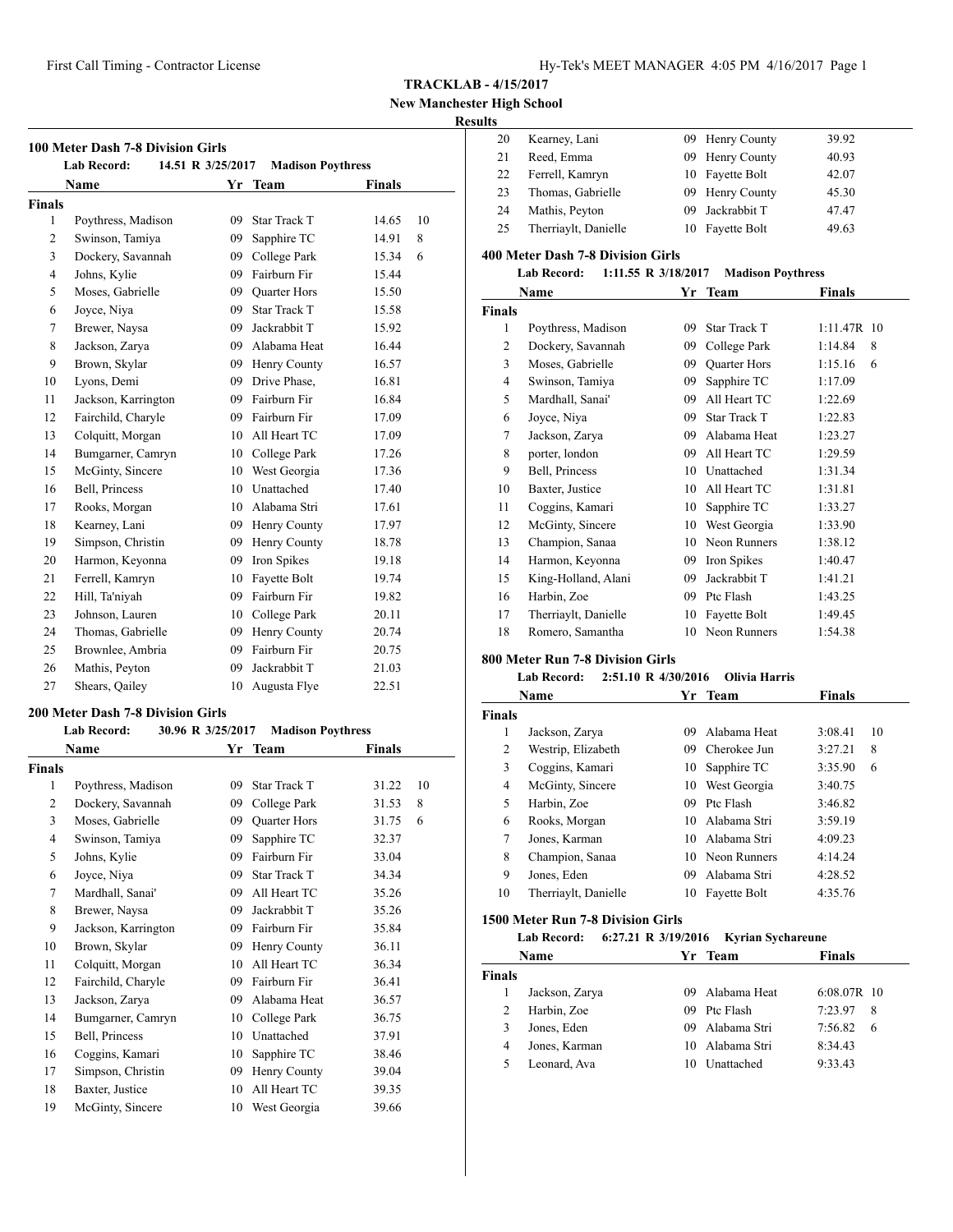**New Manchester High School**

# **Results**

|               | 4x100 Meter Relay 7-8 Division Girls                                           |    |                           |                                |    |
|---------------|--------------------------------------------------------------------------------|----|---------------------------|--------------------------------|----|
|               | <b>Lab Record:</b><br>$1:08.31$ R $3/25/2017$                                  |    | <b>Fairburn Fire</b>      |                                |    |
|               | C Fairchild, K Jackson, K Johns, T Hill                                        |    |                           |                                |    |
|               | Team                                                                           |    | Relay                     | Finals                         |    |
| <b>Finals</b> |                                                                                |    |                           |                                |    |
| 1             | Fairburn Fire                                                                  |    | А                         | $1:07.44R$ 10                  |    |
|               | 1) Fairchild, Charyle 09                                                       |    | 2) Jackson, Karrington 09 |                                |    |
|               | 3) Johns, Kylie 09                                                             |    | 4) Hill, Ta'niyah 09      |                                |    |
|               | 5) Brownlee, Ambria 09                                                         |    |                           |                                |    |
| 2             | Henry County A                                                                 |    | A                         | 1:11.38                        | 8  |
|               | 1) Simpson, Christin 09                                                        |    | 2) Thomas, Gabrielle 09   |                                |    |
|               | 3) Kearney, Lani 09                                                            |    | 4) Brown, Skylar 09       |                                |    |
|               | 4x400 Meter Relay 7-8 Division Girls                                           |    |                           |                                |    |
|               | Lab Record:<br>5:42.04 R 4/16/2016                                             |    |                           | Jackrabbit Track & Field Clini |    |
|               | A Smith, A Richardson, M Al-Ghani, O Harris                                    |    |                           |                                |    |
|               | Team                                                                           |    | Relay                     | Finals                         |    |
| <b>Finals</b> |                                                                                |    |                           |                                |    |
| 1             | Henry County A                                                                 |    | A                         | 7:04.49                        | 10 |
|               | 1) Simpson, Christin 09                                                        |    | 2) Reed, Emma 09          |                                |    |
|               | 3) Brown, Skylar 09                                                            |    | 4) Thomas, Gabrielle 09   |                                |    |
|               |                                                                                |    |                           |                                |    |
|               | <b>Long Jump 7-8 Division Girls</b><br>12-00 R 3/25/2017<br><b>Lab Record:</b> |    | <b>Madison Poythress</b>  |                                |    |
|               | Name                                                                           | Yr | Team                      |                                |    |
|               |                                                                                |    |                           | Finals                         |    |
| <b>Finals</b> |                                                                                |    |                           |                                |    |
| 1             | Poythress, Madison                                                             |    | 09 Star Track T           | 12-03.00R 10                   |    |
| 2             | Brown, Skylar                                                                  |    | 09 Henry County           | 9-09.00                        | 8  |
| 3             | Johns, Kylie                                                                   |    | 09 Fairburn Fir           | 9-07.50                        | 6  |
| 4             | Bell, Princess                                                                 |    | 10 Unattached             | 9-06.00                        |    |
| 4             | Dockery, Savannah                                                              |    | 09 College Park           | 9-06.00                        |    |
| 6             | Jackson, Karrington                                                            |    | 09 Fairburn Fir           | 9-02.00                        |    |
| 7             | Fairchild, Charyle                                                             |    | 09 Fairburn Fir           | 9-01.00                        |    |
| 8             | Harmon, Keyonna                                                                |    | 09 Iron Spikes            | 7-01.00                        |    |
| 9             | McGinty, Sincere                                                               |    | 10 West Georgia           | 6-08.00                        |    |
| 9             | Bumgarner, Camryn                                                              |    | 10 College Park           | 6-08.00                        |    |
| 11            | Coggins, Kamari                                                                | 10 | Sapphire TC               | 6-05.00                        |    |
| 12            | Therriaylt, Danielle                                                           | 10 | Fayette Bolt              | 4-09.00                        |    |
|               | <b>Shot Put 7-8 Division Girls</b>                                             |    |                           |                                |    |
|               | Lab Record: 17-09 R 4/16/2016 Payton Keeling                                   |    |                           |                                |    |
|               | Name                                                                           |    | Yr Team                   | <b>Finals</b>                  |    |
| <b>Finals</b> |                                                                                |    |                           |                                |    |
| $\mathbf{1}$  | Brewer, Naysa                                                                  | 09 | Jackrabbit T              | 17-03.00                       | 10 |
| 2             | Johnson, Lauren                                                                | 10 | College Park              | 12-06.00                       | 8  |
| 3             | Jones, Eden                                                                    | 09 | Alabama Stri              | 12-00.00                       | 6  |
| 4             | Jones, Karman                                                                  | 10 | Alabama Stri              | 11-08.00                       |    |
| 5             | Mathis, Peyton                                                                 | 09 | Jackrabbit T              | 10-05.00                       |    |
| 6             | Shears, Qailey                                                                 | 10 | Augusta Flye              | 10-04.00                       |    |
| 7             | Rooks, Morgan                                                                  | 10 | Alabama Stri              | 9-04.00                        |    |
| 7             | Harmon, Keyonna                                                                | 09 | Iron Spikes               | 9-04.00                        |    |
| 9             | Champion, Sanaa                                                                | 10 | Neon Runners              | 9-03.00                        |    |
| 10            | Romero, Samantha                                                               | 10 | Neon Runners              | $6 - 02.00$                    |    |
|               |                                                                                |    |                           |                                |    |

| <b>Javelin Throw 300g 7-8 Division Girls</b><br>52-05 R 5/7/2016<br><b>Lab Record:</b><br><b>Payton Keeling</b> |                  |    |              |           |    |  |
|-----------------------------------------------------------------------------------------------------------------|------------------|----|--------------|-----------|----|--|
|                                                                                                                 | Name             | Yr | Team         | Finals    |    |  |
| <b>Finals</b>                                                                                                   |                  |    |              |           |    |  |
| 1                                                                                                               | Mardhall, Sanai' | 09 | All Heart TC | $31-00$   | 10 |  |
| 2                                                                                                               | Jones, Eden      | 09 | Alabama Stri | 27-06     | 8  |  |
| 3                                                                                                               | Brewer, Naysa    | 09 | Jackrabbit T | $26-10$   | 6  |  |
| 4                                                                                                               | porter, london   | 09 | All Heart TC | 26-06     |    |  |
| 5                                                                                                               | Bell, Princess   | 10 | Unattached   | $24-02$   |    |  |
| 6                                                                                                               | Harmon, Keyonna  | 09 | Iron Spikes  | $22 - 00$ |    |  |
| 7                                                                                                               | Johnson, Lauren  | 10 | College Park | 21-05     |    |  |
| 8                                                                                                               | Jones, Karman    | 10 | Alabama Stri | 18-09     |    |  |
| 9                                                                                                               | Baxter, Justice  | 10 | All Heart TC | 17-07     |    |  |
| 9                                                                                                               | Rooks, Morgan    | 10 | Alabama Stri | 17-07     |    |  |
| 11                                                                                                              | Shears, Qailey   | 10 | Augusta Flye | 15-08     |    |  |
| 12                                                                                                              | Mathis, Peyton   | 09 | Jackrabbit T | 15-05     |    |  |
| 13                                                                                                              | Champion, Sanaa  | 10 | Neon Runners | $11 - 02$ |    |  |

# **100 Meter Dash 9-10 Division Girls**

# **Lab Record: 13.56 R 4/16/2016 Ronniah Wright**

|               | Name                | Yr | Team         | <b>Finals</b> |    |
|---------------|---------------------|----|--------------|---------------|----|
| <b>Finals</b> |                     |    |              |               |    |
| 1             | Boyd, Noelle        | 07 | College Park | 14.52         | 10 |
| 2             | Lyons, Lakiah       | 07 | Drive Phase, | 14.52         | 8  |
| 3             | Guy, Dallas         | 07 | Jackrabbit T | 14.68         | 6  |
| 4             | Harvey, Kiana       | 07 | College Park | 14.78         |    |
| 5             | Williamson, Gabriel | 07 | Lightning Sp | 14.94         |    |
| 6             | Gullatte, Taylor    | 07 | Fayette Bolt | 14.95         |    |
| 7             | Balfour, Trinity    | 08 | Sapphire TC  | 15.05         |    |
| 8             | Toliver, Aulani     | 07 | Henry County | 15.12         |    |
| 9             | Toliver, Aryn       | 07 | Henry County | 15.21         |    |
| 9             | Stowe, Laila        | 07 | Quarter Hors | 15.21         |    |
| 11            | Floyd, Yolanda      | 07 | Boys And Gir | 15.31         |    |
| 12            | Toliver, Amaris     | 07 | Henry County | 15.53         |    |
| 13            | Copeland, Kaliya    | 07 | Lightning Sp | 15.58         |    |
| 14            | Green, Lailah       | 08 | Unattached   | 15.72         |    |
| 15            | Richmond, Cheyenne  | 08 | College Park | 15.73         |    |
| 16            | Brown, Gabrielle    | 07 | Henry County | 15.90         |    |
| 17            | Copeland, Kenna     | 07 | Unattached   | 16.08         |    |
| 18            | Johnson, Zay'Aonna  | 08 | Drive Phase, | 16.10         |    |
| 19            | Price, Genesis      | 07 | College Park | 16.11         |    |
| 20            | Jones, Daejah       | 07 | Henry County | 16.11         |    |
| 21            | Nichols, Vita       | 08 | Unattached   | 16.13         |    |
| 22            | Thompson, Essence   | 07 | Quick Feet E | 16.24         |    |
| 23            | Edwards, Avia       | 08 | West Georgia | 16.26         |    |
| 24            | Harrigan, Jazara    | 08 | Sapphire TC  | 16.41         |    |
| 25            | Hawkins, Aysia      | 08 | Top Flight A | 16.53         |    |
| 26            | Shelton, Tylan      | 08 | Alabama Heat | 16.55         |    |
| 27            | Harvey, Kaelyn      | 08 | College Park | 16.85         |    |
| 28            | Campbell, Jordyn    | 08 | Jackrabbit T | 16.94         |    |
| 29            | Johnson, Dalilah    | 08 | Fayette Bolt | 16.95         |    |
| 30            | Johnson, Ashlee     | 07 | Fayette Bolt | 17.06         |    |
| 31            | Howard, Madison     | 08 | Alabama Stri | 17.08         |    |
| 32            | Price, Patience     | 08 | College Park | 17.09         |    |
| 33            | Mahone, Keyana      | 08 | West Georgia | 17.21         |    |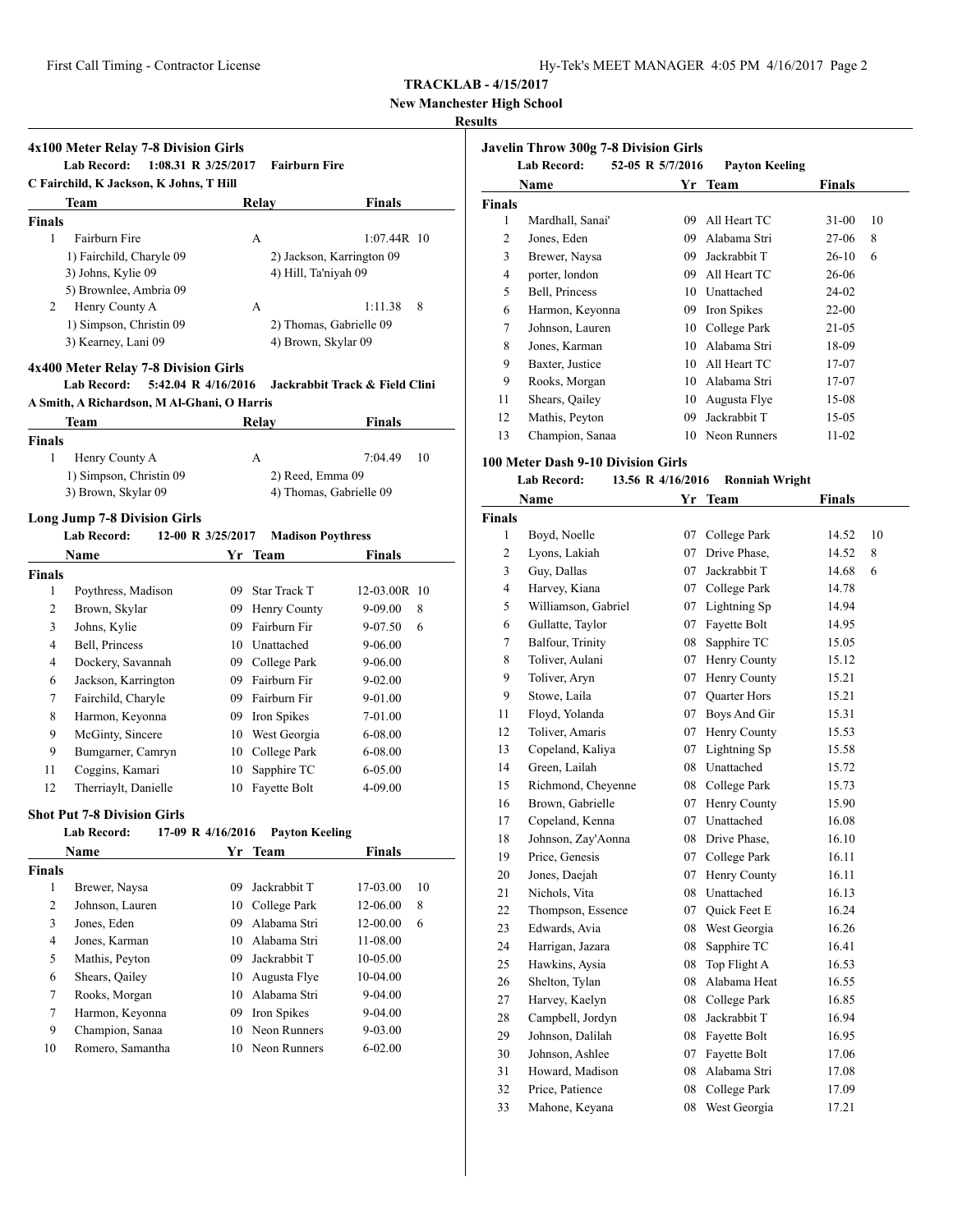**TRACKLAB - 4/15/2017**

**New Manchester High School Results**

| Finals  (100 Meter Dash 9-10 Division Girls) |                      |    |              |               |  |
|----------------------------------------------|----------------------|----|--------------|---------------|--|
|                                              | Name                 |    | Yr Team      | <b>Finals</b> |  |
| 34                                           | Luchenbill, Samantha | 07 | Johnson Ferr | 17.28         |  |
| 35                                           | Wimberly, Zya        | 08 | Henry County | 17.52         |  |
| 36                                           | Farmer, Janiyah      | 07 | Fayette Bolt | 18.18         |  |
| 37                                           | Shears, Qeyah        | 08 | Augusta Flye | 18.66         |  |
| 38                                           | Hill, Jordin         | 08 | Alabama Heat | 18.88         |  |
| 39                                           | Bumgarner, Courtney  | 08 | College Park | 19.44         |  |
| 40                                           | Dunn, Aubrey         | 07 | Sapphire TC  | 19.62         |  |
| 41                                           | Ned-Skinner, Saniyah | 08 | Fast Track E | 19.63         |  |
| 42                                           | Leonard, Ava         | 08 | Alabama Stri | 19.87         |  |
| 43                                           | Richardson, Jasmine  | 08 | Henry County | 20.08         |  |
| 44                                           | Cook, Olivia         | 08 | Henry County | 20.13         |  |
| 45                                           | Boykin, Stacy        | 07 | Fast Track E | 21.29         |  |
| 46                                           | McGee, Terryn        | 07 | Henry County | 21.56         |  |
| 47                                           | Hines, Madison       | 07 | Fayette Bolt | 23.08         |  |

#### **200 Meter Dash 9-10 Division Girls**

## **Lab Record: 28.44 R 5/7/2016 Ronniah Wright**

|                | <b>Name</b>         | Yr | <b>Team</b>         | <b>Finals</b> |    |
|----------------|---------------------|----|---------------------|---------------|----|
| <b>Finals</b>  |                     |    |                     |               |    |
| 1              | Boyd, Noelle        | 07 | College Park        | 29.93         | 10 |
| $\overline{c}$ | Daly, Cristal       | 07 | Drive Phase,        | 30.03         | 8  |
| 3              | Guy, Dallas         | 07 | Jackrabbit T        | 30.38         | 6  |
| 4              | Harvey, Kiana       | 07 | College Park        | 30.63         |    |
| 5              | Gullatte, Taylor    | 07 | Fayette Bolt        | 30.73         |    |
| 6              | Williamson, Gabriel | 07 | Lightning Sp        | 30.81         |    |
| 7              | Saintvil, Julia     | 07 | College Park        | 31.17         |    |
| 8              | Floyd, Yolanda      | 07 | Boys And Gir        | 31.21         |    |
| 9              | Stowe, Laila        | 07 | Quarter Hors        | 31.87         |    |
| 10             | Toliver, Aryn       | 07 | Henry County        | 31.95         |    |
| 11             | Balfour, Trinity    | 08 | Sapphire TC         | 32.21         |    |
| 12             | Simmons, Shaniyah   | 08 | Henry County        | 32.38         |    |
| 13             | Troutman, Raegan    | 07 | Fayette Bolt        | 32.62         |    |
| 14             | Toliver, Aulani     | 07 | Henry County        | 32.80         |    |
| 15             | Price, Genesis      | 07 | College Park        | 32.85         |    |
| 16             | Toliver, Amaris     | 07 | Henry County        | 32.91         |    |
| 17             | Green, Lailah       | 08 | Unattached          | 33.03         |    |
| 18             | Johnson, Zay'Aonna  | 08 | Drive Phase,        | 33.31         |    |
| 19             | Ricks, Madison      | 08 | Henry County        | 33.45         |    |
| 20             | Copeland, Kenna     | 07 | Unattached          | 33.56         |    |
| 21             | Lee, Jaliyah        | 07 | Quick Feet E        | 33.59         |    |
| 22             | Pitts, Mckenzie     | 07 | <b>Ouick Feet E</b> | 33.69         |    |
| 23             | Richardson, Alivia  | 08 | AtL ZooM Ath        | 33.80         |    |
| 24             | Duck, Alivia        | 08 | AtL ZooM Ath        | 33.89         |    |
| 25             | McLaurin, madison   | 07 | <b>Ouarter Hors</b> | 34.11         |    |
| 26             | Copeland, Kaliya    | 07 | Lightning Sp        | 34.13         |    |
| 27             | Richmond, Cheyenne  | 08 | College Park        | 34.16         |    |
| 28             | Edwards, Avia       | 08 | West Georgia        | 34.39         |    |
| 29             | Thomas, Azariah     | 07 | Quick Feet E        | 34.42         |    |
| 30             | Harrigan, Jazara    | 08 | Sapphire TC         | 34.51         |    |
| 31             | Brown, Gabrielle    | 07 | Henry County        | 34.58         |    |
| 32             | Hawkins, Aysia      | 08 | Top Flight A        | 35.05         |    |
| 33             | Price, Patience     | 08 | College Park        | 35.47         |    |
| 34             | Malone, Empress     | 07 | Fayette Bolt        | 35.52         |    |
| 35             | Campbell, Jordyn    | 08 | Jackrabbit T        | 35.62         |    |

| 36 | Moses, Camille       | 07 | <b>Quarter Hors</b> | 35.85 |
|----|----------------------|----|---------------------|-------|
| 37 | Magbagbeola, Arianna | 07 | Jackrabbit T        | 36.33 |
| 38 | Thompson, Essence    | 07 | Quick Feet E        | 36.40 |
| 39 | Lee, Jakayla         | 07 | <b>Ouick Feet E</b> | 36.47 |
| 40 | Wimberly, Zya        | 08 | Henry County        | 36.54 |
| 41 | Harvey, Kaelyn       | 08 | College Park        | 36.76 |
| 42 | Shelton, Tylan       | 08 | Alabama Heat        | 37.79 |
| 43 | Smith, Britain       | 08 | Fairburn Fir        | 37.92 |
| 44 | Fergerson, Jaya      | 08 | Fairburn Fir        | 38.68 |
| 45 | Dennis, Gallare      | 08 | Jackrabbit T        | 39.90 |
| 46 | Johnson, Dalilah     | 08 | Fayette Bolt        | 40.05 |
| 47 | Warren, Ma'Saiaya    | 08 | Jackrabbit T        | 40.83 |
| 48 | Mahone, Keyana       | 08 | West Georgia        | 41.13 |
| 49 | Hill, Jordin         | 08 | Alabama Heat        | 44.88 |
| 50 | Hines, Madison       | 07 | Fayette Bolt        | 49.29 |
| 51 | Cook, Olivia         | 08 | Henry County        | 49.63 |
| 52 | McGee, Terryn        | 07 | Henry County        | 51.55 |

#### **400 Meter Dash 9-10 Division Girls**

#### **Lab Record: 1:03.95 R 5/7/2016 Naia Carter**

|                | Name                | Yr | Team                | <b>Finals</b> |    |
|----------------|---------------------|----|---------------------|---------------|----|
| <b>Finals</b>  |                     |    |                     |               |    |
| 1              | Harris, Olivia      | 08 | Jackrabbit T        | 1:07.13       | 10 |
| $\overline{c}$ | Adams, Cortney      | 07 | Fairburn Fir        | 1:07.73       | 8  |
| 3              | Saintvil, Julia     | 07 | College Park        | 1:08.76       | 6  |
| 4              | Harvey, Kiana       | 07 | College Park        | 1:10.01       |    |
| 5              | Floyd, Yolanda      | 07 | Boys And Gir        | 1:10.94       |    |
| 6              | Thomas, Arianna     | 07 | Jackrabbit T        | 1:12.11       |    |
| 7              | Harrison, Nia       | 07 | Jackrabbit T        | 1:12.17       |    |
| 8              | Ricks, Madison      | 08 | Henry County        | 1:13.26       |    |
| 9              | Stowe, Laila        | 07 | <b>Quarter Hors</b> | 1:13.54       |    |
| 10             | Daly, Cristal       | 07 | Drive Phase,        | 1:13.84       |    |
| 11             | Williamson, Gabriel | 07 | Lightning Sp        | 1:13.93       |    |
| 12             | Miles, Aysia        | 07 | Iron Spikes         | 1:14.79       |    |
| 13             | Green, Lailah       | 08 | Unattached          | 1:15.04       |    |
| 14             | Pitts, Mckenzie     | 07 | <b>Ouick Feet E</b> | 1:15.09       |    |
| 15             | Simmons, Shaniyah   | 08 | Henry County        | 1:15.09       |    |
| 16             | Troutman, Raegan    | 07 | Fayette Bolt        | 1:15.47       |    |
| 17             | McLaurin, madison   | 07 | <b>Quarter Hors</b> | 1:15.51       |    |
| 18             | Guy, Dallas         | 07 | Jackrabbit T        | 1:15.51       |    |
| 19             | Ferrell, Kiahla     | 08 | Fayette Bolt        | 1:15.97       |    |
| 20             | Hawthorne, Ambriel  | 07 | Henry County        | 1:16.44       |    |
| 21             | Copeland, Kenna     | 07 | Unattached          | 1:16.96       |    |
| 22             | Balfour, Trinity    | 08 | Sapphire TC         | 1:16.98       |    |
| 23             | Curtis, Kamoree     | 07 | Jackrabbit T        | 1:17.20       |    |
| 24             | Moses, Camille      | 07 | <b>Ouarter Hors</b> | 1:17.42       |    |
| 25             | Nichols, Vita       | 08 | Unattached          | 1:17.51       |    |
| 26             | Richardson, Alivia  | 08 | AtL ZooM Ath        | 1:18.85       |    |
| 27             | Lee, Jaliyah        | 07 | <b>Ouick Feet E</b> | 1:18.91       |    |
| 28             | Grant, Tyler        | 08 | Sapphire TC         | 1:18.92       |    |
| 29             | Harrigan, Jazara    | 08 | Sapphire TC         | 1:19.81       |    |
| 30             | Thomas, Azariah     | 07 | Quick Feet E        | 1:20.28       |    |
| 31             | Edwards, Avia       | 08 | West Georgia        | 1:20.60       |    |
| 32             | Malone, Empress     | 07 | Fayette Bolt        | 1:21.13       |    |
| 33             | Copeland, Kaliya    | 07 | Lightning Sp        | 1:21.23       |    |
| 34             | Johnson, Zay'Aonna  | 08 | Drive Phase.        | 1:22.09       |    |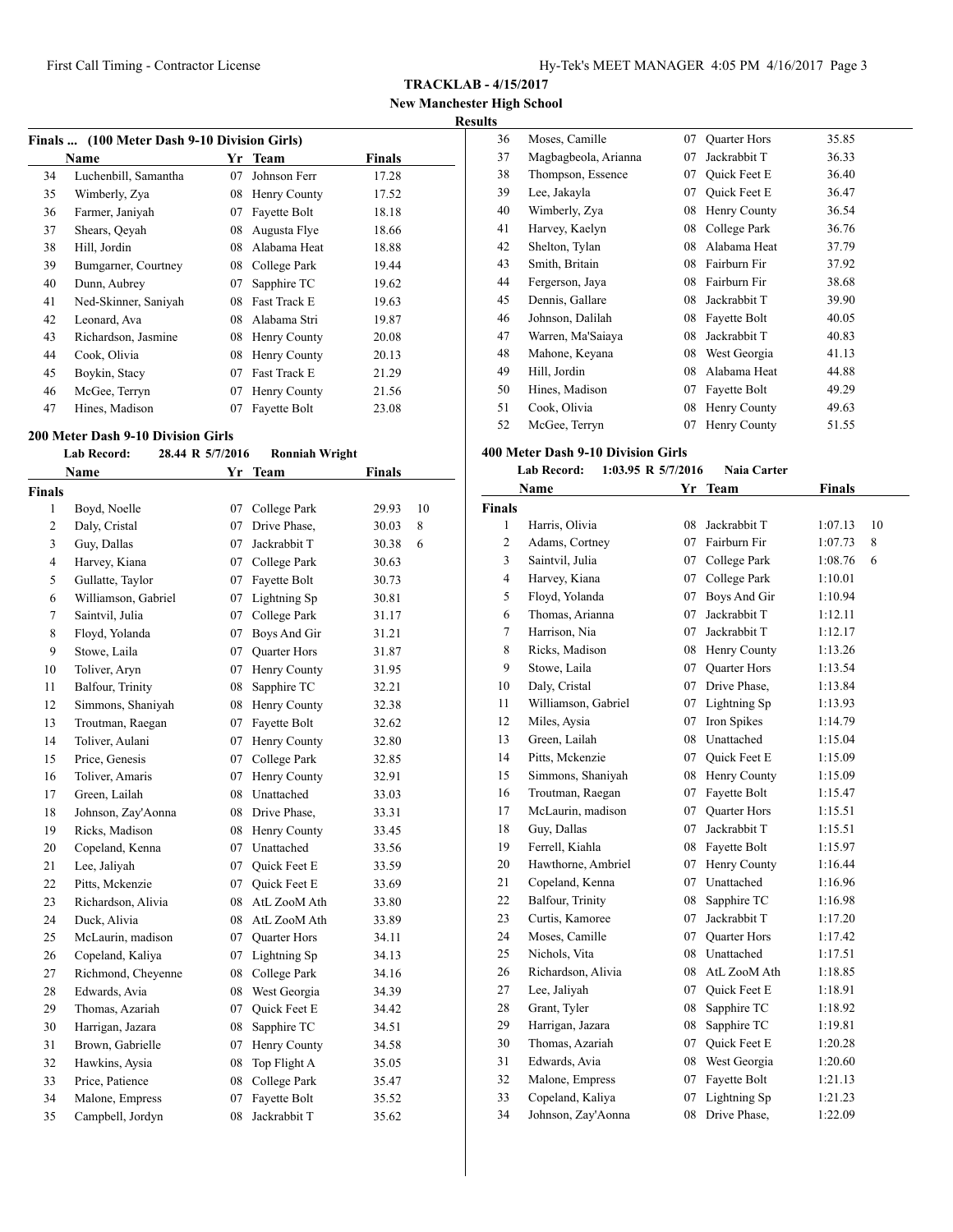## **New Manchester High School**

## **Results**

|    | Finals  (400 Meter Dash 9-10 Division Girls) |    |                     |         |  |
|----|----------------------------------------------|----|---------------------|---------|--|
|    | Name                                         | Yr | <b>Team</b>         | Finals  |  |
| 35 | Duck, Alivia                                 | 08 | AtL ZooM Ath        | 1:23.29 |  |
| 36 | Lee, Jakayla                                 | 07 | <b>Ouick Feet E</b> | 1:23.87 |  |
| 37 | Campbell, Jordyn                             | 08 | Jackrabbit T        | 1:24.53 |  |
| 38 | Magbagbeola, Arianna                         | 07 | Jackrabbit T        | 1:24.79 |  |
| 39 | Smith, Britain                               | 08 | Fairburn Fir        | 1:25.54 |  |
| 40 | Luchenbill, Samantha                         | 07 | Johnson Ferr        | 1:25.76 |  |
| 41 | Simmons, Genesis                             | 08 | Iron City Sp        | 1:27.35 |  |
| 42 | Fergerson, Jaya                              | 08 | Fairburn Fir        | 1:28.94 |  |
| 43 | Warren, Ma'Saiaya                            | 08 | Jackrabbit T        | 1:29.40 |  |
| 44 | Tukes, Charity                               | 07 | Drive Phase,        | 1:30.72 |  |
| 45 | Chestnut, Raya                               | 08 | Boys And Gir        | 1:33.23 |  |
| 46 | Hill, Jordin                                 | 08 | Alabama Heat        | 1:34.06 |  |
| 47 | Dennis, Gallare                              | 08 | Jackrabbit T        | 1:34.09 |  |
| 48 | Sims, Trinity                                | 07 | Iron Spikes         | 1:35.53 |  |
| 49 | Mahone, Keyana                               | 08 | West Georgia        | 1:40.04 |  |
| 50 | Staples, Nefertari                           | 07 | Fairburn Fir        | 1:41.96 |  |

# **800 Meter Run 9-10 Division Girls**

|                | <b>Lab Record:</b> | 2:35.73 R 5/7/2016 | <b>Kenyah Conner</b> |         |    |
|----------------|--------------------|--------------------|----------------------|---------|----|
|                | Name               | Yr                 | <b>Team</b>          | Finals  |    |
| Finals         |                    |                    |                      |         |    |
| $\mathbf{1}$   | Saintvil, Julia    | 07                 | College Park         | 2:42.32 | 10 |
| $\overline{2}$ | Adams, Cortney     | 07                 | Fairburn Fir         | 2:45.92 | 8  |
| 3              | Bowick, Jaya       | 08                 | Exchange Zon         | 3:00.14 | 6  |
| 4              | Curtis, Kamoree    | 07                 | Jackrabbit T         | 3:03.09 |    |
| 5              | Richardson, Alivia | 08                 | AtL ZooM Ath         | 3:08.66 |    |
| 6              | Grant, Tyler       | 08                 | Sapphire TC          | 3:12.70 |    |
| 7              | Duck, Alivia       | 08                 | AtL ZooM Ath         | 3:13.88 |    |
| 8              | Scales, Rihanna    | 08                 | Neon Runners         | 3:16.68 |    |
| 9              | Scales, Brihanna   | 08                 | Neon Runners         | 3:16.75 |    |
| 10             | Chestnut, Raya     | 08                 | Boys And Gir         | 3:17.84 |    |
| 11             | Simmons, Genesis   | 08                 | Iron City Sp         | 3:18.21 |    |
| 12             | Thomas, Arianna    | 07                 | Jackrabbit T         | 3:19.02 |    |
| 13             | Hawthorne, Ambriel | 07                 | Henry County         | 3:21.72 |    |
| 14             | Green, Lailah      | 08                 | Unattached           | 3:22.86 |    |
| 15             | Warren, Ma'Saiaya  | 08                 | Jackrabbit T         | 3:36.06 |    |
| 16             | Collins, Sydney    | 08                 | Fairburn Fir         | 3:42.27 |    |
| 17             | Saniatan, Cayla    | 07                 | Neon Runners         | 3:44.96 |    |
| 18             | Davis, Morrigan    | 07                 | Alabama Stri         | 3:57.76 |    |
| 19             | Hill, Jordin       | 08                 | Alabama Heat         | 3:59.84 |    |
| 20             | Staples, Nefertari | 07                 | Fairburn Fir         | 4:17.41 |    |
|                |                    |                    |                      |         |    |

#### **1500 Meter Run 9-10 Division Girls**

|               | <b>Lab Record:</b> | 5:26.99 R 5/7/2016 | <b>Tyler Lowe</b>   |               |    |
|---------------|--------------------|--------------------|---------------------|---------------|----|
|               | <b>Name</b>        |                    | Yr Team             | <b>Finals</b> |    |
| <b>Finals</b> |                    |                    |                     |               |    |
| 1             | Bowick, Jaya       | 08                 | Exchange Zon        | 5:57.87       | 10 |
| 2             | Curtis, Kamoree    | 07                 | Jackrabbit T        | 5:58.21       | 8  |
| 3             | Moses, Camille     | 07                 | <b>Quarter Hors</b> | 6:06.52       | 6  |
| 4             | McLaurin, madison  | 07                 | <b>Quarter Hors</b> | 6:07.53       |    |
| 5             | Thomas, Arianna    | 07                 | Jackrabbit T        | 6:23.49       |    |
| 6             | Scales, Brihanna   |                    | 08 Neon Runners     | 6:26.58       |    |
| 7             | Scales, Rihanna    |                    | 08 Neon Runners     | 6:29.01       |    |
| 8             | Simmons, Genesis   | 08                 | Iron City Sp        | 6:36.50       |    |

|    | Chestnut, Raya  | 08 Boys And Gir | 6:52.99 |
|----|-----------------|-----------------|---------|
| 10 | Collins, Sydney | 08 Fairburn Fir | 7:45.34 |
| 11 | Davis, Morrigan | 07 Alabama Stri | 8:20.51 |

# **4x100 Meter Relay 9-10 Division Girls**

| 10012000120001 |                  |                   |
|----------------|------------------|-------------------|
| Lab Record:    | 56.25 R 5/7/2016 | Drive Phase, Inc. |

#### **B Olive, G Johnson, M Gardner, K Conner**

|               | <b>Team</b>               | Relay              | Finals                 |  |
|---------------|---------------------------|--------------------|------------------------|--|
| <b>Finals</b> |                           |                    |                        |  |
| 1             | College Park              | А                  | 10<br>59.94            |  |
|               | 1) Price, Genesis 07      |                    | 2) Saintvil, Julia 07  |  |
|               | 3) Harvey, Kiana 07       |                    | 4) Boyd, Noelle 07     |  |
| 2             | Henry County A            | A                  | 8<br>1:01.68           |  |
|               | 1) Toliver, Amaris 07     |                    | 2) Toliver, Aryn 07    |  |
|               | 3) Toliver, Aulani 07     |                    | 4) Ricks, Madison 08   |  |
| 3             | Quick Feet Elite          | A                  | 1:02.20<br>6           |  |
|               | 1) Thomas, Azariah 07     | 2) Lee, Jakayla 07 |                        |  |
|               | 3) Lee, Jaliyah 07        |                    | 4) Pitts, Mckenzie 07  |  |
|               | 5) Thompson, Essence 07   |                    |                        |  |
| 4             | <b>Fayette Bolts</b>      | A                  | 1:02.89                |  |
|               | 1) Alexander, Angelyna 07 |                    | 2) Troutman, Raegan 07 |  |
|               | 3) Gullatte, Taylor 07    |                    |                        |  |
| 5             | Henry County A            | B                  | 1:08.22                |  |
|               | 1) Yates, Ashtyn 08       |                    | 2) Jones, Daejah 07    |  |
|               | 3) Brown, Gabrielle 07    |                    | 4) Wimberly, Zya 08    |  |
| 6             | Fairburn Fire             | A                  | 1:10.56                |  |
|               | 1) White, Adisa 08        |                    | 2) Smith, Britain 08   |  |
|               | 3) Adams, Cortney 07      |                    | 4) Fergerson, Jaya 08  |  |
|               | 5) Collins, Sydney 08     |                    | 6) Sands, Mariah 08    |  |
|               |                           |                    |                        |  |

# **4x400 Meter Relay 9-10 Division Girls**

#### **Lab Record: 4:46.27 R 5/7/2016 Drive Phase, Inc.**

#### **K Conner, M Hatcher, R Davis, G Johnson**

|               | Team                     | Relav                 | <b>Finals</b>             |  |
|---------------|--------------------------|-----------------------|---------------------------|--|
| <b>Finals</b> |                          |                       |                           |  |
| 1             | College Park             | А                     | 4:55.67<br>10             |  |
|               | 1) Richmond, Cheyenne 08 | 2) Saintvil, Julia 07 |                           |  |
|               | 3) Harvey, Kiana 07      | 4) Boyd, Noelle 07    |                           |  |
| 2             | <b>Fayette Bolts</b>     | А                     | 5:24.78<br>8              |  |
|               | 1) Malone, Empress 07    |                       | 2) Troutman, Raegan 07    |  |
|               | 3) Gullatte, Taylor 07   |                       | 4) Alexander, Angelyna 07 |  |
|               | 5) Ferrell, Kiahla 08    |                       |                           |  |
| 3             | Quick Feet Elite         | А                     | 5:30.43<br>6              |  |
|               | 1) Thomas, Azariah 07    | 2) Lee, Jakayla 07    |                           |  |
|               | 3) Lee, Jaliyah 07       |                       | 4) Pitts, Mckenzie 07     |  |
|               | 5) Thompson, Essence 07  |                       |                           |  |

#### **High Jump 9-10 Division Girls**

**Lab Record: 3-10 R 4/30/2016 Tori Sadler**

|               | Name              | Yr Team         | <b>Finals</b> |     |
|---------------|-------------------|-----------------|---------------|-----|
| <b>Finals</b> |                   |                 |               |     |
|               | Jenkins, Sunshine | 07 Alabama Stri | 3-06.00       | -10 |
| 2             | Simmons, Genesis  | 08 Iron City Sp | $3-04.00$     | 8   |
| 3             | Hawkins, Aysia    | 08 Top Flight A | $3-02.00$     | 6   |
| 4             | Green, Lailah     | 08 Unattached   | $3 - 00.00$   |     |
| $---$         | Shears, Qeyah     | 08 Augusta Flye | ΝH            |     |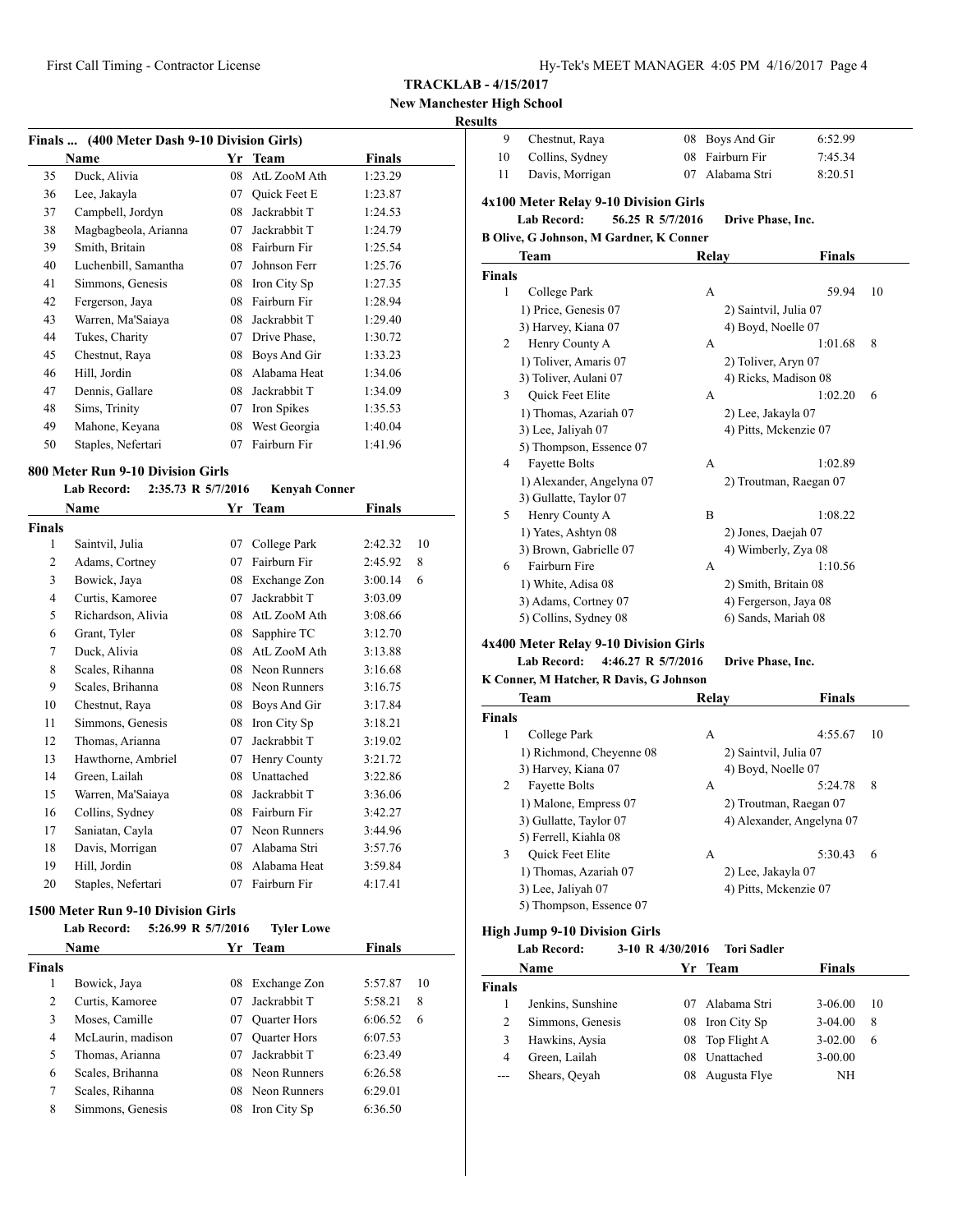**New Manchester High School**

## **Results**

| <b>Long Jump 9-10 Division Girls</b><br>Lab Record: 14-01.25 R 5/7/2016 |                      |    |                                 |               |    |
|-------------------------------------------------------------------------|----------------------|----|---------------------------------|---------------|----|
|                                                                         | Name                 |    | <b>Ryan McFadden</b><br>Yr Team | <b>Finals</b> |    |
| Finals                                                                  |                      |    |                                 |               |    |
| $\mathbf{1}$                                                            | Daly, Cristal        | 07 | Drive Phase.                    | 12-04.00      | 10 |
| 2                                                                       | Boyd, Noelle         | 07 | College Park                    | 11-09.00      | 7  |
| $\overline{c}$                                                          | Balfour, Trinity     | 08 | Sapphire TC                     | 11-09.00      | 7  |
| $\overline{4}$                                                          | Hawthorne, Ambriel   | 07 | Henry County                    | 11-05.00      |    |
| 5                                                                       | Grant, Tyler         | 08 | Sapphire TC                     | 11-03.50      |    |
| 5                                                                       | Harrison, Nia        | 07 | Jackrabbit T                    | 11-03.50      |    |
| 7                                                                       | Miles, Aysia         | 07 | Iron Spikes                     | 11-01.50      |    |
| 8                                                                       | Gullatte, Taylor     | 07 | Fayette Bolt                    | 10-09.00      |    |
| 9                                                                       | Sims, Trinity        | 07 | Iron Spikes                     | 10-05.00      |    |
| 10                                                                      | Johnson, Ashlee      | 07 | Fayette Bolt                    | 10-03.00      |    |
| 11                                                                      | Green, Lailah        | 08 | Unattached                      | 10-01.50      |    |
| 12                                                                      | Richardson, Alivia   | 08 | AtL ZooM Ath                    | 9-09.00       |    |
| 13                                                                      | Hawkins, Aysia       | 08 | Top Flight A                    | 9-06.50       |    |
| 14                                                                      | Fergerson, Jaya      | 08 | Fairburn Fir                    | 9-06.00       |    |
| 15                                                                      | Wimberly, Zya        | 08 | Henry County                    | 8-08.00       |    |
| 16                                                                      | Smith, Britain       | 08 | Fairburn Fir                    | 8-07.00       |    |
| 17                                                                      | Harvey, Kaelyn       | 08 | College Park                    | 8-05.00       |    |
| 18                                                                      | Cook, Olivia         | 08 | Henry County                    | 7-07.00       |    |
| 19                                                                      | Magbagbeola, Arianna | 07 | Jackrabbit T                    | 7-04.50       |    |
| 20                                                                      | Malone, Empress      | 07 | Fayette Bolt                    | 7-02.00       |    |
| 21                                                                      | Duck, Alivia         | 08 | AtL ZooM Ath                    | $6 - 04.00$   |    |

#### **Shot Put 9-10 Division Girls**

|                | 21-10.50 R 5/7/2016<br><b>Lab Record:</b> |                  | <b>Tashya Johnson</b> |               |  |
|----------------|-------------------------------------------|------------------|-----------------------|---------------|--|
|                | Name                                      |                  | Yr Team               | Finals        |  |
| Finals         |                                           |                  |                       |               |  |
| 1              | Copeland, Kaliya                          | 07               | Lightning Sp          | 27-05.00R 10  |  |
| 2              | McGee, Terryn                             | 07               | Henry County          | 22-06.00R 8   |  |
| 3              | Dunn, Aubrey                              | 07               | Sapphire TC           | 20-03.00<br>6 |  |
| $\overline{4}$ | Farmer, Janiyah                           | 07               | Fayette Bolt          | 19-03.00      |  |
| 5              | Green, Lailah                             | 08               | Unattached            | 18-05.00      |  |
| 6              | Ferrell, Kiahla                           | 08               | Fayette Bolt          | 18-00.50      |  |
| 7              | Davis, Morrigan                           | 07               | Alabama Stri          | 17-03.00      |  |
| 8              | Bumgarner, Courtney                       | 08               | College Park          | 16-03.00      |  |
| 8              | Hawkins, Aysia                            | 08               | Top Flight A          | 16-03.00      |  |
| 10             | Johnson, Dalilah                          | 08               | Fayette Bolt          | 14-07.00      |  |
| 11             | Howard, Madison                           | 08               | Alabama Stri          | 14-06.00      |  |
| 12             | Jenkins, Sunshine                         | 07               | Alabama Stri          | 14-02.00      |  |
| 13             | Boykin, Stacy                             | 07               | Fast Track E          | 14-00.50      |  |
| 14             | Sims, Trinity                             | 07               | Iron Spikes           | 12-09.00      |  |
| 15             | Leonard, Ava                              | 08               | Alabama Stri          | 12-01.00      |  |
| 16             | Hines, Madison                            | 07               | Fayette Bolt          | 12-00.00      |  |
| 17             | Shears, Qeyah                             | 08               | Augusta Flye          | 10-09.00      |  |
|                |                                           |                  |                       |               |  |
|                | Javelin Throw 300g 9-10 Division Girls    |                  |                       |               |  |
|                | <b>Lab Record:</b>                        | 63-11 R 4/8/2017 | <b>Aysia Miles</b>    |               |  |

|        | Name            | Yr Team         | Finals     |    |
|--------|-----------------|-----------------|------------|----|
| Finals |                 |                 |            |    |
|        | Miles, Aysia    | 07 Iron Spikes  | $55-06$ 10 |    |
|        | Davis, Morrigan | 07 Alabama Stri | $43-03$    | -8 |
|        | Dunn, Aubrey    | 07 Sapphire TC  | $33-0.5$ 6 |    |

| 4  | Hawkins, Aysia       | 08 | Top Flight A | $32-03$   |
|----|----------------------|----|--------------|-----------|
| 5  | Howard, Madison      | 08 | Alabama Stri | $28-10$   |
| 6  | Jenkins, Sunshine    | 07 | Alabama Stri | 28-07     |
| 7  | Sims, Trinity        | 07 | Iron Spikes  | 28-00     |
| 8  | Simmons, Genesis     | 08 | Iron City Sp | $27-05$   |
| 8  | Leonard, Ava         | 08 | Alabama Stri | $27-05$   |
| 10 | Bumgarner, Courtney  | 08 | College Park | 26-01     |
| 11 | Luchenbill, Samantha | 07 | Johnson Ferr | 24-04     |
| 12 | Saniatan, Cayla      | 07 | Neon Runners | $22 - 04$ |
| 13 | Shears, Qeyah        | 08 | Augusta Flye | 18-07     |
|    |                      |    |              |           |

## **1500 Meter Race Walk 9-10 Division Girls**

## **Lab Record: 10:12.84 R 4/30/2016 Aleysia(LE-LE) Lee**

|               | Name              |     | Yr Team             | <b>Finals</b> |      |
|---------------|-------------------|-----|---------------------|---------------|------|
| <b>Finals</b> |                   |     |                     |               |      |
|               | Jenkins, Sunshine |     | 07 Alabama Stri     | 12:30.21      | - 10 |
| $\mathcal{L}$ | Howard, Madison   |     | 08 Alabama Stri     | 13:28.71      | - 8  |
| 3             | Boykin, Stacy     | 07. | <b>Fast Track E</b> | 14:02.57      | 6    |
|               | Gaskins, Kierstyn |     | 08 Neon Runners     | 14:52.53      |      |

#### **100 Meter Dash 11-12 Division Girls**

# **Lab Record: 12.90 R 3/25/2017 Sydney Harris**

|                | Name               | Yr | <b>Team</b>     | Finals     |
|----------------|--------------------|----|-----------------|------------|
| <b>Finals</b>  |                    |    |                 |            |
| 1              | Harris, Sydney     | 05 | Jackrabbit T    | 12.85R 10  |
| $\overline{c}$ | Baxter, Jordyn     | 05 | All Heart TC    | 8<br>13.03 |
| 3              | Chestnut, Shawna   | 05 | Boys And Gir    | 6<br>13.20 |
| $\overline{4}$ | Wellman, Zaniyaha  | 05 | Intensity At    | 13.30      |
| 5              | Chatham, Ajanae    | 05 | Drive Phase,    | 13.34      |
| 6              | Campbell, Madison  | 05 | Lightning Sp    | 13.38      |
| 7              | Smith, Grace       | 06 | Smyrna Elite    | 13.49      |
| 8              | Bryant, Jada       | 06 | Alabama Heat    | 13.49      |
| 9              | Olive, Bobbi       |    | 06 Drive Phase. | 13.52      |
| 10             | Grant, Isis        | 05 | Drive Phase,    | 13.59      |
| 11             | Jones, Janai       | 06 | Dynamic Spee    | 13.62      |
| 12             | Whatley, Kaliyah   | 05 | Fayette Bolt    | 13.63      |
| 13             | Lee, Jailah        | 05 | Intensity At    | 13.64      |
| 14             | Barkley, Amari     | 05 | Drive Phase,    | 13.64      |
| 15             | O'Gwin, Tanii      | 05 | On Your Mark    | 13.65      |
| 16             | Parker, Jaimoni    | 05 | Blue Lightni    | 13.65      |
| 17             | Harmon, Nia        | 05 | Henry County    | 13.66      |
| 18             | Bray, Jordon       | 06 | Athletic Max    | 13.67      |
| 19             | Kamin, Kaila       | 05 | Henry County    | 13.96      |
| 20             | Johnson, Zoie      | 05 | East Cobb Ch    | 13.99      |
| 21             | Wilkerson, Janiya  | 05 | Drive Phase,    | 14.09      |
| 22             | Christian, Kyndell |    | 06 Alabama Heat | 14.23      |
| 23             | Parker, Alecia     |    | 05 Fast Track E | 14.60      |
| 24             | Daniel, Jasmyne    | 05 | Alabama Heat    | 14.62      |
| 25             | Lofton, Shani      | 06 | Boys And Gir    | 14.66      |
| 26             | Webley, Kaylah     | 06 | Henry County    | 14.80      |
| 27             | Hall, Jekoti-Blake | 06 | Henry County    | 14.82      |
| 28             | Rucker, Zoe        | 06 | Fayette Bolt    | 14.83      |
| 29             | Scales, Raeda      | 05 | Neon Runners    | 15.22      |
| 30             | Afolayan, Jazmine  | 05 | Boys And Gir    | 15.35      |
| 31             | Joseph, Caila      | 06 | Boys And Gir    | 15.77      |
| 32             | Demby, Aniyah      | 06 | Henry County    | 15.85      |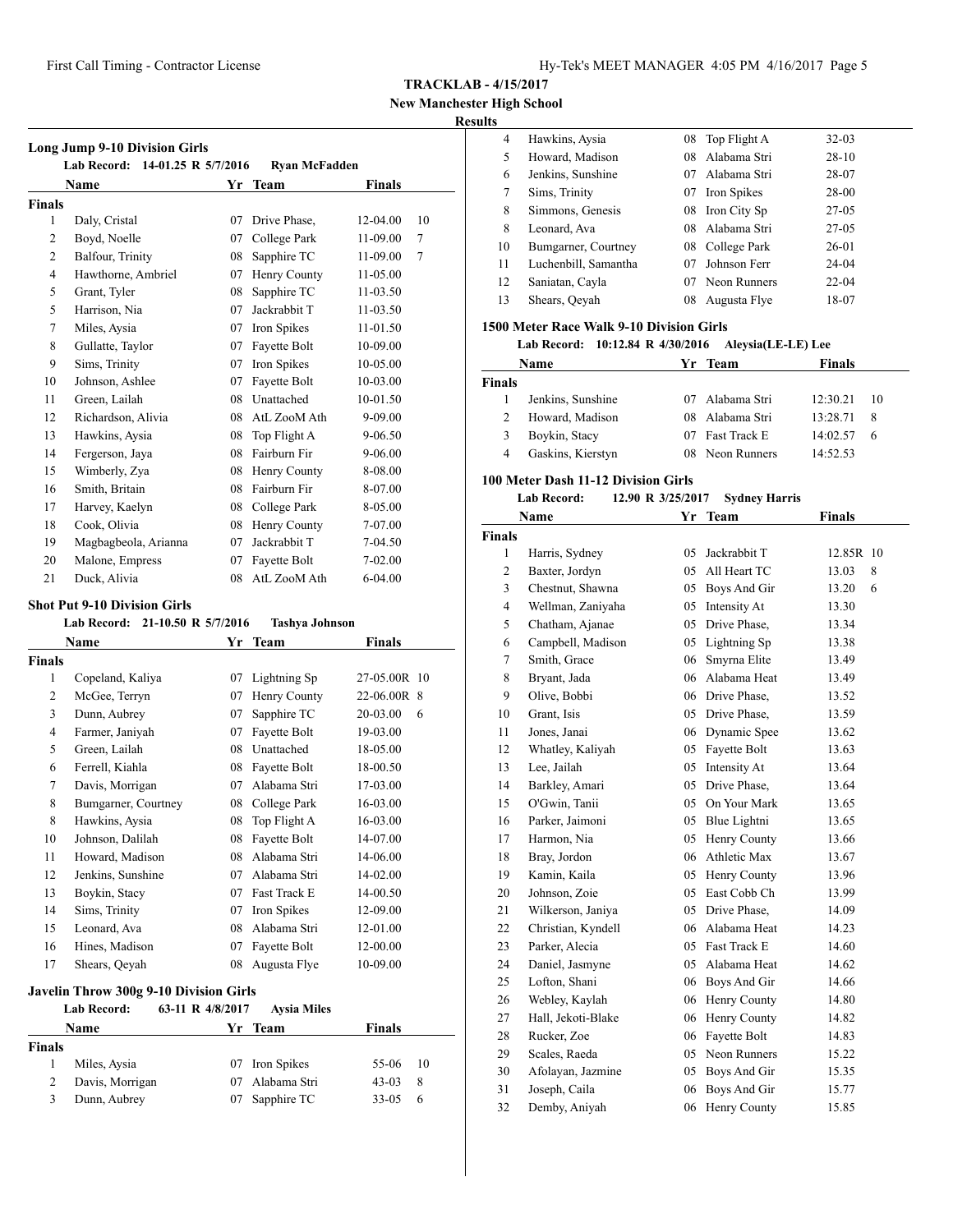**TRACKLAB - 4/15/2017**

**New Manchester High School**

## **Results**

| Finals  (100 Meter Dash 11-12 Division Girls) |                     |    |                     |               |  |  |
|-----------------------------------------------|---------------------|----|---------------------|---------------|--|--|
|                                               | <b>Name</b>         | Yr | Team                | <b>Finals</b> |  |  |
| 33                                            | Adams, Kyla         |    | 06 Fayette Bolt     | 15.88         |  |  |
| 34                                            | Andino, Gabriella   |    | 06 Ouarter Hors     | 16.12         |  |  |
| 35                                            | Steverson, Victoria | 06 | Alabama Heat        | 16.20         |  |  |
| 36                                            | Chambliss, Laila    |    | 06 Drive Phase,     | 16.37         |  |  |
| 37                                            | Terry, Shelly       |    | 05 Ouarter Hors     | 16.38         |  |  |
| 38                                            | Stevens, Gabriel    | 05 | Fayette Bolt        | 16.74         |  |  |
| 39                                            | Wiggins, Amari      |    | 06 Fairburn Fir     | 16.93         |  |  |
| 40                                            | Simmons, Zaire      |    | 06 Dynamic Spee     | 17.04         |  |  |
| 41                                            | Bryant, Nala        |    | 06 Henry County     | 17.11         |  |  |
| 42                                            | Ward, Shai          |    | 06 Fairburn Fir     | 17.42         |  |  |
| 43                                            | Nesby, J'Cera       |    | 06 Henry County     | 17.63         |  |  |
| 44                                            | Harris, Jalynn      | 06 | <b>Fast Track E</b> | 18.34         |  |  |
| 45                                            | Brownlee, Rayna     |    | 06 Fairburn Fir     | 21.28         |  |  |

#### **200 Meter Dash 11-12 Division Girls**

|                | <b>Lab Record:</b> | 26.59 R 4/8/2017 | <b>Sydney Harris</b> |               |
|----------------|--------------------|------------------|----------------------|---------------|
|                | <b>Name</b>        |                  | Yr Team              | <b>Finals</b> |
| Finals         |                    |                  |                      |               |
| 1              | Harris, Sydney     | 05               | Jackrabbit T         | 26.49R 10     |
| $\overline{c}$ | Wellman, Zaniyaha  | 05               | Intensity At         | 27.28<br>8    |
| 3              | Jones, Evet        | 05               | Jackrabbit T         | 27.44<br>6    |
| $\overline{4}$ | Campbell, Madison  |                  | 05 Lightning Sp      | 27.68         |
| 5              | Chestnut, Shawna   |                  | 05 Boys And Gir      | 27.71         |
| 6              | Harmon, Nia        |                  | 05 Henry County      | 28.03         |
| 7              | Barkley, Amari     |                  | 05 Drive Phase,      | 28.17         |
| 8              | Smith, Grace       |                  | 06 Smyrna Elite      | 28.17         |
| 9              | Robinson, Madison  |                  | 05 Sapphire TC       | 28.20         |
| 10             | O'Gwin, Tanii      |                  | 05 On Your Mark      | 28.26         |
| 11             | Parker, Jaimoni    |                  | 05 Blue Lightni      | 28.33         |
| 12             | Bryant, Jada       |                  | 06 Alabama Heat      | 28.38         |
| 13             | Olive, Bobbi       |                  | 06 Drive Phase,      | 28.52         |
| 14             | Powell, Olivia     |                  | 05 Drive Phase,      | 28.59         |
| 15             | Whatley, Kaliyah   |                  | 05 Fayette Bolt      | 28.61         |
| 16             | Hughes, Amya       |                  | 05 Dynamic Spee      | 28.81         |
| 17             | Jones, Janai       |                  | 06 Dynamic Spee      | 29.12         |
| 18             | Wilkerson, Janiya  |                  | 05 Drive Phase,      | 29.40         |
| 19             | Buggs, Jada        |                  | 05 Dynamic Spee      | 29.84         |
| 20             | Johnson, Zoie      |                  | 05 East Cobb Ch      | 30.04         |
| 21             | Jennings, Morgan   |                  | 06 Sapphire TC       | 30.35         |
| 22             | Walker, Kendra     |                  | 05 Sapphire TC       | 30.36         |
| 23             | Carter, Mykala     |                  | 06 Alabama Heat      | 30.40         |
| 24             | James, Anijah      |                  | 05 Intensity At      | 30.41         |
| 25             | Copeland, Kirah    |                  | 06 Unattached        | 30.46         |
| 26             | Lofton, Shani      |                  | 06 Boys And Gir      | 30.49         |
| 27             | Freeman, Kali      | 05               | Dynamic Spee         | 30.68         |
| 28             | Afolayan, Jazmine  | 05               | Boys And Gir         | 31.01         |
| 29             | Parker, Alecia     |                  | 05 Fast Track E      | 31.17         |
| 30             | Robinson, Averi    |                  | 05 AtL ZooM Ath      | 31.38         |
| 31             | Johnson, Destinee  |                  | 05 Fairburn Fir      | 31.45         |
| 32             | Simpson, Payton    | 05               | Henry County         | 31.58         |
| 33             | Wade, Cameron      |                  | 06 Jackrabbit T      | 31.70         |
| 34             | Christian, Kyndell |                  | 06 Alabama Heat      | 32.08         |
| 35             | Harris, Jada       | 06               | Intensity At         | 32.11         |
| 36             | Carter, Jaleigh    | 06               | Fayette Bolt         | 32.36         |

| IJ. |                     |    |                     |       |
|-----|---------------------|----|---------------------|-------|
| 37  | Brown, Mia          |    | 06 Fairburn Fir     | 32.82 |
| 38  | James, Jaila        | 06 | <b>Quarter Hors</b> | 32.99 |
| 39  | Farmer, Kennedy     | 05 | AtL ZooM Ath        | 33.16 |
| 40  | Andino, Gabriella   | 06 | <b>Quarter Hors</b> | 33.97 |
| 41  | Jones, Allison      |    | 06 Dynamic Spee     | 34.17 |
| 42  | Washington, Halani  |    | 06 Dynamic Spee     | 34.23 |
| 43  | Hill, Teralyn       |    | 06 Alabama Heat     | 34.26 |
| 44  | Joseph, Caila       |    | 06 Boys And Gir     | 34.33 |
| 45  | Wiggins, Amari      |    | 06 Fairburn Fir     | 34.71 |
| 46  | Steverson, Victoria |    | 06 Alabama Heat     | 35.78 |
| 47  | Chambliss, Laila    |    | 06 Drive Phase,     | 37.70 |
| 48  | Ward, Shai          |    | 06 Fairburn Fir     | 38.39 |
| 49  | Harris, Jalynn      | 06 | Fast Track E        | 43.57 |

# **400 Meter Dash 11-12 Division Girls**

**Lab Record: 1:00.02 R 3/19/2016 Mallory Hodge**

|                | Name                    | Yr | <b>Team</b>   | <b>Finals</b> |    |
|----------------|-------------------------|----|---------------|---------------|----|
| <b>Finals</b>  |                         |    |               |               |    |
| 1              | Grant, Isis             | 05 | Drive Phase,  | 1:00.45       | 10 |
| 2              | Jones, Evet             | 05 | Jackrabbit T  | 1:02.09       | 8  |
| 3              | Powell, Olivia          | 05 | Drive Phase,  | 1:02.93       | 6  |
| $\overline{4}$ | Robinson, Madison       | 05 | Sapphire TC   | 1:03.67       |    |
| 5              | Campbell, Madison       | 05 | Lightning Sp  | 1:03.69       |    |
| 6              | Hughes, Amya            | 05 | Dynamic Spee  | 1:03.97       |    |
| $\tau$         | Sanford, Amaya          | 05 | Sapphire TC   | 1:04.53       |    |
| 8              | Brown, Morgan           | 05 | Sapphire TC   | 1:04.69       |    |
| 9              | Bray, Jordon            | 06 | Athletic Max  | 1:04.86       |    |
| 10             | Parker, Jaimoni         | 05 | Blue Lightni  | 1:05.94       |    |
| 11             | Wright, Ron-niah        | 06 | Sapphire TC   | 1:06.64       |    |
| 12             | Carter, Mykala          | 06 | Alabama Heat  | 1:06.92       |    |
| 13             | Chestnut, Shawna        | 05 | Boys And Gir  | 1:07.47       |    |
| 14             | Buggs, Jada             | 05 | Dynamic Spee  | 1:07.56       |    |
| 15             | Copeland, Kirah         |    | 06 Unattached | 1:07.67       |    |
| 16             | Bryant, Jada            | 06 | Alabama Heat  | 1:07.73       |    |
| 17             | Davis, Ryan             | 06 | Henry County  | 1:08.13       |    |
| 18             | Hines, Mya              | 05 | Jackrabbit T  | 1:08.26       |    |
| 19             | Carter, Tyanna          | 05 | East Cobb Ch  | 1:08.46       |    |
| 20             | Wilkerson, Janiya       | 05 | Drive Phase,  | 1:09.03       |    |
| 21             | Baxter, Jordyn          | 05 | All Heart TC  | 1:09.22       |    |
| 22             | O'Gwin, Tanii           | 05 | On Your Mark  | 1:09.48       |    |
| 23             | Renteria-Silva, Vaylena | 05 | Intensity At  | 1:10.01       |    |
| 24             | Hatcher, Morgan         |    | 06 Unattached | 1:10.38       |    |
| 25             | Robinson, Averi         | 05 | AtL ZooM Ath  | 1:11.11       |    |
| 26             | Taylor, Zidania         | 05 | Sapphire TC   | 1:11.55       |    |
| 27             | Jennings, Morgan        | 06 | Sapphire TC   | 1:11.90       |    |
| 28             | Jackson, Kaylin         | 05 | Fairburn Fir  | 1:12.19       |    |
| 29             | Merritt, Virginia       | 05 | Fayette Bolt  | 1:12.40       |    |
| 30             | Carter, Jaleigh         | 06 | Fayette Bolt  | 1:13.10       |    |
| 31             | Afolayan, Jazmine       | 05 | Boys And Gir  | 1:13.86       |    |
| 32             | Jones, Allison          | 06 | Dynamic Spee  | 1:13.90       |    |
| 33             | Lofton, Shani           | 06 | Boys And Gir  | 1:14.18       |    |
| 34             | James, Jaila            | 06 | Quarter Hors  | 1:14.55       |    |
| 35             | Jones, Tanshay          | 05 | Fayette Bolt  | 1:14.83       |    |
| 36             | Brown, Mia              | 06 | Fairburn Fir  | 1:15.20       |    |
| 37             | Harris, Jada            | 06 | Intensity At  | 1:15.91       |    |
| 38             | Walker, Kendra          | 05 | Sapphire TC   | 1:16.00       |    |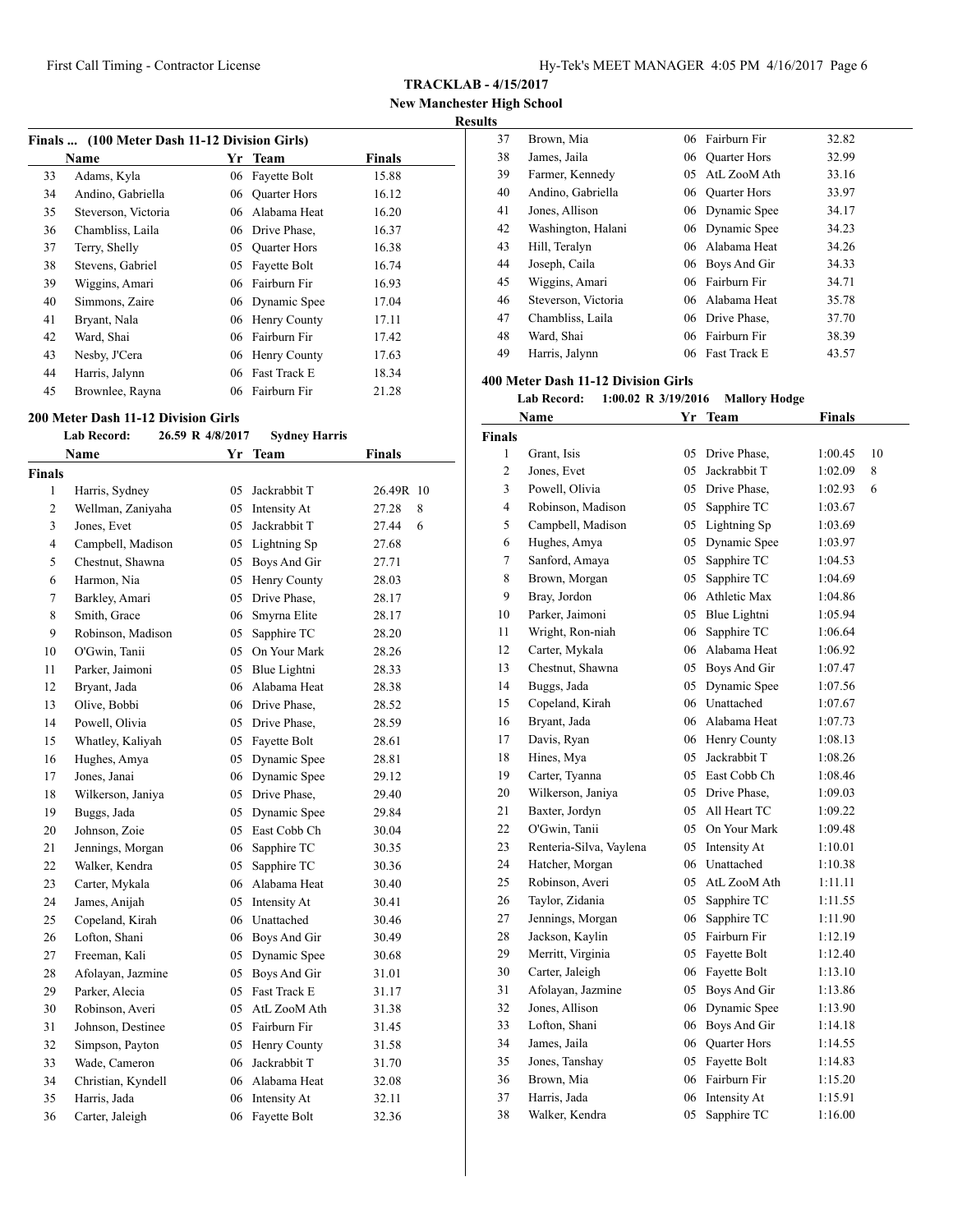# **New Manchester High School**

## **Results**

| Finals  (400 Meter Dash 11-12 Division Girls) |                      |    |                     |         |  |  |
|-----------------------------------------------|----------------------|----|---------------------|---------|--|--|
|                                               | Name                 | Yr | <b>Team</b>         | Finals  |  |  |
| 39                                            | Andino, Gabriella    | 06 | <b>Quarter Hors</b> | 1:18.17 |  |  |
| 40                                            | Scales, Raeda        | 05 | Neon Runners        | 1:18.36 |  |  |
| 41                                            | Johnson, Destinee    | 05 | Fairburn Fir        | 1:18.66 |  |  |
| 42                                            | Joseph, Caila        | 06 | Boys And Gir        | 1:18.96 |  |  |
| 43                                            | Harrison, Jordyn     | 06 | Jackrabbit T        | 1:19.04 |  |  |
| 44                                            | Hill, Teralyn        | 06 | Alabama Heat        | 1:19.44 |  |  |
| 45                                            | Adams, Kyla          | 06 | Fayette Bolt        | 1:19.57 |  |  |
| 46                                            | Wade, Cameron        | 06 | Jackrabbit T        | 1:21.19 |  |  |
| 47                                            | Preble, Kaylie       | 05 | Ptc Flash           | 1:21.56 |  |  |
| 48                                            | Lewis, Dy'Asia       | 05 | <b>Ouick Feet E</b> | 1:22.90 |  |  |
| 49                                            | Therriault, Madeline | 06 | Fayette Bolt        | 1:23.10 |  |  |
| 50                                            | Steverson, Victoria  | 06 | Alabama Heat        | 1:23.35 |  |  |
| 51                                            | Terry, Shelly        | 05 | <b>Quarter Hors</b> | 1:23.77 |  |  |
| 52                                            | Christian, Kyndell   | 06 | Alabama Heat        | 1:24.91 |  |  |
| 53                                            | Foreman, Destinee    | 05 | West Georgia        | 1:32.30 |  |  |
| 54                                            | Brown, Kyla          | 06 | Augusta Flye        | 1:32.77 |  |  |
| 55                                            | Brooks, Daiyana      | 05 | Henry County        | 1:34.39 |  |  |
|                                               |                      |    |                     |         |  |  |

#### **800 Meter Run 11-12 Division Girls**

# **Lab Record: 2:30.79 R 5/7/2016 Isis Grant**

|               | Name                 | Yr | <b>Team</b>         | <b>Finals</b> |    |
|---------------|----------------------|----|---------------------|---------------|----|
| <b>Finals</b> |                      |    |                     |               |    |
| 1             | Grant, Isis          | 05 | Drive Phase.        | 2:32.82       | 10 |
| 2             | Bray, Jordon         | 06 | Athletic Max        | 2:34.02       | 8  |
| 3             | Carter, Tyanna       | 05 | East Cobb Ch        | 2:40.36       | 6  |
| 4             | Carter, Mykala       | 06 | Alabama Heat        | 2:53.42       |    |
| 5             | Lowe, Tyler          | 06 | Celerity Tra        | 2:54.19       |    |
| 6             | Robinson, Averi      | 05 | AtL ZooM Ath        | 2:56.71       |    |
| 7             | Whitley, Bristol     | 05 | Intensity At        | 2:58.59       |    |
| 8             | Merritt, Virginia    | 05 | Fayette Bolt        | 3:00.41       |    |
| 9             | Sanford, Amaya       | 05 | Sapphire TC         | 3:01.11       |    |
| 10            | James, Jaila         | 06 | <b>Quarter Hors</b> | 3:01.75       |    |
| 11            | Wade, Cameron        | 06 | Jackrabbit T        | 3:06.88       |    |
| 12            | Jones, Allison       | 06 | Dynamic Spee        | 3:06.95       |    |
| 13            | Harden, Jayla        | 05 | <b>Fast Track E</b> | 3:09.04       |    |
| 14            | Harrison, Jordyn     | 06 | Jackrabbit T        | 3:19.30       |    |
| 15            | Williams, Kamil      | 05 | Intensity At        | 3:20.51       |    |
| 16            | Taylor, Zidania      | 05 | Sapphire TC         | 3:25.66       |    |
| 17            | Hill, Teralyn        | 06 | Alabama Heat        | 3:29.46       |    |
| 18            | Davis, Kate          | 06 | Johnson Ferr        | 3:30.86       |    |
| 19            | Wilkerson, Savanna   | 05 | Henry County        | 3:38.78       |    |
| 20            | Brown, Kyla          | 06 | Augusta Flye        | 3:39.53       |    |
| 21            | Walden, Olivia       | 06 | Fayette Bolt        | 3:40.42       |    |
| 22            | Luchenbill, Allison  | 06 | Johnson Ferr        | 3:40.97       |    |
| 23            | Therriault, Madeline | 06 | Fayette Bolt        | 3:44.78       |    |
|               |                      |    |                     |               |    |

#### **1500 Meter Run 11-12 Division Girls**

|               | <b>Lab Record:</b>     | 5:12.75 R 3/25/2017 Isis Grant |               |      |
|---------------|------------------------|--------------------------------|---------------|------|
|               | <b>Name</b>            | Yr Team                        | <b>Finals</b> |      |
| <b>Finals</b> |                        |                                |               |      |
|               | Junig, Noelle          | 05 Unattached                  | 5:31.87       | - 10 |
| 2             | Lowe, Tyler            | 06 Celerity Tra                | 5:34.74       | 8    |
| 3             | Vevang, Veronica       | 05 Blue Lightni                | 6:04.94       | 6    |
| 4             | Collins, Sarah-Corrine | 06 Alpha Crush                 | 6:16.46       |      |

| шњ             |                                            |    |                        |               |
|----------------|--------------------------------------------|----|------------------------|---------------|
| 5              | Preble, Kaylie                             | 05 | Ptc Flash              | 6:53.80       |
| 6              | Davis, Kate                                | 06 | Johnson Ferr           | 6:59.91       |
| 7              | Haffner, Katie                             | 06 | Blue Lightni           | 7:02.68       |
| 8              | Luchenbill, Allison                        | 06 | Johnson Ferr           | 7:06.58       |
| 9              | Walden, Olivia                             | 06 | Fayette Bolt           | 8:17.61       |
|                | <b>3000 Meter Run 11-12 Division Girls</b> |    |                        |               |
|                | <b>Lab Record:</b><br>11:24.03 R 4/8/2017  |    | <b>Noelle Junig</b>    |               |
|                | Name                                       | Yr | <b>Team</b>            | <b>Finals</b> |
| <b>Finals</b>  |                                            |    |                        |               |
| 1              | Junig, Noelle                              | 05 | Unattached             | 11:18.77R 10  |
| $\overline{c}$ | Lowe, Tyler                                | 06 | Celerity Tra           | 12:04.74<br>8 |
| 3              | Vevang, Veronica                           | 05 | Blue Lightni           | 12:46.55<br>6 |
| 4              | Collins, Sarah-Corrine                     | 06 | Alpha Crush            | 12:53.62      |
| 5              | Davis, Kate                                | 06 | Johnson Ferr           | 15:56.90      |
|                | 80 Meter Hurdles 11-12 Division Girls      |    |                        |               |
|                | <b>Lab Record:</b><br>13.70 R 3/5/2016     |    | <b>Nacari Williams</b> |               |
|                | Name                                       | Yr | <b>Team</b>            | <b>Finals</b> |
| <b>Finals</b>  |                                            |    |                        |               |
| 1              | Powell, Olivia                             | 05 | Drive Phase,           | 13.57R 10     |
| $\overline{c}$ | Wright, Ron-niah                           | 06 | Sapphire TC            | 14.31<br>8    |
| 3              | Chatham, Ajanae                            | 05 | Drive Phase,           | 14.59<br>6    |
| $\overline{4}$ | Hampton, Jasmine                           | 05 | Unattached             | 14.81         |
| 5              | Brown, Morgan                              | 05 | Sapphire TC            | 15.09         |
| 6              | Hines, Mya                                 | 05 | Jackrabbit T           | 15.53         |
| 7              | Jennings, Morgan                           | 06 | Sapphire TC            | 15.69         |
| 8              | Whitley, Bristol                           | 05 | Intensity At           | 16.06         |
| 9              | Daniel, Jasmyne                            | 05 | Alabama Heat           | 16.42         |

| $\rightarrow$ | Daniel, Jasmyne         | 05. Alabama Heat | 10.42 |
|---------------|-------------------------|------------------|-------|
| 10            | Carter, Mykala          | 06 Alabama Heat  | 16.62 |
| -11           | Renteria-Silva, Vaylena | 05 Intensity At  | 16.77 |
| 12            | Farmer, Kennedy         | 05 AtL ZooM Ath  | 16.80 |
| 13            | James, Anijah           | 05 Intensity At  | 19.92 |
|               |                         |                  |       |

## **4x100 Meter Relay 11-12 Division Girls**

#### **Lab Record: 52.67 R 3/25/2017 Fayette Bolts**

|               | Team                          | Relay | Finals                   |
|---------------|-------------------------------|-------|--------------------------|
| <b>Finals</b> |                               |       |                          |
| 1             | Drive Phase, Inc.             | A     | 52.65R 10                |
|               | 1) Chatham, Ajanae 05         |       | 2) Barkley, Amari 05     |
|               | 3) Olive, Bobbi 06            |       | 4) Grant, Isis 05        |
| 2             | Sapphire TC                   | А     | 8<br>53.45               |
|               | 1) Walker, Kendra 05          |       | 2) Robinson, Madison 05  |
|               | 3) Brown, Morgan 05           |       | 4) Wright, Ron-niah 06   |
| 3             | Dynamic Spee                  | A     | 56.39<br>6               |
|               | 1) Hughes, Amya 05            |       | 2) Washington, Halani 06 |
|               | 3) Buggs, Jada 05             |       | 4) Jones, Janai 06       |
|               | 5) Freeman, Kali 05           |       |                          |
| 4             | <b>Intensity Athletics</b>    | A     | 56.57                    |
|               | 1) James, Anijah 05           |       | 2) Lee, Jailah 05        |
|               | 3) Renteria-Silva, Vaylena 05 |       | 4) Wellman, Zaniyaha 05  |
|               | 5) Whitley, Bristol 05        |       | 6) Harris, Jada 06       |
| 5             | Boys And Gir                  | A     | 56.95                    |
|               | 1) Joseph, Caila 06           |       | 2) Afolayan, Jazmine 05  |
|               | 3) Lofton, Shani 06           |       | 4) Chestnut, Shawna 05   |
|               |                               |       |                          |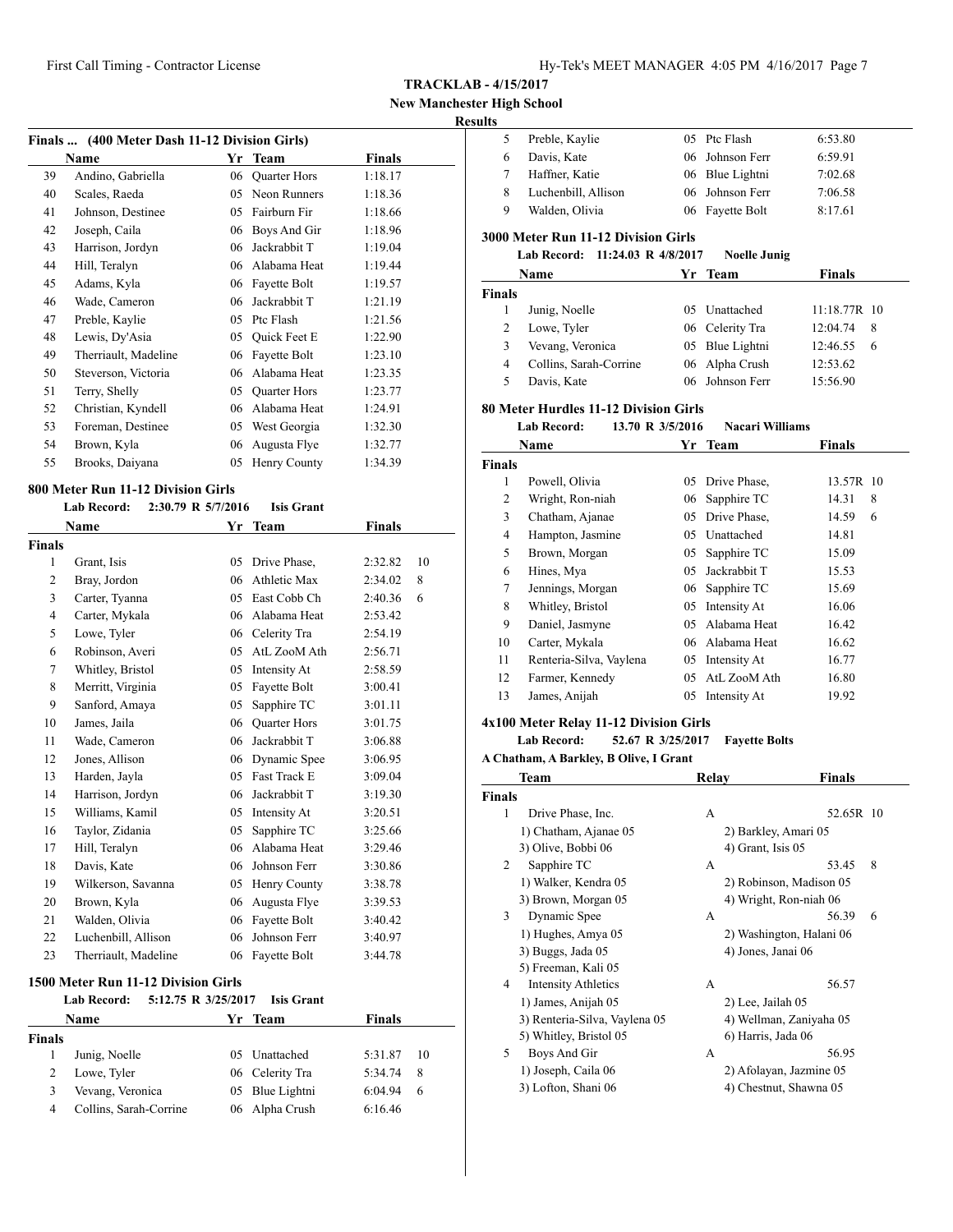# **New Manchester High School**

# **Results**

|                    | Finals  (4x100 Meter Relay 11-12 Division Girls)     |    |              |                                                   |                    |         |
|--------------------|------------------------------------------------------|----|--------------|---------------------------------------------------|--------------------|---------|
|                    | Team                                                 |    | <b>Relay</b> |                                                   | Finals             |         |
| 6                  | <b>Fayette Bolts</b>                                 |    | B            |                                                   | 57.91              |         |
|                    | 1) Carter, Jaleigh 06                                |    |              | 2) Whatley, Kaliyah 05                            |                    |         |
|                    | 3) Rucker, Zoe 06                                    |    |              |                                                   |                    |         |
| 7                  | Iron Spikes TC                                       |    | А            |                                                   | 1:03.47            |         |
|                    | 1) Burns, Jaleya 06                                  |    |              | 2) Forman, Jamya 06                               |                    |         |
|                    | 3) Raymond, Karrington 06                            |    |              | 4) Clark, Makaiah 05                              |                    |         |
|                    | 4x400 Meter Relay 11-12 Division Girls               |    |              |                                                   |                    |         |
|                    | <b>Lab Record:</b><br>4:28.79 R 5/7/2016             |    |              | Drive Phase, Inc.                                 |                    |         |
|                    | G Grissom, I Grant, S Bohles, T Williams             |    |              |                                                   |                    |         |
|                    | Team                                                 |    | <b>Relay</b> |                                                   | <b>Finals</b>      |         |
| <b>Finals</b>      |                                                      |    |              |                                                   |                    |         |
| 1                  | Drive Phase, Inc.                                    |    | А            |                                                   | 4:17.87R 10        |         |
|                    | 1) Chatham, Ajanae 05                                |    |              | 2) Barkley, Amari 05                              |                    |         |
|                    | 3) Olive, Bobbi 06                                   |    |              | 4) Grant, Isis 05                                 |                    |         |
|                    | 5) Wilkerson, Janiya 05                              |    |              |                                                   |                    |         |
| 2                  | Sapphire TC                                          |    | А            |                                                   | $4:18.09R$ 8       |         |
|                    | 1) Sanford, Amaya 05                                 |    |              | 2) Robinson, Madison 05                           |                    |         |
|                    | 3) Brown, Morgan 05                                  |    |              | 4) Wright, Ron-niah 06                            |                    |         |
| 3                  | Dynamic Spee                                         |    | А            |                                                   | 4:41.86            | 6       |
|                    | 1) Hughes, Amya 05                                   |    |              | 2) Washington, Halani 06                          |                    |         |
|                    | 3) Buggs, Jada 05                                    |    |              | 4) Jones, Janai 06                                |                    |         |
| 4                  | Boys And Gir                                         |    | А            |                                                   | 4:58.39            |         |
|                    | 1) Joseph, Caila 06                                  |    |              | 2) Afolayan, Jazmine 05                           |                    |         |
|                    | 3) Lofton, Shani 06                                  |    |              | 4) Chestnut, Shawna 05                            |                    |         |
| 5                  | <b>Intensity Athletics</b>                           |    | А            |                                                   | 5:02.57            |         |
|                    | 1) Harris, Jada 06                                   |    |              | 2) Lee, Jailah 05                                 |                    |         |
|                    | 3) Renteria-Silva, Vaylena 05<br>5) James, Anijah 05 |    |              | 4) Wellman, Zaniyaha 05<br>6) Whitley, Bristol 05 |                    |         |
| 6                  | Iron Spikes TC                                       |    | A            |                                                   | 5:48.01            |         |
|                    | 1) Burns, Jaleya 06                                  |    |              | 2) Forman, Jamya 06                               |                    |         |
|                    | 3) Raymond, Karrington 06                            |    |              | 4) Clark, Makaiah 05                              |                    |         |
|                    |                                                      |    |              |                                                   |                    |         |
|                    | <b>High Jump 11-12 Division Girls</b>                |    |              |                                                   |                    |         |
|                    | <b>Lab Record:</b><br>4-08 R 4/8/2017                |    |              | Morgan Campbell                                   |                    |         |
|                    | Name                                                 | Yr | Team         |                                                   | <b>Finals</b>      |         |
| <b>Finals</b><br>1 |                                                      |    |              | 05 Unattached                                     |                    |         |
| 2                  | Hampton, Jasmine<br>Lee, Alesyia(LeLe)               |    |              | 06 Alabama Stri                                   | 4-06.00<br>4-00.00 | 10<br>8 |
| 3                  | Whitley, Bristol                                     |    |              | 05 Intensity At                                   | 3-08.00            | 6       |
|                    |                                                      |    |              |                                                   |                    |         |
|                    | <b>Long Jump 11-12 Division Girls</b>                |    |              |                                                   |                    |         |
|                    | 16-09 R 4/16/2016<br>Lab Record:                     |    |              | <b>Niakoe Burks</b>                               |                    |         |
|                    | Name                                                 | Yr |              | Team                                              | <b>Finals</b>      |         |
| Finals             |                                                      |    |              |                                                   |                    |         |
| 1                  | Harris, Sydney                                       | 05 |              | Jackrabbit T                                      | 15-10.00           | 10      |
| 2                  | Chatham, Ajanae                                      | 05 |              | Drive Phase,                                      | 14-03.00           | 8       |
| 3                  | Smith, Grace                                         | 06 |              | Smyrna Elite                                      | J14-03.00          | 6       |
| 4                  | Grant, Isis                                          | 05 |              | Drive Phase,                                      | J14-03.00          |         |
| 5                  | Chestnut, Shawna                                     | 05 |              | Boys And Gir                                      | 14-00.00           |         |
| 6                  | Lee, Jailah                                          | 05 |              | Intensity At                                      | 13-06.00           |         |
| 7                  | Whitley, Bristol                                     | 05 |              | Intensity At                                      | 13-01.00           |         |
| 8                  | Wright, Ron-niah                                     | 06 |              | Sapphire TC                                       | 12-10.00           |         |
| 9                  | James, Anijah                                        | 05 |              | Intensity At                                      | 12-08.00           |         |
|                    |                                                      |    |              |                                                   |                    |         |

| 9  | Jennings, Morgan    | 06 | Sapphire TC         | 12-08.00    |
|----|---------------------|----|---------------------|-------------|
| 11 | Campbell, Madison   | 05 | Lightning Sp        | 12-03.00    |
| 12 | Taylor, Zidania     | 05 | Sapphire TC         | 12-02.00    |
| 13 | Burns, Jaleya       | 06 | Iron Spikes         | 12-01.50    |
| 14 | Farmer, Kennedy     | 05 | AtL ZooM Ath        | 12-01.00    |
| 15 | Walker, Kendra      | 05 | Sapphire TC         | 11-11.00    |
| 16 | Hill, Teralyn       | 06 | Alabama Heat        | 11-10.00    |
| 17 | Johnson, Destinee   | 05 | Fairburn Fir        | 11-09.00    |
| 18 | Steverson, Victoria | 06 | Alabama Heat        | 11-07.00    |
| 19 | Harden, Jayla       | 05 | <b>Fast Track E</b> | 11-03.00    |
| 20 | Wilkerson, Savanna  | 05 | Henry County        | 10-11.00    |
| 21 | Carter, Jaleigh     | 06 | Fayette Bolt        | 10-04.00    |
| 22 | Jones, Tanshay      | 05 | Fayette Bolt        | 10-02.00    |
| 23 | Raymond, Karrington | 06 | Iron Spikes         | 9-11.00     |
| 24 | Preble, Kaylie      | 05 | Ptc Flash           | $9 - 00.00$ |

## **Shot Put 11-12 Division Girls**

## **Lab Record: 35-01 R 3/18/2017 Kameryn Hannon**

| Name          |                       | Yr | <b>Team</b>  | Finals   |    |  |
|---------------|-----------------------|----|--------------|----------|----|--|
| <b>Finals</b> |                       |    |              |          |    |  |
| 1             | Hannon, Kameryn       | 05 | Lightning Sp | 33-05.50 | 10 |  |
| 2             | Hampton, Jasmine      | 05 | Unattached   | 29-00.00 | 8  |  |
| 3             | Johnson, Zoie         | 05 | East Cobb Ch | 27-06.00 | 6  |  |
| 4             | Akintayo, Christianne | 05 | Jackrabbit T | 27-05.50 |    |  |
| 5             | Brown, Morgan         | 05 | Sapphire TC  | 24-02.50 |    |  |
| 6             | Harmon, Nia           | 05 | Henry County | 21-02.50 |    |  |
| 7             | Lee, Alesyia(LeLe)    | 06 | Alabama Stri | 20-07.00 |    |  |
| 8             | Brownlee, Rayna       | 06 | Fairburn Fir | 20-03.00 |    |  |
| 9             | Gier, Kira            | 05 | Fairburn Fir | 19-07.00 |    |  |
| 10            | Simmons, Zaire        | 06 | Dynamic Spee | 19-03.50 |    |  |
| 11            | Washington, Halani    | 06 | Dynamic Spee | 19-03.00 |    |  |
| 12            | Adams, Kyla           | 06 | Fayette Bolt | 19-00.00 |    |  |
| 13            | Clark, Makaiah        | 05 | Iron Spikes  | 18-11.00 |    |  |
| 14            | Merritt, Virginia     | 05 | Fayette Bolt | 18-04.00 |    |  |
| 15            | Therriault, Madeline  | 06 | Fayette Bolt | 18-03.50 |    |  |
| 16            | Forman, Jamya         | 06 | Iron Spikes  | 18-02.00 |    |  |
| 17            | Stevens, Gabriel      | 05 | Fayette Bolt | 17-00.00 |    |  |
| 18            | Whitley, Bristol      | 05 | Intensity At | 15-11.00 |    |  |
| 19            | Burns, Jaleya         | 06 | Iron Spikes  | 15-02.00 |    |  |
| 20            | Brown, Kyla           | 06 | Augusta Flye | 14-07.50 |    |  |
| 21            | Walden, Olivia        | 06 | Fayette Bolt | 12-11.00 |    |  |

## **Discus Throw 1.0 kg 11-12 Division Girls**

# **Lab Record: 75-08 R 3/25/2017 Kameryn Hannon**

| Name          |                       |    | Yr Team         | <b>Finals</b> |
|---------------|-----------------------|----|-----------------|---------------|
| <b>Finals</b> |                       |    |                 |               |
|               | Hannon, Kameryn       |    | 05 Lightning Sp | 77-06R 10     |
| 2             | Hampton, Jasmine      |    | 05 Unattached   | $65-02$<br>8  |
| 3             | Akintayo, Christianne |    | 05 Jackrabbit T | 45-07<br>6    |
| 4             | Lee, Alesyia(LeLe)    |    | 06 Alabama Stri | $42 - 04$     |
| 5             | Clark, Makaiah        |    | 05 Iron Spikes  | $36-10$       |
| 6             | Simmons, Zaire        |    | 06 Dynamic Spee | 26-06         |
|               | Luchenbill, Allison   | 06 | Johnson Ferr    | 19-05         |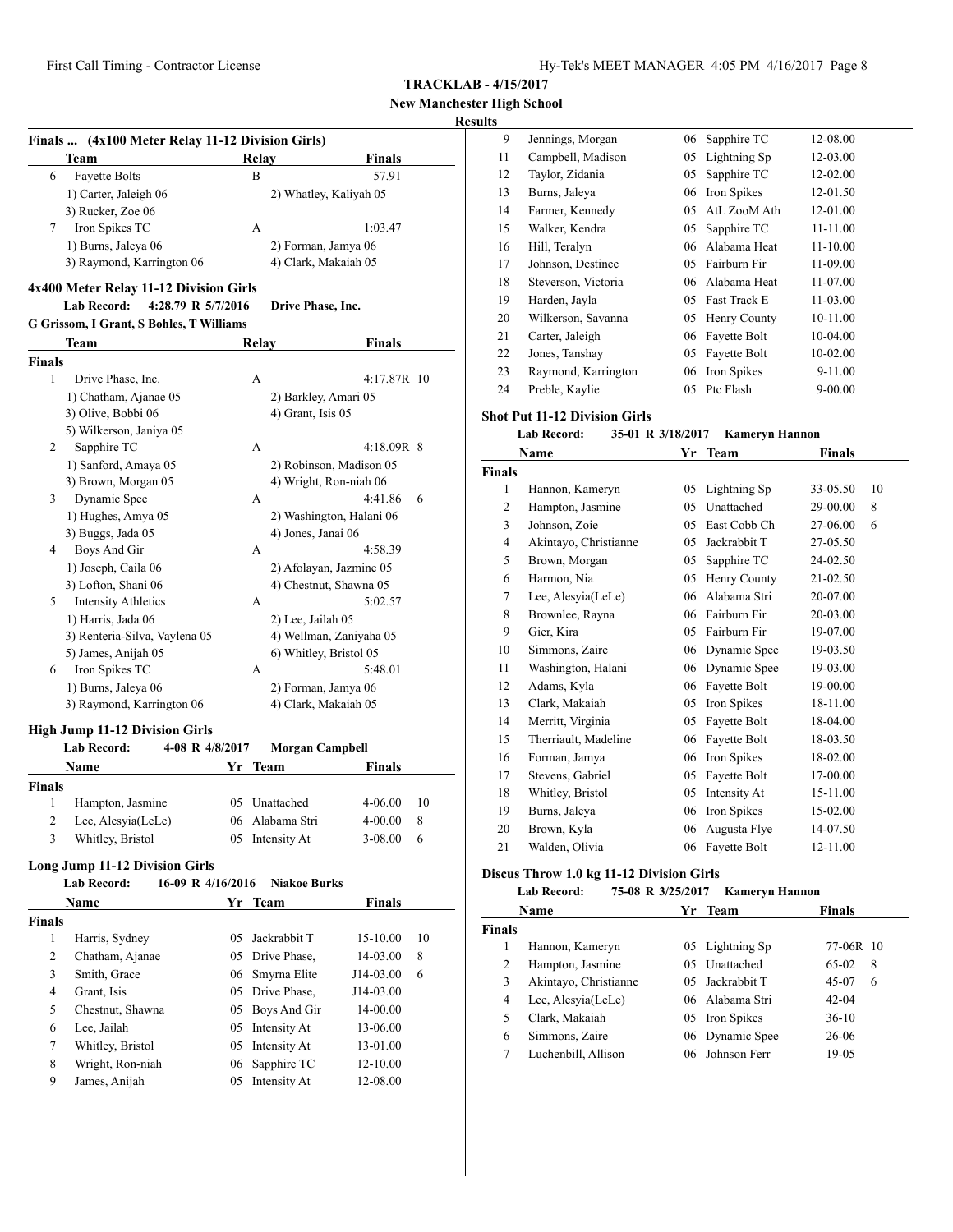**New Manchester High School**

# **Results**

|                | Javelin Throw 300g 11-12 Division Girls   |    |                        |               |    |
|----------------|-------------------------------------------|----|------------------------|---------------|----|
|                | <b>Lab Record:</b><br>129-06 R 3/4/2017   |    | <b>Jasmine Hampton</b> |               |    |
|                | Name                                      |    | Yr Team                | <b>Finals</b> |    |
| <b>Finals</b>  |                                           |    |                        |               |    |
| 1              | Hampton, Jasmine                          |    | 05 Unattached          | 121-02        | 10 |
| 2              | Lee, Alesyia(LeLe)                        |    | 06 Alabama Stri        | 58-08         | 8  |
| 3              | Freeman, Kali                             |    | 05 Dynamic Spee        | 57-04         | 6  |
| 4              | Forman, Jamya                             |    | 06 Iron Spikes         | 41-09         |    |
| 5              | Clark, Makaiah                            | 05 | Iron Spikes            | 27-06         |    |
| 6              | Luchenbill, Allison                       | 06 | Johnson Ferr           | 20-09         |    |
|                | 1500 Meter Race Walk 11-12 Division Girls |    |                        |               |    |
|                | <b>Lab Record:</b><br>9:36.59 R 4/9/2016  |    | <b>Alana Payden</b>    |               |    |
|                | Name                                      | Yr | <b>Team</b>            | <b>Finals</b> |    |
| <b>Finals</b>  |                                           |    |                        |               |    |
| 1              | Lee, Alesyia(LeLe)                        |    | 06 Alabama Stri        | 10:52.03      | 10 |
| $\overline{2}$ | Haffner, Katie                            |    | 06 Blue Lightni        | 12:09.39      | 8  |
|                | 100 Meter Dash 13-14 Division Girls       |    |                        |               |    |
|                | Lab Record:<br>11.93 R 3/25/2017          |    | <b>Trinity Rossum</b>  |               |    |
|                | Name                                      |    | Yr Team                | Finals        |    |
| <b>Finals</b>  |                                           |    |                        |               |    |
| 1              | Fuller, Tamiia                            | 03 | Jackrabbit T           | 12.46         | 10 |
| 2              | Wilson, Nia                               |    | 04 Jackrabbit T        | 12.57         | 8  |
| 3              | Lyons, Yahnari                            |    | 04 Drive Phase,        | 12.67         | 6  |
| $\overline{4}$ | Patton, Destiny                           |    | 03 Drive Phase,        | 12.69         |    |
| 5              | Harmon, Jasmine                           |    | 03 Drive Phase,        | 13.01         |    |
| 6              | Earle, Sherena                            |    | 03 Blue Lightni        | 13.22         |    |
| 7              | Daniel, Janiya                            |    | 04 Alabama Heat        | 13.24         |    |
| 8              | Richardson, Ashley                        |    | 03 AtL ZooM Ath        | 13.31         |    |
| 9              | Duck, Anai                                |    | 03 AtL ZooM Ath        | 13.39         |    |
| 10             | Mitchell, Areale                          |    | 04 Boys And Gir        | 13.53         |    |
| 11             | Chase, Alayna                             | 03 | Sapphire TC            | 13.60         |    |
| 12             | Smith, Ashaih                             |    | 03 AtL ZooM Ath        | 13.63         |    |
| 13             | Joshua, Nife                              |    | 04 Drive Phase,        | 13.63         |    |
| 14             | Hylton, Veajah                            |    | 04 Lightning Sp        | 13.76         |    |
| 15             | Lofton, Brooke                            |    | 03 Boys And Gir        | 13.82         |    |
| 16             | Williams, Anaya                           |    | 04 Drive Phase,        | 13.96         |    |
| 17             | Brown-Villain, Jackson                    |    | 04 Jackrabbit T        | 14.12         |    |
| 18             | Franklin, Lyric                           | 03 | AtL ZooM Ath           | 14.32         |    |
| 19             | Bell, Serenity                            |    | 03 Unattached          | 14.35         |    |
| 20             | McGinty, Micah                            | 04 | West Georgia           | 14.41         |    |
| 21             | Tune, Jayden                              | 03 | AtL ZooM Ath           | 14.59         |    |
| 22             | Wright, Ni'Asija                          | 03 | Unattached             | 14.66         |    |
| 23             | Kirk, Aryah                               | 03 | Lightning Sp           | 14.81         |    |
| 24             | Lawson, A'Kaylee                          | 03 | AtL ZooM Ath           | 15.02         |    |
|                | Tyson, Gabrielle                          | 04 | Jackrabbit T           | 15.50         |    |
| 25             |                                           |    |                        |               |    |
| 26             | Phillips, Tenai                           | 04 | Dynamic Spee           | 15.56         |    |
| 27             | Anderson, Greer                           | 03 | East Cobb Ch           | 15.64         |    |
| 28             | Clark, Victoria                           | 03 | Iron Spikes            | 16.02         |    |

| 200 Meter Dash 13-14 Division Girls<br>25.18 R 3/25/2017 |                            |    |                                  |               |    |  |  |
|----------------------------------------------------------|----------------------------|----|----------------------------------|---------------|----|--|--|
|                                                          | <b>Lab Record:</b><br>Name |    | <b>Trinity Rossum</b><br>Yr Team | <b>Finals</b> |    |  |  |
| <b>Finals</b>                                            |                            |    |                                  |               |    |  |  |
| 1                                                        | Kelley, Mekenze            | 03 | Boys And Gir                     | 25.97         | 10 |  |  |
| 2                                                        | Lyons, Yahnari             | 04 | Drive Phase,                     | 26.40         | 8  |  |  |
| 3                                                        | Patton, Destiny            |    | 03 Drive Phase.                  | 26.54         | 6  |  |  |
| $\overline{4}$                                           | Tyler-Thompson, Rasunek    |    | 04 Sapphire TC                   | 26.77         |    |  |  |
| 5                                                        | Grier, Raquel              |    | 04 Jackrabbit T                  | 27.20         |    |  |  |
| 6                                                        | Wilson, Nia                | 04 | Jackrabbit T                     | 27.21         |    |  |  |
| $\overline{7}$                                           | Earle, Sherena             |    | 03 Blue Lightni                  | 27.38         |    |  |  |
| 8                                                        | Grissom, Gabriella         |    | 04 Drive Phase,                  | 27.78         |    |  |  |
| 9                                                        | Williams, Anaya            |    | 04 Drive Phase,                  | 28.64         |    |  |  |
| 10                                                       | Daniel, Janiya             |    | 04 Alabama Heat                  | 28.65         |    |  |  |
| 11                                                       | Lofton, Brooke             |    | 03 Boys And Gir                  | 28.88         |    |  |  |
| 12                                                       | Chase, Alayna              | 03 | Sapphire TC                      | 28.98         |    |  |  |
| 13                                                       | Joshua, Nife               | 04 | Drive Phase,                     | 29.00         |    |  |  |
| 14                                                       | Hylton, Veajah             |    | 04 Lightning Sp                  | 29.26         |    |  |  |
| 15                                                       | Noel, Yvohna               |    | 03 East Cobb Ch                  | 29.28         |    |  |  |
| 16                                                       | Mitchell, Areale           | 04 | Boys And Gir                     | 29.59         |    |  |  |
| 17                                                       | Brown-Villain, Jackson     | 04 | Jackrabbit T                     | 30.76         |    |  |  |
| 18                                                       | Bell, Serenity             |    | 03 Unattached                    | 31.04         |    |  |  |
| 19                                                       | Franklin, Lyric            |    | 03 AtL ZooM Ath                  | 31.32         |    |  |  |
| 20                                                       | Kirk, Aryah                | 03 | Lightning Sp                     | 32.20         |    |  |  |
| 21                                                       | Brown, Mya                 |    | 04 Fast Feet fo                  | 32.30         |    |  |  |
| 22                                                       | Tyson, Gabrielle           |    | 04 Jackrabbit T                  | 32.88         |    |  |  |
| 23                                                       | Scott, Trinity             |    | 04 Jackrabbit T                  | 33.29         |    |  |  |
| 24                                                       | Phillips, Tenai            |    | 04 Dynamic Spee                  | 33.84         |    |  |  |
| 25                                                       | Anderson, Greer            |    | 03 East Cobb Ch                  | 33.97         |    |  |  |
| 26                                                       | Selvie, Chelsea            |    | 04 Jackrabbit T                  | 34.18         |    |  |  |
| 27                                                       | Woo, Lian                  | 03 | Henry County                     | 35.44         |    |  |  |
| 28                                                       | Terrell, Justyce           | 03 | Henry County                     | 36.51         |    |  |  |
|                                                          |                            |    |                                  |               |    |  |  |

# **400 Meter Dash 13-14 Division Girls**

#### **Lab Record: 56.45 R 3/25/2017 Mekenze Kelley**

|                | Name                    | Yr | <b>Team</b>  | <b>Finals</b> |    |
|----------------|-------------------------|----|--------------|---------------|----|
| Finals         |                         |    |              |               |    |
| 1              | Kelley, Mekenze         | 03 | Boys And Gir | 58.66         | 10 |
| $\overline{2}$ | Woods, Jessicka         | 04 | Boys And Gir | 59.64         | 8  |
| 3              | Simon, Shani            | 03 | Sapphire TC  | 1:00.41       | 6  |
| $\overline{4}$ | Earle, Sherena          | 03 | Blue Lightni | 1:02.01       |    |
| 5              | Patton, Destiny         | 03 | Drive Phase, | 1:02.22       |    |
| 6              | Pouncey, Robin          | 04 | Jackrabbit T | 1:02.41       |    |
| 7              | Duck, Anai              | 03 | AtL ZooM Ath | 1:02.81       |    |
| 8              | Harmon, Jasmine         | 03 | Drive Phase, | 1:03.84       |    |
| 9              | Hight, Caseyona         | 04 | Sapphire TC  | 1:04.43       |    |
| 10             | Tyler-Thompson, Rasunek | 04 | Sapphire TC  | 1:04.65       |    |
| 11             | Williams, Anaya         | 04 | Drive Phase, | 1:05.64       |    |
| 12             | Hicks, Tia              | 04 | Jackrabbit T | 1:06.66       |    |
| 13             | Noel, Yvohna            | 03 | East Cobb Ch | 1:06.70       |    |
| 14             | Woollery, Jennifer      | 04 | Lightning Sp | 1:07.56       |    |
| 15             | Hylton, Veajah          | 04 | Lightning Sp | 1:07.84       |    |
| 16             | Grant, Tyra             | 03 | Jackrabbit T | 1:07.84       |    |
| 17             | Joshua, Nife            | 04 | Drive Phase, | 1:08.80       |    |
| 18             | Mitchell, Areale        | 04 | Boys And Gir | 1:09.50       |    |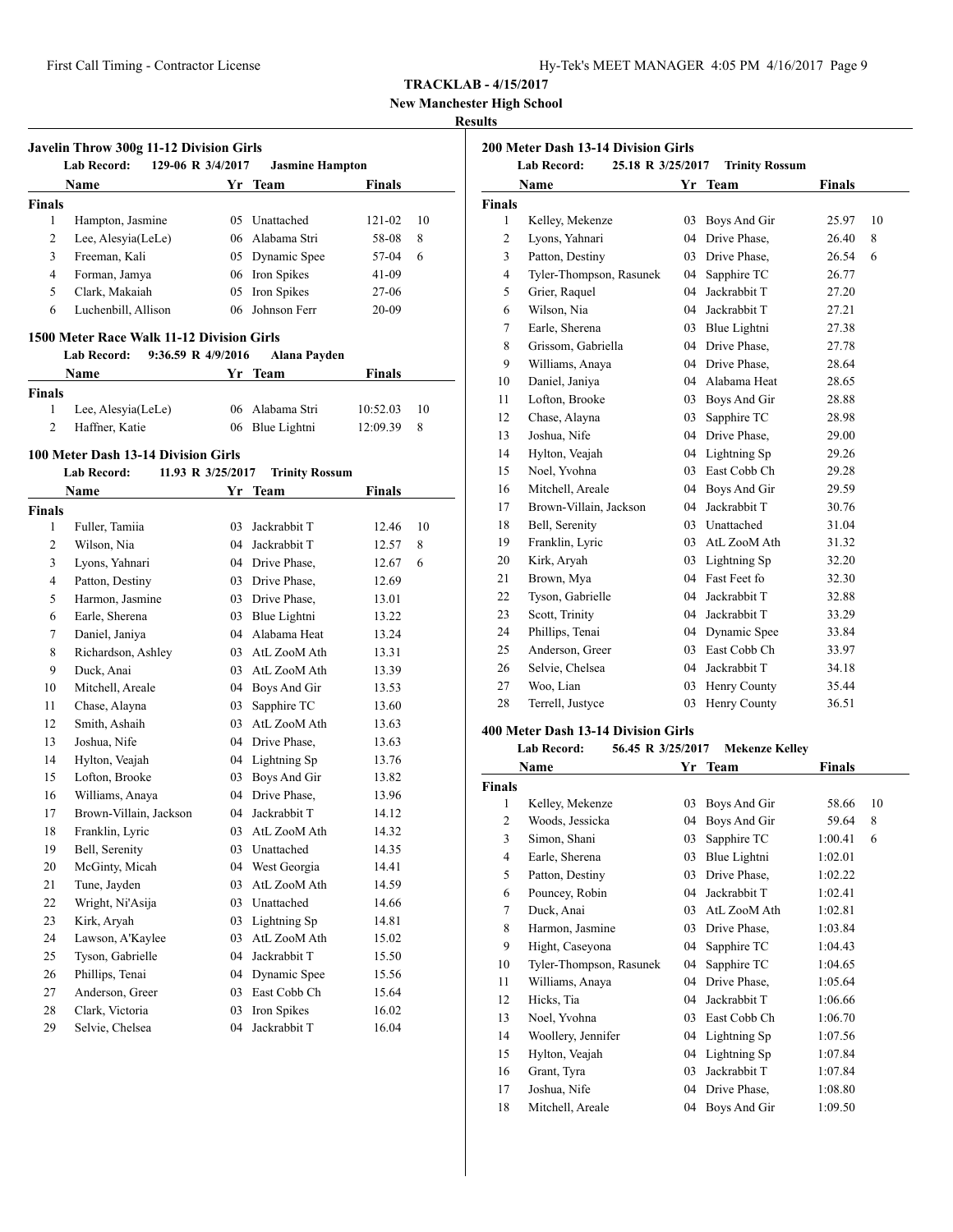**New Manchester High School**

#### **Results**

l,

| Finals  (400 Meter Dash 13-14 Division Girls) |                        |    |              |               |  |  |
|-----------------------------------------------|------------------------|----|--------------|---------------|--|--|
|                                               | Name                   | Yr | <b>Team</b>  | <b>Finals</b> |  |  |
| 19                                            | Lawson, A'Kaylee       | 03 | AtL ZooM Ath | 1:12.03       |  |  |
| 20                                            | Kirk, Aryah            | 03 | Lightning Sp | 1:14.15       |  |  |
| 21                                            | Brown-Villain, Jackson | 04 | Jackrabbit T | 1:14.88       |  |  |
| 22                                            | Brown, Mya             | 04 | Fast Feet fo | 1:14.94       |  |  |
| 23                                            | Daniel, Janiya         | 04 | Alabama Heat | 1:15.84       |  |  |
| 24                                            | Scott, Trinity         | 04 | Jackrabbit T | 1:19.51       |  |  |
| 25                                            | Beltran, Stephanie     | 04 | Jackrabbit T | 1:19.57       |  |  |
| 26                                            | Henderson, Maliyah     | 04 | Fairburn Fir | 1:20.31       |  |  |
| 27                                            | Woo, Lian              | 03 | Henry County | 1:21.02       |  |  |
| 28                                            | Daniel, Abby           | 04 | Ptc Flash    | 1:21.90       |  |  |
| 29                                            | Terrell, Justyce       | 03 | Henry County | 1:32.61       |  |  |
| 30                                            | Dale, Anastasia        | 04 | Ptc Flash    | 1:39.02       |  |  |

#### **800 Meter Run 13-14 Division Girls**

#### **Lab Record: 2:21.91 R 3/26/2016 Nyah Hernandez**

|                | Name               | Yr | Team         | Finals  |    |
|----------------|--------------------|----|--------------|---------|----|
| Finals         |                    |    |              |         |    |
| 1              | Simon, Shani       | 03 | Sapphire TC  | 2:28.30 | 10 |
| 2              | Kelley, Mekenze    | 03 | Boys And Gir | 2:29.46 | 8  |
| 3              | Woods, Jessicka    | 04 | Boys And Gir | 2:32.94 | 6  |
| $\overline{4}$ | Grant, Tyra        | 03 | Jackrabbit T | 2:41.30 |    |
| 5              | Kennedy, Madison   | 03 | Unattached   | 2:44.32 |    |
| 6              | Wan, Candace       | 04 | Jackrabbit T | 2:45.04 |    |
| 7              | Chambers, Sky      | 04 | Jackrabbit T | 2:47.82 |    |
| 8              | Bell, Serenity     | 03 | Unattached   | 2:48.06 |    |
| 9              | Taylor, Ayanah     | 04 | Intensity At | 2:52.80 |    |
| 10             | Pouncey, Robin     | 04 | Jackrabbit T | 2:55.84 |    |
| 11             | Lawson, A'Kaylee   | 03 | AtL ZooM Ath | 2:56.81 |    |
| 12             | Rhyne, Lexie       | 03 | Jackrabbit T | 3:03.97 |    |
| 13             | Orta, Eliana       | 03 | Jackrabbit T | 3:05.41 |    |
| 14             | Henderson, Maliyah | 04 | Fairburn Fir | 3:14.97 |    |
| 15             | Anderson, Anna     | 03 | College Park | 3:15.72 |    |
| 16             | Shelton, Jaime     | 04 | Jackrabbit T | 3:21.17 |    |
| 17             | Beltran, Stephanie | 04 | Jackrabbit T | 3:31.05 |    |

#### **1500 Meter Run 13-14 Division Girls**

|               | <b>Lab Record:</b> | 4:47.89 R 3/26/2016 | <b>Nyah Hernandez</b> |               |    |
|---------------|--------------------|---------------------|-----------------------|---------------|----|
|               | Name               |                     | Yr Team               | <b>Finals</b> |    |
| <b>Finals</b> |                    |                     |                       |               |    |
| 1             | Kennedy, Madison   | 03                  | Unattached            | 5:36.27       | 10 |
| 2             | Bell, Serenity     | 03                  | Unattached            | 5:44.63       | 8  |
| 3             | Chambers, Sky      | 04                  | Jackrabbit T          | 5:55.78       | 6  |
| 4             | Orta, Eliana       | 03                  | Jackrabbit T          | 5:56.73       |    |
| 5             | Wan, Candace       | 04                  | Jackrabbit T          | 6:02.67       |    |
| 6             | Taylor, Ayanah     |                     | 04 Intensity At       | 6:03.14       |    |
| 7             | Anderson, Anna     | 03                  | College Park          | 6:35.68       |    |
| 8             | Clagon, Titianna   | 04                  | Unattached            | 6:48.38       |    |
| 9             | Daniel, Abby       | 04                  | Ptc Flash             | 6:51.13       |    |
| 10            | Rhyne, Lexie       | 03                  | Jackrabbit T          | 7:08.91       |    |
| 11            | Beltran, Stephanie | 04                  | Jackrabbit T          | 7:58.61       |    |
| 12            | Dale, Anastasia    | 04                  | Ptc Flash             | 8:26.68       |    |

|             | 3000 Meter Run 13-14 Division Girls |                      |               |
|-------------|-------------------------------------|----------------------|---------------|
|             | Lab Record: 11:34.78 R 5/7/2016     | <b>Reese Saddler</b> |               |
| <b>Name</b> | Yr Team                             |                      | <b>Finals</b> |

|               | гуанис             | н неанн         | т птатэ        |  |
|---------------|--------------------|-----------------|----------------|--|
| <b>Finals</b> |                    |                 |                |  |
|               | Woollery, Jennifer | 04 Lightning Sp | $11:13.21R$ 10 |  |
| 2             | Simmons, Taylor    | 03 Lightning Sp | $11:52.39$ 8   |  |
| 3             | Dale, Anastasia    | 04 Ptc Flash    | $17:34.96$ 6   |  |

#### **100 Meter Hurdles 13-14 Division Girls**

| Lab Record: | 15.74 R 3/25/2017 |  | <b>Rasunek Tyler-Thompson</b> |
|-------------|-------------------|--|-------------------------------|
|             |                   |  |                               |

| Name                    | Yr | Team         | Finals                                                                               |
|-------------------------|----|--------------|--------------------------------------------------------------------------------------|
|                         |    |              |                                                                                      |
| Tyler-Thompson, Rasunek |    |              | 15.44R 10                                                                            |
| Lyons, Yahnari          |    |              | 15.90<br>8                                                                           |
| Harmon, Jasmine         | 03 | Drive Phase. | 16.05<br>6                                                                           |
| Hylton, Veajah          |    |              | 17.63                                                                                |
| Marshall, Trinity       | 04 |              | 17.65                                                                                |
| Smith, Ashaih           | 03 | AtL ZooM Ath | 18.39                                                                                |
| Grissom, Gabriella      | 04 |              | 19.04                                                                                |
| Richardson, Ashley      | 03 | AtL ZooM Ath | 19.31                                                                                |
| Wright, Nyree           | 04 | On Your Mark | 21.21                                                                                |
|                         |    |              | 04 Sapphire TC<br>04 Drive Phase,<br>04 Lightning Sp<br>Jackrabbit T<br>Drive Phase. |

## **200 Meter Hurdles 13-14 Division Girls**

# **Lab Record: 29.75 R 4/9/2016 Kimberly Harris**

| <b>Name</b>   |                   | Yr Team         | <b>Finals</b> |    |
|---------------|-------------------|-----------------|---------------|----|
| <b>Finals</b> |                   |                 |               |    |
|               | Woods, Jessicka   | 04 Boys And Gir | 30.43         | 10 |
| 2             | Harmon, Jasmine   | 03 Drive Phase, | 31.04         | 8  |
|               | Lyons, Yahnari    | 04 Drive Phase, | 31.92         | 6  |
| 4             | Marshall, Trinity | 04 Jackrabbit T | 32.08         |    |
|               | Lofton, Brooke    | 03 Boys And Gir | 32.21         |    |
| 6             | Hight, Caseyona   | 04 Sapphire TC  | 32.73         |    |

#### **4x100 Meter Relay 13-14 Division Girls**

#### **Lab Record: 49.43 R 3/5/2016 Star Track TC**

#### **J Wilson, K Tolbert, R Jackson, T Flagler**

|        | Team                          | Relav | <b>Finals</b>         |    |
|--------|-------------------------------|-------|-----------------------|----|
| Finals |                               |       |                       |    |
|        | Sapphire TC                   | А     | 51.15                 | 10 |
|        | 1) Chase, Alayna 03           |       | 2) Hight, Caseyona 04 |    |
|        | 3) Tyler-Thompson, Rasunek 04 |       | 4) Simon, Shani 03    |    |
|        | Boys And Gir                  | А     | 51.75                 | 8  |
|        | 1) Mitchell, Areale 04        |       | 2) Lofton, Brooke 03  |    |
|        | 3) Woods, Jessicka 04         |       | 4) Kelley, Mekenze 03 |    |
|        | 5) Woods, Shakiera 04         |       |                       |    |

#### **4x400 Meter Relay 13-14 Division Girls**

# **Lab Record: 4:14.30 R 4/11/2015 Star Track TC**

| Team                   | Relay | <b>Finals</b>         |
|------------------------|-------|-----------------------|
| <b>Finals</b>          |       |                       |
| Boys And Gir           | А     | 4:20.63<br>-10        |
| 1) Mitchell, Areale 04 |       | 2) Lofton, Brooke 03  |
| 3) Woods, Jessicka 04  |       | 4) Kelley, Mekenze 03 |
| 5) Woods, Shakiera 04  |       |                       |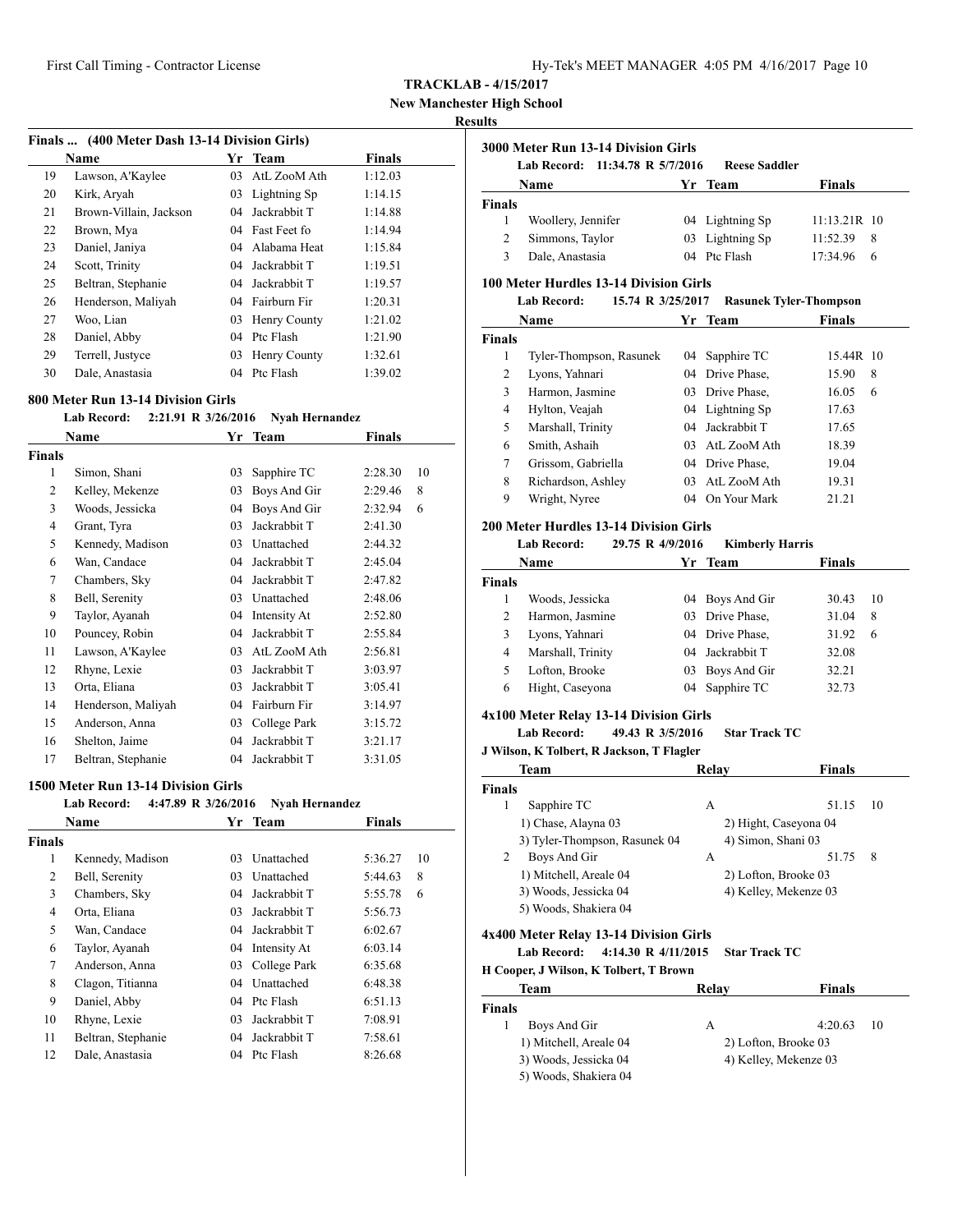**High School** 

#### **Results**

|                               | Finals  (4x400 Meter Relay 13-14 Division Girls)<br>Team                             |    | Relay                              | <b>Finals</b>        |    |
|-------------------------------|--------------------------------------------------------------------------------------|----|------------------------------------|----------------------|----|
| 2                             | Sapphire TC                                                                          |    | A                                  | 4:25.26              | 8  |
|                               | 1) Chase, Alayna 03                                                                  |    | 2) Hight, Caseyona 04              |                      |    |
|                               | 3) Tyler-Thompson, Rasunek 04                                                        |    | 4) Simon, Shani 03                 |                      |    |
|                               |                                                                                      |    |                                    |                      |    |
|                               | <b>Long Jump 13-14 Division Girls</b><br><b>Lab Record:</b>                          |    |                                    |                      |    |
|                               | 16-05 R 3/18/2017                                                                    |    | <b>Jayla Brown</b>                 |                      |    |
|                               | Name                                                                                 |    | Yr Team                            | Finals               |    |
| Finals<br>1                   |                                                                                      |    |                                    |                      | 10 |
| 2                             | Fuller, Tamiia                                                                       |    | 03 Jackrabbit T<br>04 Unattached   | 15-05.00<br>14-06.00 | 8  |
| 3                             | Gomez, Isabel                                                                        |    |                                    |                      |    |
| $\overline{4}$                | Bell, Serenity<br>Shelton, Jaime                                                     |    | 03 Unattached                      | 13-08.00             | 6  |
| 5                             |                                                                                      |    | 04 Jackrabbit T                    | 13-01.00             |    |
|                               | Woo, Lian                                                                            |    | 03 Henry County<br>04 Fairburn Fir | 11-02.50             |    |
| 6<br>7                        | Henderson, Maliyah                                                                   |    |                                    | 10-11.00             |    |
|                               | Daniel, Abby                                                                         |    | 04 Ptc Flash                       | 10-08.00             |    |
|                               | Shot Put 13-14 Division Girls                                                        |    |                                    |                      |    |
|                               | <b>Lab Record:</b>                                                                   |    | 37-05 R 3/25/2017 Kayce Dorsey     |                      |    |
|                               | Name                                                                                 |    | Yr Team                            | <b>Finals</b>        |    |
| Finals                        |                                                                                      |    |                                    |                      |    |
| 1                             | Dorsey, Kayce                                                                        |    | 03 AtL ZooM Ath                    | 36-01.00             | 10 |
| 2                             | Smith, Ashaih                                                                        |    | 03 AtL ZooM Ath                    | 30-03.00             | 8  |
| 3                             | Jones, Jordyn                                                                        |    | 03 Lightning Sp                    | 29-05.00             | 6  |
| $\overline{4}$                | Richardson, Ashley                                                                   |    | 03 AtL ZooM Ath                    | 29-04.00             |    |
| 5                             | Franklin, Lyric                                                                      |    | 03 AtL ZooM Ath                    | 28-03.75             |    |
| 6                             | Shelton, Jaime                                                                       |    | 04 Jackrabbit T                    | 26-01.00             |    |
| 7                             | Tyson, Gabrielle                                                                     |    | 04 Jackrabbit T                    | 24-09.50             |    |
| 8                             | Tune, Jayden                                                                         |    | 03 AtL ZooM Ath                    | 24-00.50             |    |
| 9                             | Selvie, Chelsea                                                                      |    | 04 Jackrabbit T                    | 22-02.50             |    |
|                               |                                                                                      |    |                                    |                      |    |
|                               | Discus Throw 1.0 kg 13-14 Division Girls<br><b>Lab Record:</b><br>103-02 R 3/28/2015 |    | <b>Janae Profit</b>                |                      |    |
|                               |                                                                                      |    |                                    |                      |    |
|                               | Name                                                                                 |    | Yr Team                            | Finals               |    |
| Finals                        |                                                                                      |    |                                    |                      |    |
| 1                             | Dorsey, Kayce                                                                        |    | 03 AtL ZooM Ath                    | 81-03                | 10 |
| 2                             | Shelton, Jaime                                                                       |    | 04 Jackrabbit T                    | 56-08                | 8  |
| $\overline{3}$<br>4           | Jones, Jordyn                                                                        |    | 03 Lightning Sp                    | $54-10$              | 6  |
|                               | Clark, Victoria                                                                      |    | 03 Iron Spikes                     | $46 - 00$            |    |
|                               | <b>Javelin Throw 600g 13-14 Division Girls</b>                                       |    |                                    |                      |    |
|                               | Lab Record: 65-08.50 R 4/16/2016                                                     |    | <b>Kayce Dorsey</b>                |                      |    |
|                               | Name                                                                                 |    | Yr Team                            | <b>Finals</b>        |    |
| Finals                        |                                                                                      |    |                                    |                      |    |
|                               | Richardson, Ashley                                                                   | 03 | AtL ZooM Ath                       | 58-10                | 10 |
|                               | Dorsey, Kayce                                                                        | 03 | AtL ZooM Ath                       | 54-05                | 8  |
|                               | Smith, Ashaih                                                                        | 03 | AtL ZooM Ath                       | 53-05                | 6  |
|                               |                                                                                      | 04 | Jackrabbit T                       | 53-03                |    |
| 1<br>2<br>3<br>$\overline{4}$ | Shelton, Jaime                                                                       |    |                                    | 45-09                |    |
| 5                             | Clark, Victoria                                                                      | 03 | Iron Spikes                        |                      |    |
| 6                             | Hicks, Tia                                                                           | 04 | Jackrabbit T                       | 45-07                |    |
| 7                             | Franklin, Lyric                                                                      |    | 03 AtL ZooM Ath                    | 38-03                |    |

|               | 100 Meter Dash 15-16 Division Girls        |                         |                        |                |    |
|---------------|--------------------------------------------|-------------------------|------------------------|----------------|----|
|               | Lab Record:                                | 12.05 R 3/25/2017       | <b>Trinity Price</b>   |                |    |
|               | Name                                       |                         | Yr Team                | <b>Finals</b>  |    |
| <b>Finals</b> |                                            |                         |                        |                |    |
| 1             | Price, Trinity                             |                         | 02 AtL ZooM Ath        | 12.29<br>12.86 | 10 |
| 2             | Warthen, Jamaya                            |                         | 02 Drive Phase,        |                | 8  |
| 3             | Saintvil, Dominique                        |                         | 02 Unattached          | 13.27          | 6  |
| 4             | Haynie, MiAire                             |                         | 02 Boys And Gir        | 13.38          |    |
| 5             | Arnold, Sydney                             |                         | 01 Dynamic Spee        | 14.10          |    |
| 6             | Carter, Sapphire                           |                         | 02 Iron Spikes         | 14.48          |    |
| 7             | Isaacs, Kendall                            |                         | 02 Jackrabbit T        | 15.00          |    |
| 8             | Mitchell, Sydney                           |                         | 02 Lightning Sp        | 15.08          |    |
|               | <b>200 Meter Dash 15-16 Division Girls</b> |                         |                        |                |    |
|               | <b>Lab Record:</b><br>Name                 | 24.77 R 3/25/2017<br>Yr | <b>Trinity Price</b>   | <b>Finals</b>  |    |
|               |                                            |                         | Team                   |                |    |
| <b>Finals</b> |                                            |                         | 02 AtL ZooM Ath        |                |    |
| 1             | Price, Trinity                             |                         |                        | 24.76R 10      |    |
| 2             | Warthen, Jamaya                            |                         | 02 Drive Phase,        | 26.46          | 8  |
| 3             | Haynie, MiAire                             |                         | 02 Boys And Gir        | 27.32          | 6  |
| 4             | Saintvil, Dominique                        |                         | 02 Unattached          | 27.32          |    |
| 5             | Arnold, Sydney                             |                         | 01 Dynamic Spee        | 29.88          |    |
| 6             | Mitchell, Sydney                           |                         | 02 Lightning Sp        | 31.47          |    |
| 7             | Isaacs, Kendall                            | 02                      | Jackrabbit T           | 33.04          |    |
|               | 400 Meter Dash 15-16 Division Girls        |                         |                        |                |    |
|               | <b>Lab Record:</b>                         | 56.76 R 3/25/2017       | <b>Trinity Price</b>   |                |    |
|               | Name                                       | Yr                      | Team                   | Finals         |    |
| <b>Finals</b> |                                            |                         |                        |                |    |
| 1             | Saintvil, Dominique                        |                         | 02 Unattached          | 1:00.91        | 10 |
| 2             | Ingram, Destiny                            |                         | 01 Augusta Flye        | 1:02.27        | 8  |
| 3             | Warthen, Jamaya                            |                         | 02 Drive Phase,        | 1:02.61        | 6  |
| 4             | Haynie, MiAire                             |                         | 02 Boys And Gir        | 1:02.65        |    |
| 5             | Ragoonanan, Halle                          |                         | 02 Jackrabbit T        | 1:05.81        |    |
| 6             | Mitchell, Sydney                           |                         | 02 Lightning Sp        | 1:14.64        |    |
| 7             | Isaacs, Kendall                            | 02                      | Jackrabbit T           | 1:17.03        |    |
|               | 800 Meter Run 15-16 Division Girls         |                         |                        |                |    |
|               | Lab Record:<br>2:31.12 R 3/25/2017         |                         | <b>Makena Gates</b>    |                |    |
|               | Name                                       | Υr                      | Team                   | Finals         |    |
| Finals        |                                            |                         |                        |                |    |
| 1             | Ingram, Destiny                            |                         | 01 Augusta Flye        | 2:34.73        | 10 |
| 2             | Woods, Jada                                |                         | 01 non-Team            | 2:54.73        | 8  |
|               | 1500 Meter Run 15-16 Division Girls        |                         |                        |                |    |
|               | Lab Record: 5:00.84 R 3/26/2016            |                         | <b>Grace Ellsworth</b> |                |    |
|               | Name                                       |                         | Yr Team                | <b>Finals</b>  |    |
| <b>Finals</b> |                                            |                         |                        |                |    |
| 1             | Bradshaw, Riley                            |                         | 02 Jackrabbit T        | 5:56.07        | 10 |
|               | 3000 Meter Run 15-16 Division Girls        |                         |                        |                |    |
|               | Lab Record: 12:04.71 R 3/18/2017           |                         | <b>Riley Bradshaw</b>  |                |    |
|               | Name                                       |                         | Yr Team                | Finals         |    |
| Finals        |                                            |                         |                        |                |    |
| 1             | Bradshaw, Riley                            |                         | 02 Jackrabbit T        | 12:15.97       | 10 |
|               |                                            |                         |                        |                |    |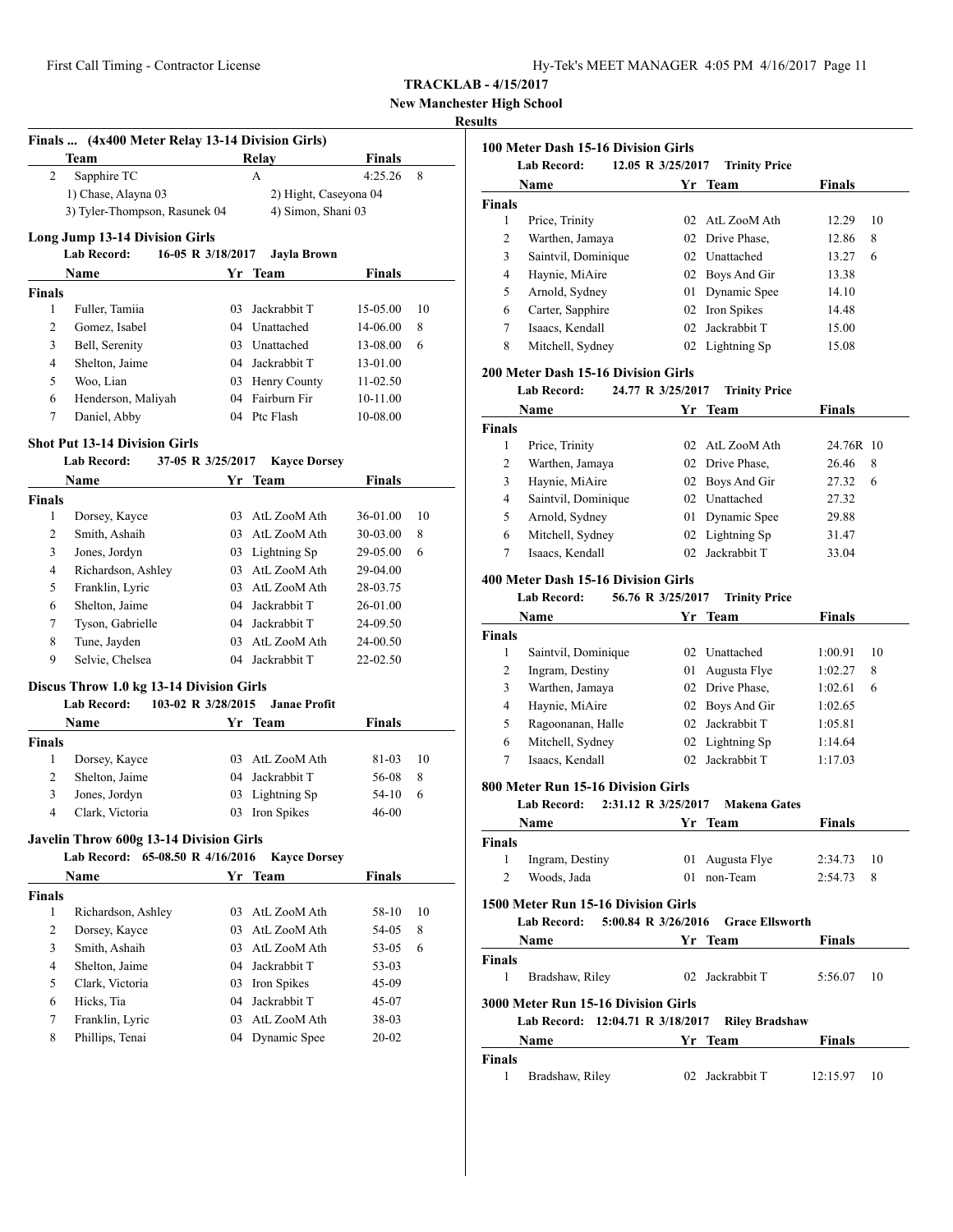# **New Manchester High School**

# **Results**

|                                                                                                                                                                                                                                                                                                                                                                                                                                                                            | 100 Meter Hurdles 15-16 Division Girls<br><b>Lab Record:</b> | 16.82 R 3/19/2016 |    | Damilola Shodeinde      |               |    |
|----------------------------------------------------------------------------------------------------------------------------------------------------------------------------------------------------------------------------------------------------------------------------------------------------------------------------------------------------------------------------------------------------------------------------------------------------------------------------|--------------------------------------------------------------|-------------------|----|-------------------------|---------------|----|
|                                                                                                                                                                                                                                                                                                                                                                                                                                                                            | Name                                                         |                   |    | Yr Team                 | Finals        |    |
| <b>Finals</b>                                                                                                                                                                                                                                                                                                                                                                                                                                                              |                                                              |                   |    |                         |               |    |
| 1                                                                                                                                                                                                                                                                                                                                                                                                                                                                          | Mitchell, Sydney                                             |                   |    | 02 Lightning Sp         | 21.12         | 10 |
|                                                                                                                                                                                                                                                                                                                                                                                                                                                                            | <b>High Jump 15-16 Division Girls</b><br><b>Lab Record:</b>  | $4-06$ R          |    |                         |               |    |
|                                                                                                                                                                                                                                                                                                                                                                                                                                                                            |                                                              |                   |    |                         |               |    |
|                                                                                                                                                                                                                                                                                                                                                                                                                                                                            | <b>Lab Record:</b>                                           | 4-10 R 4/8/2017   |    | <b>Kendall McDaniel</b> |               |    |
|                                                                                                                                                                                                                                                                                                                                                                                                                                                                            | Name                                                         |                   |    | Yr Team                 | Finals        |    |
| <b>Finals</b>                                                                                                                                                                                                                                                                                                                                                                                                                                                              |                                                              |                   |    |                         |               |    |
| $\mathbf{1}$                                                                                                                                                                                                                                                                                                                                                                                                                                                               | Adkinson, Raven                                              |                   |    | 02 Unattached           | $3-02.00$     | 10 |
| ---                                                                                                                                                                                                                                                                                                                                                                                                                                                                        | Strong, Nya                                                  |                   |    | 02 non-Team             | NH            |    |
| $\frac{1}{2} \left( \frac{1}{2} \right) \left( \frac{1}{2} \right) \left( \frac{1}{2} \right) \left( \frac{1}{2} \right) \left( \frac{1}{2} \right) \left( \frac{1}{2} \right) \left( \frac{1}{2} \right) \left( \frac{1}{2} \right) \left( \frac{1}{2} \right) \left( \frac{1}{2} \right) \left( \frac{1}{2} \right) \left( \frac{1}{2} \right) \left( \frac{1}{2} \right) \left( \frac{1}{2} \right) \left( \frac{1}{2} \right) \left( \frac{1}{2} \right) \left( \frac$ | Ingram, Destiny                                              |                   |    | 01 Augusta Flye         | NH            |    |
|                                                                                                                                                                                                                                                                                                                                                                                                                                                                            | <b>Long Jump 15-16 Division Girls</b>                        |                   |    |                         |               |    |
|                                                                                                                                                                                                                                                                                                                                                                                                                                                                            | <b>Lab Record:</b>                                           | 16-01 R 3/5/2016  |    | Samaria Allen           |               |    |
|                                                                                                                                                                                                                                                                                                                                                                                                                                                                            | Name                                                         |                   |    | Yr Team                 | Finals        |    |
| Finals                                                                                                                                                                                                                                                                                                                                                                                                                                                                     |                                                              |                   |    |                         |               |    |
| 1                                                                                                                                                                                                                                                                                                                                                                                                                                                                          | Carter, Sapphire                                             |                   |    | 02 Iron Spikes          | 14-00.00      | 10 |
| 2                                                                                                                                                                                                                                                                                                                                                                                                                                                                          | Cuttino, Isis                                                |                   | 02 | Star Track T            | 13-01.00      | 8  |
| 3                                                                                                                                                                                                                                                                                                                                                                                                                                                                          | Woods, Jada                                                  |                   |    | 01 non-Team             | $3 - 05.00$   | 6  |
|                                                                                                                                                                                                                                                                                                                                                                                                                                                                            |                                                              |                   |    |                         |               |    |
|                                                                                                                                                                                                                                                                                                                                                                                                                                                                            | <b>Triple Jump 15-16 Division Girls</b>                      |                   |    |                         |               |    |
|                                                                                                                                                                                                                                                                                                                                                                                                                                                                            | Name                                                         |                   |    | Yr Team                 | <b>Finals</b> |    |
| <b>Finals</b>                                                                                                                                                                                                                                                                                                                                                                                                                                                              |                                                              |                   |    |                         |               |    |
| 1                                                                                                                                                                                                                                                                                                                                                                                                                                                                          | Woods, Jada                                                  |                   |    | 01 non-Team             | 29-06.00      | 10 |
|                                                                                                                                                                                                                                                                                                                                                                                                                                                                            | <b>Shot Put 15-16 Division Girls</b>                         |                   |    |                         |               |    |
|                                                                                                                                                                                                                                                                                                                                                                                                                                                                            | Lab Record: 35-01 R 4/16/2016                                |                   |    | <b>Tiondra Grant</b>    |               |    |
|                                                                                                                                                                                                                                                                                                                                                                                                                                                                            | Name                                                         |                   |    | Yr Team                 | <b>Finals</b> |    |
| <b>Finals</b>                                                                                                                                                                                                                                                                                                                                                                                                                                                              |                                                              |                   |    |                         |               |    |
| 1                                                                                                                                                                                                                                                                                                                                                                                                                                                                          |                                                              |                   |    | 01 All Heart TC         | 26-03.50      | 9  |
|                                                                                                                                                                                                                                                                                                                                                                                                                                                                            | Baxter, Valyncia<br>Cuttino, Isis                            |                   |    | 02 Star Track T         |               |    |
| 1                                                                                                                                                                                                                                                                                                                                                                                                                                                                          |                                                              |                   |    |                         | 26-03.50      | 9  |
| 3                                                                                                                                                                                                                                                                                                                                                                                                                                                                          | Adkins, Joi                                                  |                   |    | 02 Blue Lightni         | 25-08.00      | 6  |
| 4                                                                                                                                                                                                                                                                                                                                                                                                                                                                          | Mitchell, Sydney                                             |                   |    | 02 Lightning Sp         | 20-05.00      |    |
| 5                                                                                                                                                                                                                                                                                                                                                                                                                                                                          | Carter, Sapphire                                             |                   |    | 02 Iron Spikes          | 18-10.00      |    |
| 6                                                                                                                                                                                                                                                                                                                                                                                                                                                                          | Clark, Nyela                                                 |                   |    | 02 Iron Spikes          | 18-07.50      |    |
|                                                                                                                                                                                                                                                                                                                                                                                                                                                                            | Discus Throw 1.0 kg 15-16 Division Girls                     |                   |    |                         |               |    |
|                                                                                                                                                                                                                                                                                                                                                                                                                                                                            | Lab Record:                                                  | 113-05 R 4/9/2016 |    | <b>Tiondra Grant</b>    |               |    |
|                                                                                                                                                                                                                                                                                                                                                                                                                                                                            | Name                                                         |                   |    | Yr Team                 | <b>Finals</b> |    |
| <b>Finals</b>                                                                                                                                                                                                                                                                                                                                                                                                                                                              |                                                              |                   |    |                         |               |    |
| 1                                                                                                                                                                                                                                                                                                                                                                                                                                                                          | Ingram, Destiny                                              |                   | 01 | Augusta Flye            | 61-04         | 10 |
| 2                                                                                                                                                                                                                                                                                                                                                                                                                                                                          | Cuttino, Isis                                                |                   | 02 | <b>Star Track T</b>     | 56-01         | 8  |
| 3                                                                                                                                                                                                                                                                                                                                                                                                                                                                          | Woods, Jada                                                  |                   |    | 01 non-Team             | 49-11         | 6  |
| $\overline{4}$                                                                                                                                                                                                                                                                                                                                                                                                                                                             | Adkins, Joi                                                  |                   |    | 02 Blue Lightni         | 47-02         |    |
| 5                                                                                                                                                                                                                                                                                                                                                                                                                                                                          | Clark, Nyela                                                 |                   | 02 | Iron Spikes             | 46-02         |    |
| 6                                                                                                                                                                                                                                                                                                                                                                                                                                                                          | Baxter, Valyncia                                             |                   | 01 | All Heart TC            | 34-05         |    |
|                                                                                                                                                                                                                                                                                                                                                                                                                                                                            | Javelin Throw 600g 15-16 Division Girls                      |                   |    |                         |               |    |
|                                                                                                                                                                                                                                                                                                                                                                                                                                                                            | <b>Lab Record:</b>                                           | 71-07 R 4/9/2016  |    | <b>Tiondra Grant</b>    |               |    |
|                                                                                                                                                                                                                                                                                                                                                                                                                                                                            |                                                              |                   |    |                         |               |    |
|                                                                                                                                                                                                                                                                                                                                                                                                                                                                            | Name                                                         |                   |    | Yr Team                 | <b>Finals</b> |    |
| <b>Finals</b>                                                                                                                                                                                                                                                                                                                                                                                                                                                              |                                                              |                   |    |                         |               |    |
| 1                                                                                                                                                                                                                                                                                                                                                                                                                                                                          | Ingram, Destiny                                              |                   | 01 | Augusta Flye            | 48-07         | 10 |
| 2                                                                                                                                                                                                                                                                                                                                                                                                                                                                          | Woods, Jada                                                  |                   | 01 | non-Team                | 47-09         | 8  |
|                                                                                                                                                                                                                                                                                                                                                                                                                                                                            |                                                              |                   |    |                         |               |    |

| 3             | Baxter, Valyncia                           | 01  | All Heart TC             | 37-06         | 6 |
|---------------|--------------------------------------------|-----|--------------------------|---------------|---|
|               | 400 Meter Hurdles 17-18 Division Girls     |     |                          |               |   |
|               | 1:25.25 R $4/8/2017$<br><b>Lab Record:</b> |     | <b>Jasmine Green</b>     |               |   |
|               | Name                                       |     | Yr Team                  | <b>Finals</b> |   |
| <b>Finals</b> |                                            |     |                          |               |   |
| 1             | Bennett, Victoria                          | 98. | Track A.N.T.             | $1:07.99R$ 10 |   |
| 2             | Thomas, Maniyah                            |     | 00 Ouarter Hors          | $1:13.55R$ 8  |   |
| 3             | Roberson, Lynequa                          | 00  | Dynamic Spee             | $1:24.03R$ 6  |   |
|               | 100 Meter Dash 6 & Under Girls             |     |                          |               |   |
|               | 18.33 R 4/8/2017<br><b>Lab Record:</b>     |     | <b>Carrington Harris</b> |               |   |
|               | Name                                       | Yr. | Team                     | <b>Finals</b> |   |
| <b>Finals</b> |                                            |     |                          |               |   |
| 1             | Harris, Carrington                         | 11  | Jackrabbit T             | 17.31R 10     |   |
| 2             | Harmon, Acoria                             | 11  | Iron Spikes              | 19.24         | 8 |
| $\mathbf{r}$  | Crimos London Timorah                      |     | 11 Ouisk East $E$        | 10.52         | K |

|   | Grimes London, Timorah | 11 Ouick Feet E | $19.53\quad 6$ |  |
|---|------------------------|-----------------|----------------|--|
| 4 | Brown, Anjali          | 11 West Georgia | 20.06          |  |
|   | Green, Lerrah          | 11 Unattached   | 20.15          |  |
| 6 | Myricks, Jewel         | 11 Ouick Feet E | 20.50          |  |
|   | Barnes, Dyami          | 12 Unattached   | 25.19          |  |
| 8 | Saffold, Eva           | 14 Athletic Max | 33.47          |  |

## **200 Meter Dash 6 & Under Girls**

#### **Lab Record: 37.90 R 4/8/2017 Carrington Harris**

|               | Name                   |    | Yr Team             | <b>Finals</b> |   |
|---------------|------------------------|----|---------------------|---------------|---|
| <b>Finals</b> |                        |    |                     |               |   |
|               | Harris, Carrington     |    | Jackrabbit T        | 37.47R 10     |   |
| 2             | Brown, Anjali          | 11 | West Georgia        | 44.15         | 8 |
| 3             | Green, Lerrah          |    | Unattached          | 46.20         | 6 |
| 4             | Grimes London, Timorah | 11 | <b>Ouick Feet E</b> | 47.38         |   |
| 5             | Myricks, Jewel         | 11 | <b>Ouick Feet E</b> | 50.99         |   |
| 6             | Saffold, Eva           | 14 | Athletic Max        | 54.04         |   |
|               | Barnes, Dyami          |    | Unattached          | 54.34         |   |
|               |                        |    |                     |               |   |

## **400 Meter Dash 6 & Under Girls**

#### **Lab Record: 1:31.65 R 4/8/2017 Carrington Harris**

|        | <b>Name</b>        |    | Yr Team         | <b>Finals</b> |    |
|--------|--------------------|----|-----------------|---------------|----|
| Finals |                    |    |                 |               |    |
|        | Harris, Carrington |    | 11 Jackrabbit T | $1:23.28R$ 10 |    |
| 2      | Brown, Anjali      |    | 11 West Georgia | 1:40.59       | -8 |
| 3      | Green, Lerrah      | 11 | Unattached      | 1:50.01       | 6  |
|        |                    |    |                 |               |    |

# **Long Jump 6 & Under Girls**

#### **Lab Record: 7-09.50 R 5/7/2016 Sincere McGinty**

|               | Name           | Yr Team         | <b>Finals</b> |   |
|---------------|----------------|-----------------|---------------|---|
| <b>Finals</b> |                |                 |               |   |
|               | Green, Lerrah  | 11 Unattached   | 8-09.00R 10   |   |
|               | Brown, Anjali  | 11 West Georgia | 7-07.00       | 8 |
| 3             | Harmon, Acoria | 11 Iron Spikes  | 7-04.00       | 6 |
| 4             | Saffold, Eva   | 14 Athletic Max | 5-11.00       |   |

#### **Shot Put 6 & Under Girls**

#### **Lab Record: 7-11 R 3/26/2016 Lauren Johnson**

| Name          | Yr Team    | <b>Finals</b>  |
|---------------|------------|----------------|
| Finals        |            |                |
| Green. Lerrah | Unattached | $11-10.00R$ 10 |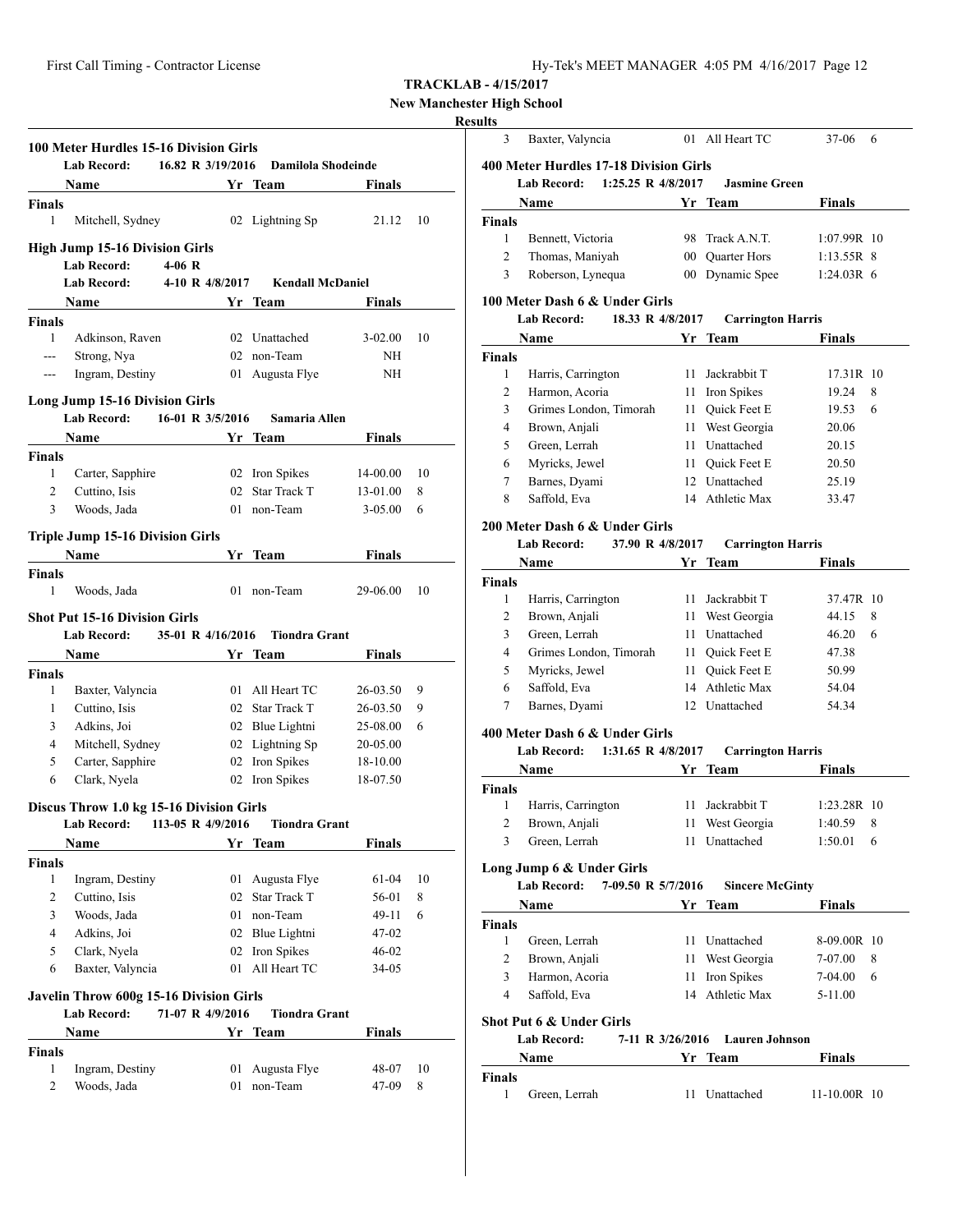First Call Timing - Contractor License Hy-Tek's MEET MANAGER 4:05 PM 4/16/2017 Page 13

**TRACKLAB - 4/15/2017**

**New Manchester High School**

## **Results**

|                | Finals  (Shot Put 6 & Under Girls)<br>Name               | Yr                | Team                               | <b>Finals</b>      |        |
|----------------|----------------------------------------------------------|-------------------|------------------------------------|--------------------|--------|
| 2              | Harmon, Acoria                                           | 11                | Iron Spikes                        | 6-03.00            | 8      |
|                |                                                          |                   |                                    |                    |        |
|                | Javelin Throw 300g 6 & Under Girls<br><b>Lab Record:</b> | 24-01 R 4/9/2016  | <b>Morgan Colquitt</b>             |                    |        |
|                | Name                                                     | Yr                | Team                               | <b>Finals</b>      |        |
| <b>Finals</b>  |                                                          |                   |                                    |                    |        |
| 1              | Harmon, Acoria                                           |                   | 11 Iron Spikes                     | 19-10              | 10     |
|                |                                                          |                   |                                    |                    |        |
|                | 100 Meter Dash 17-18 Division Women                      |                   |                                    |                    |        |
|                | <b>Lab Record:</b>                                       | 12.08 R 4/30/2016 | <b>Zuri Sweeney</b>                |                    |        |
|                | Name                                                     |                   | Yr Team                            | Finals             |        |
| <b>Finals</b>  |                                                          |                   |                                    |                    |        |
| 1<br>2         | Cameron, T'Aja                                           |                   | 99 Track A.N.T.<br>98 On Your Mark | 11.92R 10<br>12.52 | 8      |
| 3              | Cannon, Makalah<br>Thomas, Maniyah                       |                   | 00 Quarter Hors                    | 12.62              | 6      |
| 4              | Doss, Eronda                                             |                   | 99 Quarter Hors                    | 12.75              |        |
| 5              | Taylor, Alexis                                           |                   | 00 On Your Mark                    | 12.94              |        |
| 6              | Bennett, Victoria                                        |                   | 98 Track A.N.T.                    | 12.96              |        |
| 7              | D'Alesio, Danielle                                       |                   | 00 Quarter Hors                    | 13.53              |        |
| 8              | Allen, Na'ilah                                           |                   | 98 Quarter Hors                    | 13.79              |        |
| 9              | Amin, Amonii                                             |                   | 00 Dynamic Spee                    | 14.30              |        |
| 10             | Roberson, Lynequa                                        |                   | 00 Dynamic Spee                    | 14.62              |        |
| 11             | Braker, Millennium                                       | $00\,$            | Sapphire TC                        | 15.56              |        |
|                |                                                          |                   |                                    |                    |        |
|                | <b>200 Meter Dash 17-18 Division Women</b>               |                   |                                    |                    |        |
|                | <b>Lab Record:</b>                                       | 24.96 R 3/26/2016 | <b>Zuri Sweeney</b>                |                    |        |
|                | Name                                                     |                   | Yr Team                            | <b>Finals</b>      |        |
| <b>Finals</b>  |                                                          |                   |                                    |                    |        |
| 1              | Cameron, T'Aja                                           |                   | 99 Track A.N.T.<br>98 On Your Mark | 25.07              | 10     |
| 2<br>3         | Cannon, Makalah<br>Thomas, Maniyah                       |                   | 00 Quarter Hors                    | 26.09<br>26.11     | 8<br>6 |
| 4              | Taylor, Alexis                                           |                   | 00 On Your Mark                    | 27.27              |        |
| 5              | Doss, Eronda                                             |                   | 99 Quarter Hors                    | 27.89              |        |
| 6              | D'Alesio, Danielle                                       |                   | 00 Quarter Hors                    | 28.62              |        |
| 7              | Allen, Na'ilah                                           |                   | 98 Quarter Hors                    | 28.64              |        |
| 8              | Roberson, Lynequa                                        | 00 <sup>1</sup>   | Dynamic Spee                       | 30.19              |        |
| 9              | Amin, Amonii                                             |                   | 00 Dynamic Spee                    | 30.75              |        |
|                |                                                          |                   |                                    |                    |        |
|                | 400 Meter Dash 17-18 Division Women                      |                   |                                    |                    |        |
|                | Lab Record:                                              | 59.92 R 3/5/2016  | <b>Zuri Sweeney</b>                |                    |        |
|                | Name                                                     |                   | Yr Team                            | Finals             |        |
| <b>Finals</b>  |                                                          |                   |                                    |                    |        |
| 1              | Cameron, T'Aja                                           |                   | 99 Track A.N.T.                    | 1:00.68            | 10     |
| $\overline{c}$ | Doss, Eronda                                             |                   | 99 Quarter Hors                    | 1:01.94            | 8      |
| 3              | Anderson, Sonali                                         |                   | 00 Drive Phase,                    | 1:02.44            | 6      |
| 4              | D'Alesio, Danielle                                       |                   | 00 Quarter Hors                    | 1:04.92            |        |
| 5              | Allen, Na'ilah                                           |                   | 98 Quarter Hors                    | 1:05.56            |        |
|                | 100 Meter Hurdles 17-18 Division Women                   |                   |                                    |                    |        |
|                | Lab Record:                                              | 16.19 R 3/5/2016  | <b>Jazzmyn McLendon</b>            |                    |        |
|                | Name                                                     | Yr                | Team                               | Finals             |        |
| <b>Finals</b>  |                                                          |                   |                                    |                    |        |
| 1              | Anderson, Sonali                                         |                   | 00 Drive Phase,                    | 16.40              | 10     |
|                |                                                          |                   |                                    |                    |        |

|               | <b>Long Jump 17-18 Division Women</b>                                                                                                                                                                                                |                   |                           |               |    |
|---------------|--------------------------------------------------------------------------------------------------------------------------------------------------------------------------------------------------------------------------------------|-------------------|---------------------------|---------------|----|
|               | Lab Record: 18-01 R 4/16/2016 Brittany Floyd                                                                                                                                                                                         |                   |                           |               |    |
|               | Name<br><u><b>Same School Section Property Property</b></u>                                                                                                                                                                          |                   |                           | Finals        |    |
| Finals        |                                                                                                                                                                                                                                      |                   |                           |               |    |
| 1             | Taylor, Alexis                                                                                                                                                                                                                       |                   | 00 On Your Mark 16-02.00  |               | 10 |
|               | <b>Shot Put 17-18 Division Women</b>                                                                                                                                                                                                 |                   |                           |               |    |
|               | Lab Record: 28-09 R 3/19/2016 Camille Skeffers                                                                                                                                                                                       |                   |                           |               |    |
|               | Name Yr Team                                                                                                                                                                                                                         |                   |                           | Finals        |    |
| <b>Finals</b> |                                                                                                                                                                                                                                      |                   |                           |               |    |
| $\mathbf{1}$  | Braker, Millennium 00 Sapphire TC                                                                                                                                                                                                    |                   |                           | 21-06.50      | 10 |
|               | <b>100 Meter Dash Masters Division Women</b>                                                                                                                                                                                         |                   |                           |               |    |
|               | 12.85 R 5/7/2016<br>Lab Record:                                                                                                                                                                                                      |                   | <b>Emmanuelle McGowan</b> |               |    |
|               | <b>Same Service Service Service Service Service Service Service Service Service Service Service Service Service Service Service Service Service Service Service Service Service Service Service Service Service Service Service </b> |                   |                           | Finals        |    |
| <b>Finals</b> |                                                                                                                                                                                                                                      |                   |                           |               |    |
| $1 \quad$     | Moulds, LaTisha                                                                                                                                                                                                                      |                   | 77 Unattached             | 12.80R 10     |    |
| 2             | Kinsey, Brittany                                                                                                                                                                                                                     |                   | 86 West Georgia           | 14.54         | 8  |
|               | <b>200 Meter Dash Masters Division Women</b>                                                                                                                                                                                         |                   |                           |               |    |
|               | Lab Record: 26.51 R 5/7/2016                                                                                                                                                                                                         |                   | <b>Emmanuelle McGowan</b> |               |    |
|               | Name<br><b>Example 18 Service Street Service Service Street Service Street Service Street Service Street Street Service</b>                                                                                                          |                   |                           | <b>Finals</b> |    |
| Finals        |                                                                                                                                                                                                                                      |                   |                           |               |    |
| 1             | Moulds, LaTisha                                                                                                                                                                                                                      |                   | 77 Unattached             | 27.20         | 10 |
| 2             | Ellis, Andrea                                                                                                                                                                                                                        |                   | 72 Unattached             | 28.58         | 8  |
|               | <b>3000 Meter Run Masters Division Women</b>                                                                                                                                                                                         |                   |                           |               |    |
|               | Lab Record: 11:54.86 R 4/8/2017 Lesley Hinz                                                                                                                                                                                          |                   |                           |               |    |
|               | Name Yr Team                                                                                                                                                                                                                         |                   |                           | Finals        |    |
| <b>Finals</b> |                                                                                                                                                                                                                                      |                   |                           |               |    |
| $1 \quad$     | Klein, Tina                                                                                                                                                                                                                          |                   | 65 Unattached 12:47.71    |               | 10 |
|               | <b>Long Jump Masters Division Women</b>                                                                                                                                                                                              |                   |                           |               |    |
|               | Lab Record: 17-09.25 R 4/18/2015 Tricia Moss                                                                                                                                                                                         |                   |                           |               |    |
|               | Name Yr Team                                                                                                                                                                                                                         |                   |                           | <b>Finals</b> |    |
| <b>Finals</b> |                                                                                                                                                                                                                                      |                   |                           |               |    |
| 1             | Howard-Green, Kelah                                                                                                                                                                                                                  |                   | 86 Unattached             | 12-06.00      | 10 |
| 2             | Curran-Villarreal, Julia 60 Unattached                                                                                                                                                                                               |                   |                           | 9-01.00       | 8  |
| 3             | Young, Suzette                                                                                                                                                                                                                       |                   | 80 Unattached             | 7-05.00       | 6  |
|               | <b>Triple Jump Masters Division Women</b>                                                                                                                                                                                            |                   |                           |               |    |
|               | Lab Record: 21-07 R 5/7/2016 Shaunneka Philips                                                                                                                                                                                       |                   |                           |               |    |
|               | Name                                                                                                                                                                                                                                 |                   | Yr Team                   | Finals        |    |
| <b>Finals</b> |                                                                                                                                                                                                                                      |                   |                           |               |    |
| 1             | Howard-Green, Kelah                                                                                                                                                                                                                  |                   | 86 Unattached             | 29-02.00R 10  |    |
|               |                                                                                                                                                                                                                                      |                   |                           |               |    |
|               | <b>Shot Put Masters Division Women</b><br>Lab Record:                                                                                                                                                                                | 29-08 R 3/25/2017 | <b>Monique Sonds</b>      |               |    |
|               |                                                                                                                                                                                                                                      |                   |                           | <b>Finals</b> |    |
| <b>Finals</b> | Name                                                                                                                                                                                                                                 |                   | Yr Team                   |               |    |
| 1             | Hardy, Carla                                                                                                                                                                                                                         |                   | 78 Unattached             | 38-05.00R 10  |    |
| 2             | Howard-Green, Kelah                                                                                                                                                                                                                  |                   | 86 Unattached             | 31-10.25R 8   |    |
| 3             | Croas, Heather                                                                                                                                                                                                                       |                   | 78 Unattached             | 23-03.50      | 6  |
| 4             | Young, Suzette                                                                                                                                                                                                                       |                   | 80 Unattached             | 20-03.00      |    |
|               |                                                                                                                                                                                                                                      |                   |                           |               |    |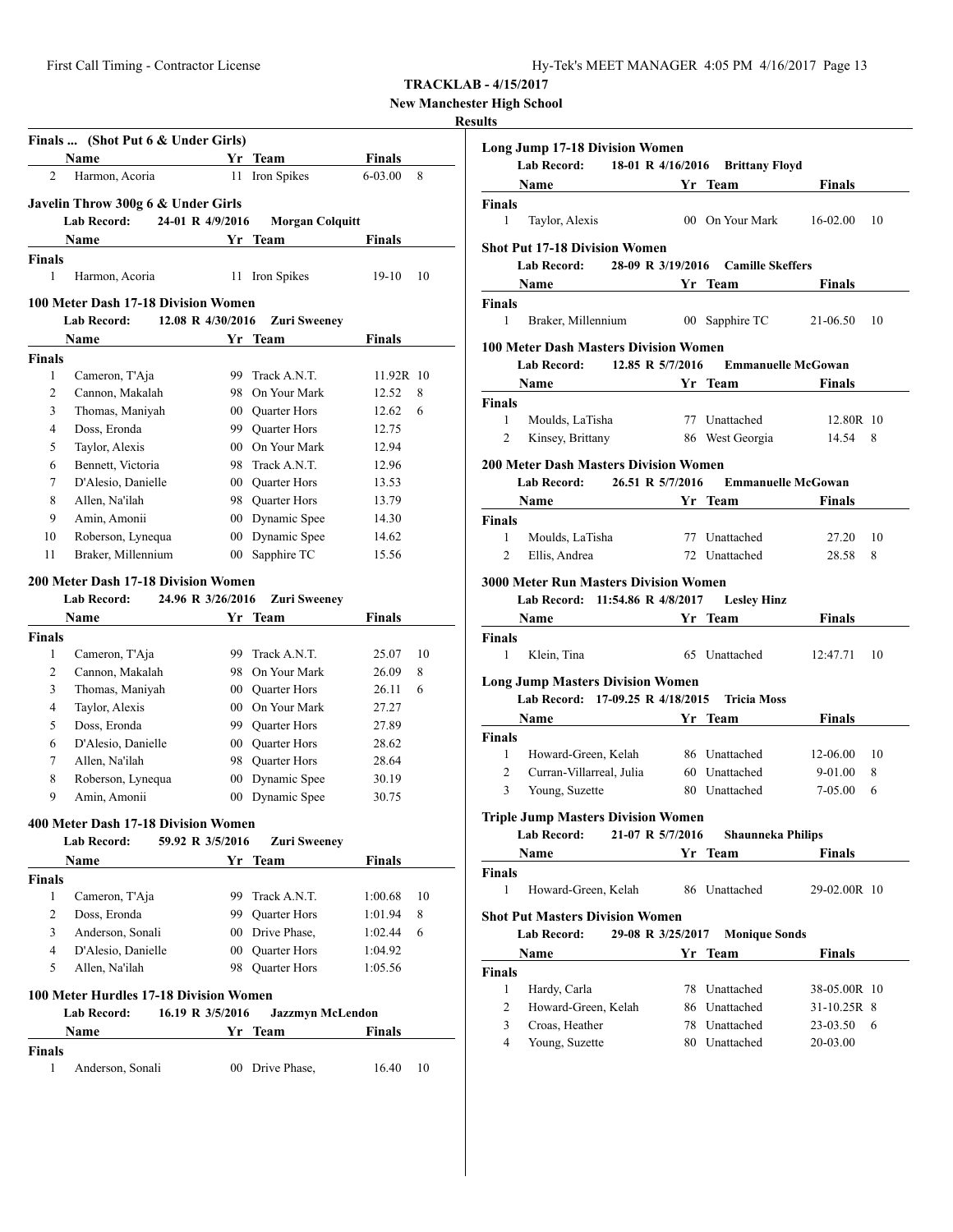**New Manchester High School**

## **Results**

|                                                             | Lab Record: 63-02 R 3/25/2017 Monique Sonds           | <b>Discus Throw 1.6 kg Masters Division Women</b> |                             |                |         |
|-------------------------------------------------------------|-------------------------------------------------------|---------------------------------------------------|-----------------------------|----------------|---------|
|                                                             | <b>Name</b>                                           |                                                   | Yr Team                     | <b>Finals</b>  |         |
| <b>Finals</b>                                               |                                                       |                                                   |                             |                |         |
| $\mathbf{1}$                                                | Croas, Heather                                        |                                                   | 78 Unattached               | 44-05          | 10      |
| 2                                                           | Young, Suzette                                        |                                                   | 80 Unattached               | 43-08          | 8       |
|                                                             | <b>200 Meter Dash Open Division Women</b>             |                                                   |                             |                |         |
|                                                             | Lab Record: 26.35 R 3/25/2017                         |                                                   | Makalah Cannon              |                |         |
|                                                             | <b>Name</b>                                           | <b>Samuel Strategy Tream</b>                      |                             | Finals         |         |
| <b>Finals</b>                                               |                                                       |                                                   |                             |                |         |
| 1                                                           | Arthur, Wilma                                         |                                                   | 96 Unattached               | 28.25          | 10      |
| 2                                                           | Cullingford, Shari-Lee 97 Unattached                  |                                                   |                             | 28.35          | 8       |
|                                                             |                                                       |                                                   |                             |                |         |
|                                                             | 100 Meter Hurdles Open Division Women                 |                                                   |                             |                |         |
|                                                             | Lab Record:                                           | 16.15 R 3/5/2016                                  | <b>Shabrea Duffy</b>        |                |         |
|                                                             | Name Yr Team                                          |                                                   |                             | Finals         |         |
| <b>Finals</b>                                               |                                                       |                                                   |                             |                |         |
| $\mathbf{1}$<br>$\overline{2}$                              | Cullingford, Shari-Lee 97 Unattached<br>Arthur, Wilma |                                                   | 96 Unattached               | 17.23<br>17.26 | 10<br>8 |
|                                                             |                                                       |                                                   |                             |                |         |
|                                                             | <b>Pole Vault Open Division Women</b>                 |                                                   |                             |                |         |
|                                                             | <b>Lab Record:</b>                                    | 8-00 R 5/7/2016                                   | <b>Grace Shlach</b>         |                |         |
|                                                             | Name Yr Team                                          |                                                   |                             | Finals         |         |
| <b>Finals</b>                                               |                                                       |                                                   |                             |                |         |
| 1                                                           | Rowan, Alicia                                         |                                                   | 95 Unattached               | 12-00.00R 10   |         |
| 2                                                           | Burchfield, Holly                                     |                                                   | 89 Pole Vault A             | 7-00.00        | 8       |
|                                                             | <b>Shot Put Open Division Women</b>                   |                                                   |                             |                |         |
|                                                             | Lab Record: 44-05 R 5/7/2016                          |                                                   | Anna Machovec               |                |         |
|                                                             |                                                       |                                                   |                             |                |         |
|                                                             | Name                                                  |                                                   |                             |                |         |
|                                                             |                                                       | Yr Team                                           |                             | Finals         |         |
| 1                                                           | Dickens, Demetria                                     |                                                   | 94 Alabama Stri             | 36-06.50       | 10      |
|                                                             |                                                       |                                                   |                             |                |         |
|                                                             | <b>Discus Throw 1.6 kg Open Division Women</b>        |                                                   |                             |                |         |
|                                                             | Lab Record: 64-07 R 3/5/2016                          |                                                   | <b>Dominique Pontiflet</b>  |                |         |
|                                                             | Name                                                  |                                                   | <b>Example 18 Yr Team</b>   | Finals         |         |
|                                                             |                                                       |                                                   |                             |                |         |
| $\mathbf{1}$                                                | Dickens, Demetria 94 Alabama Stri                     |                                                   |                             | 93-05R 10      |         |
|                                                             | 100 Meter Dash 7-8 Division Boys                      |                                                   |                             |                |         |
|                                                             | Lab Record:                                           | 14.87 R 3/25/2017                                 | <b>Jaleel Braker</b>        |                |         |
|                                                             | Name                                                  |                                                   | Yr Team                     | Finals         |         |
|                                                             |                                                       |                                                   |                             |                |         |
| 1                                                           | Braker, Jaleel                                        | 09                                                | Sapphire TC                 | 14.80R 10      |         |
| 2                                                           | Hudson, Jordan                                        | 09                                                | Quick Feet E                | 15.25          | 8       |
| 3                                                           | Kellings, Dylan                                       | 09                                                | Henry County                | 15.71          | 6       |
| 4                                                           | Elibert, Elijah                                       | 09                                                | Fayette Bolt                | 15.71          |         |
| 5                                                           | Hall, Carson                                          | 09                                                | Fast Feet fo                | 16.46          |         |
| 6                                                           | Newton Jr., Patrick                                   | 09                                                | West Georgia                | 16.51          |         |
| 7                                                           | James, Amarion                                        | 09                                                | Intensity At                | 16.56          |         |
| 8                                                           | Rainey, Bobby                                         | 09                                                | Fairburn Fir                | 16.62          |         |
| 9                                                           | Lee, Jaron                                            | 09                                                | Quick Feet E                | 16.76          |         |
| 10                                                          | Price, Zion                                           | 09                                                | College Park                | 16.82          |         |
| <b>Finals</b><br><b>Finals</b><br><b>Finals</b><br>11<br>12 | Hughley, Korrelle<br>Reno, Jariel                     | 09<br>10                                          | Iron Spikes<br>Intensity At | 16.93<br>17.01 |         |

| 5  |                        |    |                     |       |
|----|------------------------|----|---------------------|-------|
| 13 | Fletcher, Tyler        | 10 | Henry County        | 17.03 |
| 14 | Williams, James        | 10 | Henry County        | 17.38 |
| 15 | Sims, Cameron          | 09 | Fayette Bolt        | 17.46 |
| 16 | Irvine, Mason          | 10 | Henry County        | 17.47 |
| 17 | Fields, Bryson         | 09 | Henry County        | 17.50 |
| 18 | Anderson, Cameron      | 10 | Fairburn Fir        | 17.56 |
| 19 | Blackman, Merrick      | 09 | Iron City Sp        | 17.58 |
| 20 | Jones, Rajan           | 09 | Lightning Sp        | 17.64 |
| 21 | Hunt, David            | 10 | Jackrabbit T        | 17.69 |
| 22 | Black, Riley           | 10 | Fayette Bolt        | 17.99 |
| 23 | Mairs, Siyear          | 10 | Henry County        | 18.08 |
| 24 | Lopes, Cameron         | 09 | Henry County        | 18.09 |
| 25 | porter jr, love        | 10 | All Heart TC        | 18.10 |
| 26 | Mapp, Ryan             | 09 | College Park        | 18.15 |
| 27 | Pritchett Jr., Harold  | 09 | Henry County        | 18.28 |
| 28 | DeVeaux Morton, Joshua | 10 | Henry County        | 18.58 |
| 29 | Webb Jr., Kevin        | 10 | Track A.N.T.        | 19.11 |
| 30 | Richardson III, Robert | 09 | Henry County        | 19.58 |
| 31 | Hill, Ajani            | 09 | On Your Mark        | 19.92 |
| 32 | Watts, Jovanni         | 10 | Lightning Sp        | 20.38 |
| 33 | Thomas, Lorenzo        | 10 | <b>Quarter Hors</b> | 21.11 |
| 34 | Hubbard, Caleb         | 10 | Sapphire TC         | 22.60 |
| 35 | Gilford, David         | 10 | <b>Ouick Feet E</b> | 25.39 |
| 36 | Burden, William        | 10 | <b>Quarter Hors</b> | 31.18 |
|    |                        |    |                     |       |

# **200 Meter Dash 7-8 Division Boys**

# **Lab Record: 31.20 R 4/8/2017 Aidyn Wiggins**

| <b>Name</b>    |                       | Yr | <b>Team</b>         | Finals    |   |
|----------------|-----------------------|----|---------------------|-----------|---|
| <b>Finals</b>  |                       |    |                     |           |   |
| 1              | Braker, Jaleel        | 09 | Sapphire TC         | 30.64R 10 |   |
| 2              | Cross, Makyree        | 09 | Jackrabbit T        | 31.23     | 8 |
| 3              | Patterson, Jaxson     | 10 | Jackrabbit T        | 33.56     | 6 |
| $\overline{4}$ | Hudson, Jordan        | 09 | <b>Ouick Feet E</b> | 33.62     |   |
| 5              | Kellings, Dylan       | 09 | Henry County        | 34.36     |   |
| 6              | Elibert, Elijah       | 09 | Fayette Bolt        | 35.17     |   |
| 7              | Ivey, Caleb           | 10 | Fayette Bolt        | 35.48     |   |
| 8              | James, Amarion        | 09 | Intensity At        | 35.69     |   |
| 9              | Blackman, Merrick     | 09 | Iron City Sp        | 35.84     |   |
| 10             | Anderson, Cameron     | 10 | Fairburn Fir        | 35.99     |   |
| 11             | Williams, Blake       | 10 | Henry County        | 36.12     |   |
| 12             | Newton Jr., Patrick   | 09 | West Georgia        | 36.21     |   |
| 13             | Rainey, Bobby         | 09 | Fairburn Fir        | 36.31     |   |
| 14             | Price, Zion           | 09 | College Park        | 36.71     |   |
| 15             | Hall, Carson          | 09 | Fast Feet fo        | 37.02     |   |
| 16             | Lee, Jaron            | 09 | <b>Ouick Feet E</b> | 37.08     |   |
| 17             | Lowe, David           | 09 | Celerity Tra        | 37.52     |   |
| 18             | Dudley, Leon          | 09 | Jackrabbit T        | 37.54     |   |
| 19             | Reno, Jariel          | 10 | Intensity At        | 37.77     |   |
| 20             | Fletcher, Tyler       | 10 | Henry County        | 38.10     |   |
| 21             | Barnes, Micah         | 10 | Fayette Bolt        | 38.53     |   |
| 22             | Beaton, Aidan         | 10 | East Cobb Ch        | 38.69     |   |
| 23             | Black, Riley          | 10 | Fayette Bolt        | 38.99     |   |
| 24             | Beaton, Amir          | 10 | East Cobb Ch        | 39.11     |   |
| 25             | Sims, Cameron         | 09 | Fayette Bolt        | 39.69     |   |
| 26             | Pritchett Jr., Harold | 09 | Henry County        | 39.82     |   |
| 27             | Lopes, Cameron        | 09 | Henry County        | 39.86     |   |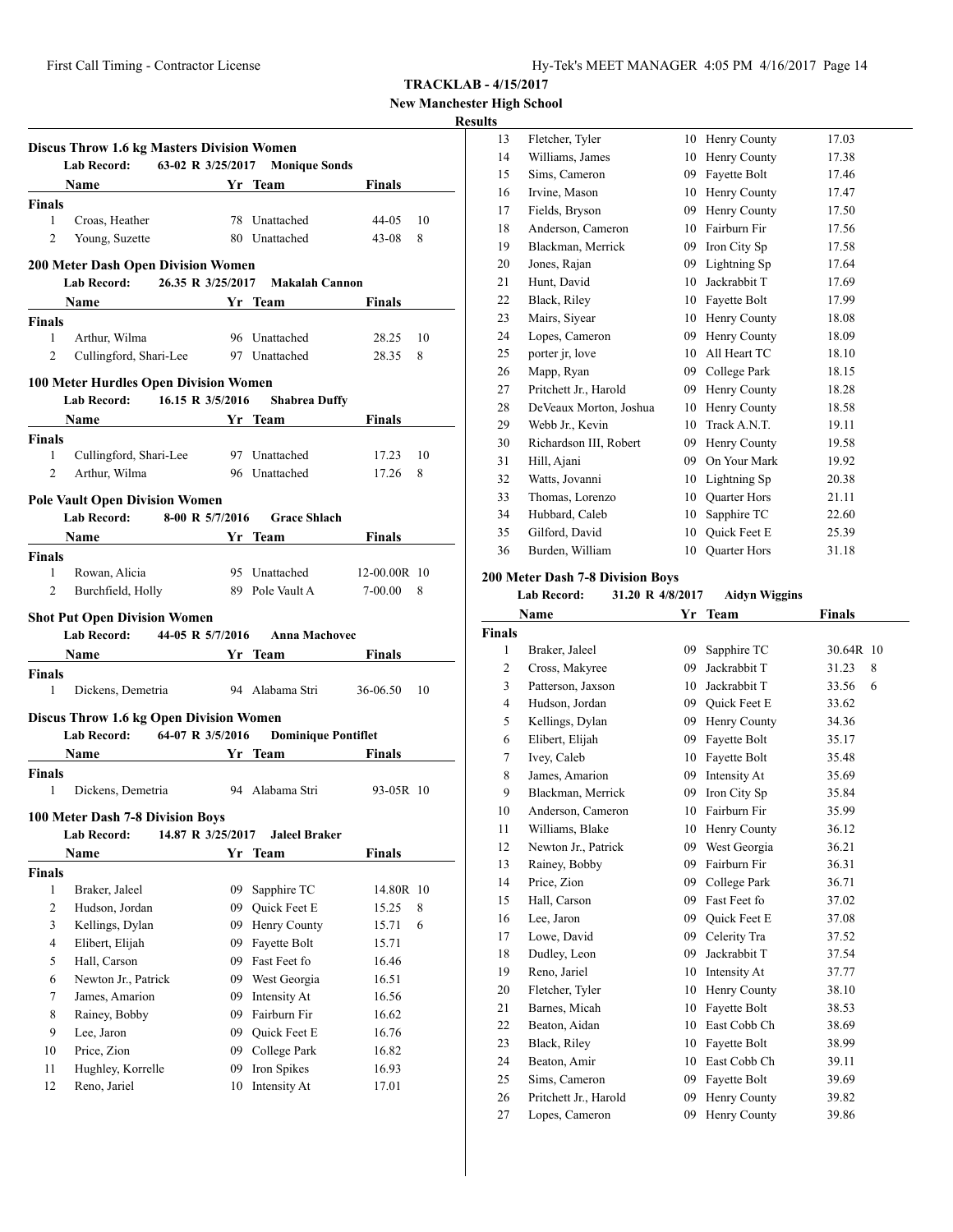**New Manchester High School**

#### **Results**

| Finals  (200 Meter Dash 7-8 Division Boys) |                 |    |                     |               |  |  |
|--------------------------------------------|-----------------|----|---------------------|---------------|--|--|
|                                            | Name            |    | Yr Team             | <b>Finals</b> |  |  |
| 28                                         | Webb Jr., Kevin | 10 | Track A.N.T.        | 40.48         |  |  |
| 29                                         | Hunt, David     | 10 | Jackrabbit T        | 41.52         |  |  |
| 30                                         | Williams, James |    | 10 Henry County     | 42.09         |  |  |
| 31                                         | Mairs, Siyear   |    | 10 Henry County     | 42.96         |  |  |
| 32                                         | Burden, William | 10 | <b>Quarter Hors</b> | 44.38         |  |  |
| 33                                         | Watts, Jovanni  | 10 | Lightning Sp        | 46.56         |  |  |
| 34                                         | Hubbard, Caleb  | 10 | Sapphire TC         | 48.49         |  |  |

#### **400 Meter Dash 7-8 Division Boys**

# **Lab Record: 1:11.80 R 4/11/2015 Ethan Ervin**

| Name           |                          | Yr | <b>Team</b>         | Finals        |
|----------------|--------------------------|----|---------------------|---------------|
| <b>Finals</b>  |                          |    |                     |               |
| 1              | Braker, Jaleel           | 09 | Sapphire TC         | $1:11.34R$ 10 |
| $\overline{2}$ | Cross, Makyree           | 09 | Jackrabbit T        | $1:11.61R$ 8  |
| 3              | Patterson, Jaxson        | 10 | Jackrabbit T        | 1:13.63<br>6  |
| $\overline{4}$ | Bethea, Kameron          | 09 | Jackrabbit T        | 1:17.56       |
| 5              | Leonard, Tracy           | 09 | Fairburn Fir        | 1:18.20       |
| 6              | Lee, Jamarion            | 09 | Quick Feet E        | 1:19.21       |
| 7              | Adams, Cortez            | 10 | Fairburn Fir        | 1:21.78       |
| 8              | Mapp, Ryan               | 09 | College Park        | 1:23.69       |
| 9              | Dudley, Leon             | 09 | Jackrabbit T        | 1:23.87       |
| 10             | Williams, Blake          | 10 | Henry County        | 1:25.10       |
| 11             | Jones, Rajan             | 09 | Lightning Sp        | 1:25.48       |
| 12             | Hughley, Korrelle        | 09 | Iron Spikes         | 1:25.65       |
| 13             | Northcutt, Bryce         | 09 | Jackrabbit T        | 1:25.90       |
| 14             | Ivey, Caleb              | 10 | Fayette Bolt        | 1:26.82       |
| 15             | Beaton, Amir             | 10 | East Cobb Ch        | 1:30.81       |
| 16             | Newton Jr., Patrick      | 09 | West Georgia        | 1:30.95       |
| 17             | Hall, Carson             | 09 | Fast Feet fo        | 1:33.75       |
| 18             | Barnes, Micah            | 10 | Fayette Bolt        | 1:34.25       |
| 19             | Davidson, Landon         | 09 | Ptc Flash           | 1:34.29       |
| 20             | Thompson, Oliver         | 10 | Ptc Flash           | 1:34.50       |
| 21             | Renteria-Silva, Cristian | 10 | Intensity At        | 1:35.68       |
| 22             | Watts, Jovanni           | 10 | Lightning Sp        | 1:43.26       |
| 23             | Thomas, Lorenzo          | 10 | <b>Ouarter Hors</b> | 1:43.45       |
| 24             | Burden, William          | 10 | <b>Quarter Hors</b> | 1:43.91       |

#### **800 Meter Run 7-8 Division Boys**

| Name |                                                                                                                                                                                                                                              |                     |               |    |
|------|----------------------------------------------------------------------------------------------------------------------------------------------------------------------------------------------------------------------------------------------|---------------------|---------------|----|
|      |                                                                                                                                                                                                                                              | Yr Team             | <b>Finals</b> |    |
|      |                                                                                                                                                                                                                                              |                     |               |    |
|      | 09                                                                                                                                                                                                                                           | Quick Feet E        | 2:58.13       | 10 |
|      | 09                                                                                                                                                                                                                                           | Fairburn Fir        | 3:01.38       | 8  |
|      | 10                                                                                                                                                                                                                                           | Fairburn Fir        | 3:06.26       | 6  |
|      | 09                                                                                                                                                                                                                                           | Jackrabbit T        | 3:07.92       |    |
|      | 09                                                                                                                                                                                                                                           | Iron City Sp        | 3:08.31       |    |
|      | 09                                                                                                                                                                                                                                           | Jackrabbit T        | 3:13.96       |    |
|      | 09                                                                                                                                                                                                                                           | Lightning Sp        | 3:14.34       |    |
|      | 09                                                                                                                                                                                                                                           | Jackrabbit T        | 3:21.99       |    |
|      | 09                                                                                                                                                                                                                                           | Jackrabbit T        | 3:30.66       |    |
|      | 09                                                                                                                                                                                                                                           | Celerity Tra        | 3:31.41       |    |
|      | 09                                                                                                                                                                                                                                           | West Georgia        | 3:37.22       |    |
|      | 10                                                                                                                                                                                                                                           | Cherokee Jun        | 3:43.00       |    |
|      | 10                                                                                                                                                                                                                                           | <b>Quarter Hors</b> | 3:48.50       |    |
|      | Lee, Jamarion<br>Leonard, Tracy<br>Adams, Cortez<br>Bethea, Kameron<br>Blackman, Merrick<br>Harrison, Blake<br>Jones, Rajan<br>Northcutt, Bryce<br>Dudley, Leon<br>Lowe, David<br>Newton Jr., Patrick<br>Westrip, Charlie<br>Thomas, Lorenzo |                     |               |    |

| 1500 Meter Run 7-8 Division Boys |                                           |     |                      |               |    |  |  |
|----------------------------------|-------------------------------------------|-----|----------------------|---------------|----|--|--|
|                                  | 5:59.53 R 3/26/2016<br><b>Lab Record:</b> |     | <b>Cayden Guidry</b> |               |    |  |  |
|                                  | Name                                      |     | Yr Team              | <b>Finals</b> |    |  |  |
| <b>Finals</b>                    |                                           |     |                      |               |    |  |  |
|                                  | Harrison, Blake                           | 09. | Jackrabbit T         | 6:24.44       | 10 |  |  |
| 2                                | Thompson, Oliver                          |     | 10 Ptc Flash         | 6:24.50       | 8  |  |  |
| 3                                | Lowe, David                               |     | 09 Celerity Tra      | 6:44.92       | 6  |  |  |
| 4                                | Davidson, Landon                          | 09. | Ptc Flash            | 6:56.58       |    |  |  |
| 5                                | Westrip, Charlie                          | 10  | Cherokee Jun         | 7:06.62       |    |  |  |

## **4x100 Meter Relay 7-8 Division Boys**

# **Lab Record: 1:05.37 R 4/18/2015 Lightning Spikes Track Club**

**B Walkes, B Green, J Henry, P Glasco**

| Team                            | Relay              | Finals                         |
|---------------------------------|--------------------|--------------------------------|
| <b>Finals</b>                   |                    |                                |
| 1<br>Henry County A             | А                  | 1:07.46<br>10                  |
| 1) Fields, Bryson 09            |                    | 2) Lopes, Cameron 09           |
| 3) Webb, Derrick 09             |                    | 4) Fletcher, Tyler 10          |
| 5) Williams, James 10           |                    |                                |
| Fairburn Fire<br>2              | A                  | 8<br>1:08.06                   |
| 1) Rainey, Bobby 09             |                    | 2) Anderson, Cameron 10        |
| 3) Adams, Cortez 10             |                    | 4) Leonard, Tracy 09           |
| <b>Fayette Bolts</b><br>3       | A                  | 1:10.38<br>6                   |
| 1) Ivey, Caleb 10               |                    | 2) Sims, Cameron 09            |
| 3) Elibert, Elijah 09           | 4) Black, Riley 10 |                                |
| 5) Barnes, Micah 10             |                    |                                |
| Henry County A<br>4             | B                  | 1:11.68                        |
| 1) Williams, Blake 10           |                    | 2) Kellings, Dylan 09          |
| 3) Pritchett Jr., Harold 09     |                    | 4) Irvine, Mason 10            |
| 5<br><b>Intensity Athletics</b> | A                  | 1:13.59                        |
| 1) James, Amarion 09            |                    | 2) Renteria-Silva, Cristian 10 |
| 3) Reno, Jariel 10              |                    | 4) Moore, Jeremiah 11          |
| Quick Feet Elite                | A                  | DO                             |
| 1) Lee, Jamarion 09             | $2)$ Lee, Jaron 09 |                                |
| 3) Hudson, Jordan 09            |                    | 4) Lindsey, Zayvion 11         |

## **4x400 Meter Relay 7-8 Division Boys**

**Lab Record: 5:39.74 R 4/8/2017 Quick Feet Elite**

|               | J Lee, J Lee, J Hudson, Z Lindsey |                    |                         |
|---------------|-----------------------------------|--------------------|-------------------------|
|               | Team                              | Relay              | <b>Finals</b>           |
| <b>Finals</b> |                                   |                    |                         |
| 1             | Jackrabbit Track Club             | A                  | 5:21.59R 10             |
|               | 1) Harrison, Blake 09             |                    | 2) Patterson, Jaxson 10 |
|               | 3) Bethea, Kameron 09             |                    | 4) Cross, Makyree 09    |
| 2             | <b>Quick Feet Elite</b>           | A                  | 5:46.82<br>8            |
|               | 1) Lee, Jamarion 09               | $2)$ Lee, Jaron 09 |                         |
|               | 3) Hudson, Jordan 09              |                    | 4) Lindsey, Zayvion 11  |
| 3             | Henry County A                    | А                  | 6:02.15<br>6            |
|               | 1) Williams, Blake 10             |                    | 2) Fields, Bryson 09    |
|               | 3) Pritchett Jr., Harold 09       |                    | 4) Williams, James 10   |
|               | 5) Webb, Derrick 09               |                    |                         |
| 4             | <b>Fayette Bolts</b>              | А                  | 6:13.45                 |
|               | 1) Ivey, Caleb 10                 |                    | 2) Sims, Cameron 09     |
|               | 3) Elibert, Elijah 09             |                    | 4) Barnes, Micah 10     |
|               | 5) Black, Riley 10                |                    |                         |
|               |                                   |                    |                         |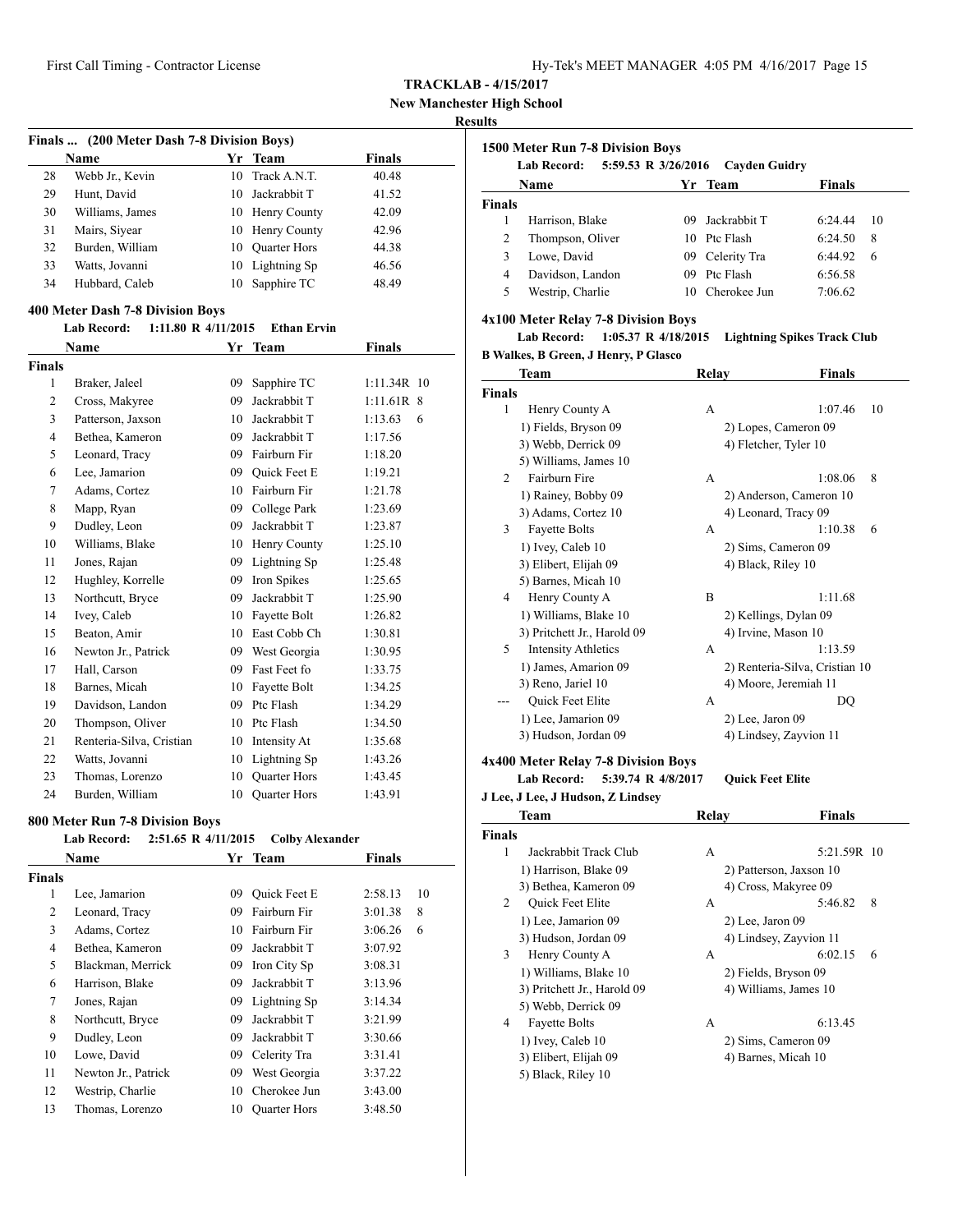# **New Manchester High School**

# **Results**

|                | Finals  (4x400 Meter Relay 7-8 Division Boys) |                   |                                   |                                |    |
|----------------|-----------------------------------------------|-------------------|-----------------------------------|--------------------------------|----|
|                | Team                                          |                   | Relay                             | <b>Finals</b>                  |    |
| 5              | <b>Intensity Athletics</b>                    |                   | A                                 | 6:29.81                        |    |
|                | 1) James, Amarion 09                          |                   |                                   | 2) Renteria-Silva, Cristian 10 |    |
|                | 3) Reno, Jariel 10                            |                   | 4) Moore, Jeremiah 11             |                                |    |
| 6              | Henry County A                                |                   | B                                 | 6:30.29                        |    |
|                | <b>Long Jump 7-8 Division Boys</b>            |                   |                                   |                                |    |
|                | <b>Lab Record:</b>                            | 11-11 R 5/7/2016  | <b>Kaden Thomas</b>               |                                |    |
|                | <b>Name</b>                                   | Yr                | Team                              | <b>Finals</b>                  |    |
| <b>Finals</b>  |                                               |                   |                                   |                                |    |
| 1              | Blackman, Merrick                             |                   | 09 Iron City Sp                   | 9-10.50                        | 10 |
| 2              | Jones, Rajan                                  |                   | 09 Lightning Sp                   | 8-02.00                        | 8  |
| 3              | James, Amarion                                |                   | 09 Intensity At                   | 7-06.00                        | 6  |
| 4              | Hughley, Korrelle                             | 09                | Iron Spikes                       | 7-01.00                        |    |
| 5              | Anderson, Cameron                             |                   | 10 Fairburn Fir                   | $6 - 10.00$                    |    |
|                | <b>Shot Put 7-8 Division Boys</b>             |                   |                                   |                                |    |
|                | <b>Lab Record:</b>                            | 22-01 R 3/26/2016 | <b>Sean Steele</b>                |                                |    |
|                | Name                                          |                   | Yr Team                           | Finals                         |    |
| Finals         |                                               |                   |                                   |                                |    |
| 1              | Rainey, Bobby                                 |                   | 09 Fairburn Fir                   | 18-05.00                       | 10 |
| 2              | Hughley, Korrelle                             |                   | 09 Iron Spikes                    | 14-03.00                       | 8  |
| 3              | Hill, Ajani                                   | 09                | On Your Mark                      | 11-08.00                       | 6  |
| 4              | Gilford, David                                |                   | 10 Quick Feet E                   | 10-02.00                       |    |
|                |                                               |                   |                                   |                                |    |
|                | <b>Javelin Throw 300g 7-8 Division Boys</b>   |                   |                                   |                                |    |
|                | <b>Lab Record:</b>                            | 50-06 R 4/18/2015 | <b>Jaden Henry</b>                |                                |    |
|                | Name                                          |                   | Yr Team                           | <b>Finals</b>                  |    |
| Finals         |                                               |                   |                                   |                                |    |
| 1              | Price, Zion                                   |                   | 09 College Park                   | 40-02                          | 10 |
| 2              | Beaton, Aidan                                 |                   | 10 East Cobb Ch                   | 37-01                          | 8  |
| 3              | Hughley, Korrelle                             |                   | 09 Iron Spikes<br>10 All Heart TC | $33 - 02$                      | 6  |
| 4              | porter jr, love                               |                   | 09 On Your Mark                   | 29-11                          |    |
| 5              | Hill, Ajani                                   |                   |                                   | 29-06                          |    |
| 6<br>7         | Mapp, Ryan<br>Blackman, Merrick               |                   | 09 College Park<br>Iron City Sp   | 28-05                          |    |
| 8              | Beaton, Amir                                  | 09                | 10 East Cobb Ch                   | 27-08<br>$26 - 05$             |    |
|                |                                               |                   |                                   |                                |    |
|                | 100 Meter Dash 9-10 Division Boys             |                   |                                   |                                |    |
|                | <b>Lab Record:</b>                            | 13.27 R 3/25/2017 | <b>Chandler Jordan</b>            |                                |    |
|                | <b>Name</b>                                   | Yr                | <b>Team</b>                       | <b>Finals</b>                  |    |
| <b>Finals</b>  |                                               |                   |                                   |                                |    |
| 1              | Jordan, Chandler                              | 07                | Jackrabbit T                      | 13.01R 10                      |    |
| $\overline{c}$ | Whatley, Trennedy                             | 07                | Drive Phase,                      | 13.42                          | 8  |
| 3              | Williams, Eli                                 | 07                | Drive Phase,                      | 13.44                          | 6  |
| 4              | Sanford, Tyson                                | 08                | Sapphire TC                       | 13.67                          |    |
| 5              | Henry, Jaden                                  | 07                | Lightning Sp                      | 13.76                          |    |
| 6              | Whitaker, Elijah                              | 07                | Fayette Bolt                      | 13.93                          |    |
| 7              | Terrell, Ian                                  | 07                | Henry County                      | 13.93                          |    |
| 8              | Turner, Kamari                                | 07                | Intensity At                      | 13.96                          |    |
| 9              | Williams, Blake                               | 07                | Blue Lightni                      | 14.01                          |    |
| 10             | Strother, Cole                                | 07                | Blue Lightni                      | 14.01                          |    |
| 11             | James, Adrian                                 | 07                | Intensity At                      | 14.15                          |    |
| 12             | Jakes, Braylon                                | 07                | West Georgia                      | 14.18                          |    |
| 13             | Green, Bryce                                  | 07                | Jackrabbit T                      | 14.27                          |    |

| . L.J |                                  |    |                     |       |
|-------|----------------------------------|----|---------------------|-------|
| 14    | McShan, Mckinley                 | 08 | Lightning Sp        | 14.28 |
| 15    | Benton Jr., Tyrone               | 07 | Athletic Max        | 14.46 |
| 16    | Grant, Altaveon                  | 07 | All Heart TC        | 14.47 |
| 17    | Long, Kingsley                   | 08 | West Georgia        | 14.52 |
| 18    | German, Jace                     | 08 | Sapphire TC         | 14.59 |
| 19    | Kelley, Ahmad                    | 07 | Fast Feet fo        | 14.66 |
| 20    | Oliver Jr., Ronald               | 07 | Sports Acade        | 14.72 |
| 21    | Long, Kingston                   | 08 | West Georgia        | 14.75 |
| 22    | Glasco, Preston                  | 08 | Lightning Sp        | 14.78 |
| 23    | Williams, Sean                   | 08 | Fairburn Fir        | 14.98 |
| 24    | Victor, Corey                    | 08 | Drive Phase,        | 15.02 |
| 25    | Miller, Kayden                   | 07 | Sapphire TC         | 15.04 |
| 25    | Jones Jr, Teiresias              | 07 | Dynamic Spee        | 15.04 |
| 27    | Sewell, Bryce                    | 07 | Celerity Tra        | 15.08 |
| 28    | Johnson, Kenyan                  | 07 | Intensity At        | 15.11 |
| 29    | Brown, Seddrick                  | 08 | Augusta Flye        | 15.14 |
| 30    | Harmon, Noah                     | 07 | Henry County        | 15.16 |
| 31    | White, Richard                   | 07 | College Park        | 15.19 |
| 32    | Ford, Andre                      | 08 | Fast Feet fo        | 15.21 |
| 33    | Griffin, Amarian                 |    | 07 Unattached       | 15.29 |
| 34    | Sestili, Michael                 | 07 | Iron City Sp        | 15.51 |
| 35    | Hill, Babatunji                  | 07 | On Your Mark        | 15.54 |
| 36    | Fason II, James                  | 08 | Drive Phase,        | 15.64 |
| 37    | Bowles, Marquez                  | 07 | Fairburn Fir        | 15.66 |
| 38    | Henderson, Damien                | 07 | Fairburn Fir        | 15.66 |
| 39    | Hill, Tristen                    | 08 | Lightning Sp        | 15.73 |
| 40    | Coggins, Jamon                   | 08 | Sapphire TC         | 15.74 |
| 41    | Stevens, Elijah                  | 08 | Quick Feet E        | 15.89 |
| 42    | Jackson, Aiden                   | 07 | Fayette Bolt        | 16.12 |
| 43    | Garcia, Seth                     | 07 | College Park        | 16.26 |
| 44    | Jackson, Anquan                  | 08 | West Georgia        | 16.27 |
| 45    | Saffold, Kenneth                 | 08 | Athletic Max        | 16.29 |
| 46    | Allen, Chase                     | 07 | Henry County        | 16.50 |
| 47    | Aiken, Brandon                   | 07 | Jackrabbit T        | 16.73 |
| 48    | Mitchell, Caleb                  | 08 | Lightning Sp        | 17.04 |
| 49    | Dukes, Yanous                    | 07 | <b>Star Track T</b> | 17.15 |
| 50    | Stroman, Isaiah                  | 08 | Sapphire TC         | 17.20 |
| 51    | Shears, Quincy                   | 07 | Augusta Flye        | 17.30 |
| 52    | Clark, Dontarius                 |    | 08 Sapphire TC      | 17.30 |
| 53    | Mcbride, Aidan                   | 07 | East Cobb Ch        | 17.39 |
| 54    | Bell, Thaddeus                   | 08 | Unattached          | 17.46 |
| 55    | Rodriquez, Jonathan              | 07 | Jackrabbit T        | 17.50 |
| 56    | Winston, Thomas                  | 08 | Jackrabbit T        | 17.52 |
| 57    | Michael Joiner, Dillion          | 07 | Fayette Bolt        | 18.15 |
| 58    | Turner, Nathan                   | 07 | Fayette Bolt        | 19.45 |
| 59    | Nabors, III, Jimmy               | 08 | East Cobb Ch        | 19.92 |
| 60    | Jackson, Eric                    | 08 | Henry County        | 20.36 |
| 61    | Randle Jr., Walter               | 08 | Fayette Bolt        | 21.32 |
| 62    | McGee, Mekhi                     | 08 | Henry County        | 21.79 |
|       | 00 Motor Dack 0.10 Division Dove |    |                     |       |

#### **200 Meter Dash 9-10 Division Boys**

|               | Lab Record:       | 27.88 R 3/25/2017 Chandler Jordan |               |  |
|---------------|-------------------|-----------------------------------|---------------|--|
|               | <b>Name</b>       | Yr Team                           | <b>Finals</b> |  |
| <b>Finals</b> |                   |                                   |               |  |
|               | Jordan, Chandler  | 07 Jackrabbit T                   | 27.43R 10     |  |
|               | Whatley, Trennedy | 07 Drive Phase,                   | 28.20<br>- 8  |  |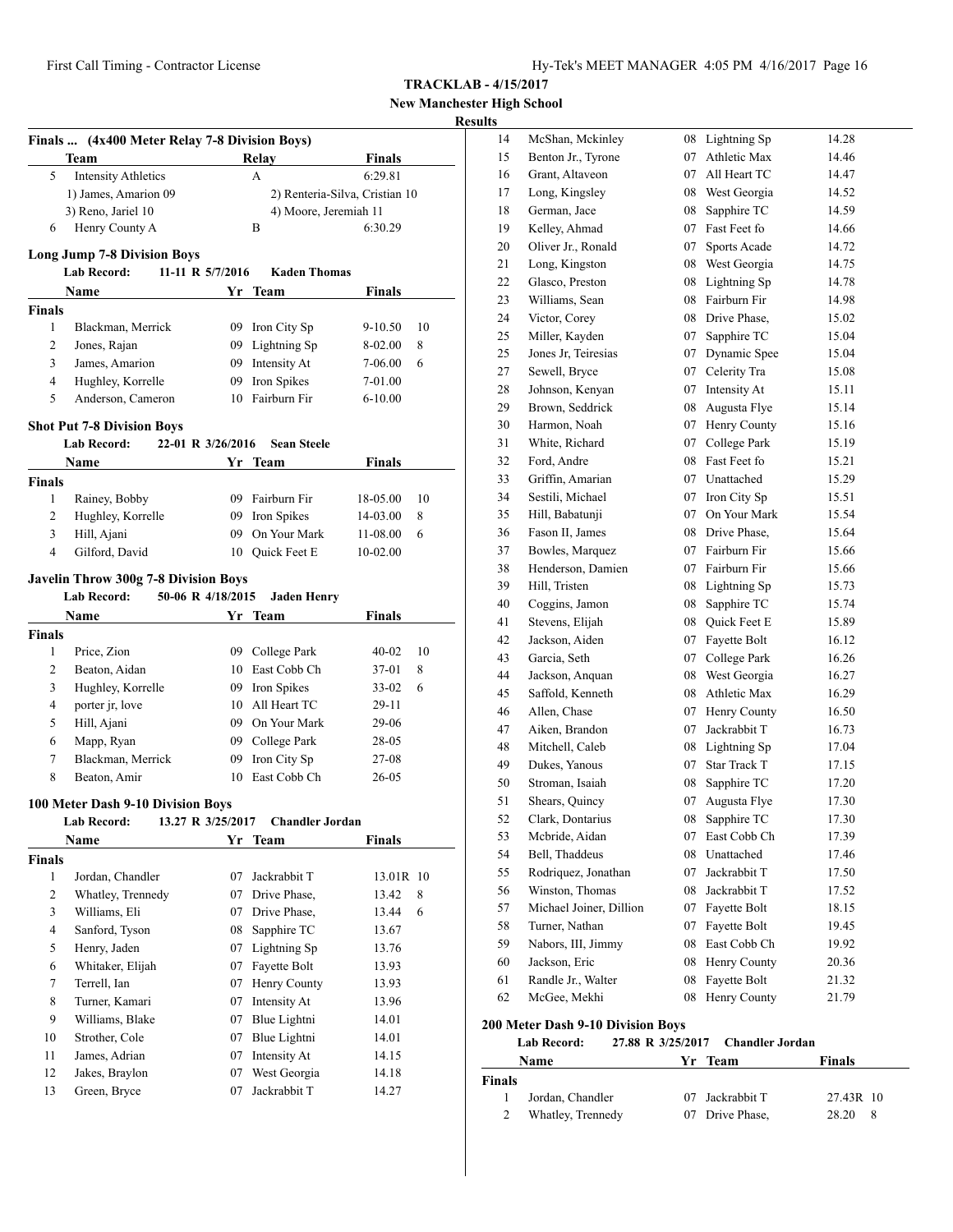**New Manchester High School Results**

| (200 Meter Dash 9-10 Division Boys)<br>Finals |                     |    |                 |        |   |  |
|-----------------------------------------------|---------------------|----|-----------------|--------|---|--|
|                                               | Name                |    | Yr Team         | Finals |   |  |
| 3                                             | Knight, Alexander   | 07 | Jackrabbit T    | 28.59  | 6 |  |
| 4                                             | Alexander, Colby    | 07 | AtL ZooM Ath    | 28.61  |   |  |
| 5                                             | Williams, Eli       |    | 07 Drive Phase, | 28.77  |   |  |
| 6                                             | Henry, Jaden        |    | 07 Lightning Sp | 29.25  |   |  |
| 7                                             | Holloway, Kari      | 07 | Henry County    | 29.39  |   |  |
| 8                                             | Whitaker, Elijah    | 07 | Fayette Bolt    | 29.85  |   |  |
| 9                                             | Strother, Cole      | 07 | Blue Lightni    | 29.92  |   |  |
| 10                                            | Williams, Blake     | 07 | Blue Lightni    | 29.95  |   |  |
| 11                                            | McShan, Mckinley    | 08 | Lightning Sp    | 30.15  |   |  |
| 12                                            | Turner, Kamari      | 07 | Intensity At    | 30.23  |   |  |
| 13                                            | Ellinger, Joreal    | 08 | Athletic Max    | 30.43  |   |  |
| 14                                            | Benton Jr., Tyrone  | 07 | Athletic Max    | 30.51  |   |  |
| 15                                            | Hardy, Jaylen       |    | 08 Fairburn Fir | 30.65  |   |  |
| 16                                            | Floyd, Emerson      | 07 | Boys And Gir    | 31.10  |   |  |
| 17                                            | James, Adrian       | 07 | Intensity At    | 31.11  |   |  |
| 18                                            | Long, Kingston      | 08 | West Georgia    | 31.30  |   |  |
| 19                                            | Glasco, Preston     | 08 | Lightning Sp    | 31.46  |   |  |
| 20                                            | Jakes, Braylon      |    | 07 West Georgia | 31.55  |   |  |
| 21                                            | German, Jace        | 08 | Sapphire TC     | 31.67  |   |  |
| 22                                            | Green, Bryce        | 07 | Jackrabbit T    | 31.77  |   |  |
| 23                                            | Long, Kingsley      |    | 08 West Georgia | 31.79  |   |  |
| 24                                            | Ford, Andre         |    | 08 Fast Feet fo | 31.83  |   |  |
| 25                                            | Miller, Kayden      | 07 | Sapphire TC     | 31.85  |   |  |
| 26                                            | Grant, Altaveon     | 07 | All Heart TC    | 31.97  |   |  |
| 27                                            | Williams, Sean      |    | 08 Fairburn Fir | 32.03  |   |  |
| 28                                            | Harmon, Noah        | 07 | Henry County    | 32.11  |   |  |
| 29                                            | Victor, Corey       | 08 | Drive Phase,    | 32.17  |   |  |
| 30                                            | White, Richard      | 07 | College Park    | 32.26  |   |  |
| 31                                            | Sewell, Bryce       |    | 07 Celerity Tra | 32.40  |   |  |
| 32                                            | Stowe, Dwayne       | 08 | Quarter Hors    | 32.48  |   |  |
| 33                                            | Agyeman, Aidan      | 07 | Fayette Bolt    | 32.51  |   |  |
| 34                                            | Fason II, James     | 08 | Drive Phase,    | 32.83  |   |  |
| 35                                            | Johnson, Kenyan     | 07 | Intensity At    | 33.17  |   |  |
| 36                                            | Jackson, Aiden      | 07 | Fayette Bolt    | 33.21  |   |  |
| 37                                            | Favers, Nigel       | 07 | Fayette Bolt    | 33.25  |   |  |
| 38                                            | Jones Jr, Teiresias | 07 | Dynamic Spee    | 33.56  |   |  |
| 39                                            | Brunson, Krishtian  |    | 07 Jackrabbit T | 33.87  |   |  |
| 40                                            | Henderson, Damien   | 07 | Fairburn Fir    | 34.24  |   |  |
| 41                                            | Costen, Derreon     | 08 | Fayette Bolt    | 34.39  |   |  |
| 42                                            | Niles, Jacob        | 07 | Jackrabbit T    | 34.46  |   |  |
| 43                                            | Allen, Chase        | 07 | Henry County    | 34.82  |   |  |
| 44                                            | Bowles, Marquez     | 07 | Fairburn Fir    | 35.10  |   |  |
| 45                                            | Saffold, Kenneth    | 08 | Athletic Max    | 35.16  |   |  |
| 46                                            | Garcia, Seth        | 07 | College Park    | 35.42  |   |  |
| 47                                            | Aiken, Brandon      | 07 | Jackrabbit T    | 35.61  |   |  |
| 48                                            | Alberto, Jayden     | 07 | Fairburn Fir    | 35.80  |   |  |
| 49                                            | Moore, Micah        | 08 | Intensity At    | 35.88  |   |  |
| 50                                            | Robertson, Hayden   | 07 | Fairburn Fir    | 35.92  |   |  |
| 51                                            | Mitchell, Caleb     | 08 | Lightning Sp    | 36.26  |   |  |
| 52                                            | Bell, Thaddeus      | 08 | Unattached      | 36.63  |   |  |
| 53                                            | Dukes, Yanous       | 07 | Star Track T    | 36.65  |   |  |
| 54                                            | Jackson, Eric       | 08 | Henry County    | 36.80  |   |  |
| 55                                            | Kelley, Ahmad       | 07 | Fast Feet fo    | 36.92  |   |  |
| 56                                            | Clark, Dontarius    | 08 | Sapphire TC     | 37.29  |   |  |
|                                               |                     |    |                 |        |   |  |

| LJ. |                     |    |                 |       |  |
|-----|---------------------|----|-----------------|-------|--|
| 57  | Stevens, Elijah     | 08 | Quick Feet E    | 37.83 |  |
| 58  | Hill, Tristen       |    | 08 Lightning Sp | 38.13 |  |
| 59  | Taylor, Jordan      |    | All Heart TC    | 38.95 |  |
| 60  | Winston, Thomas     | 08 | Jackrabbit T    | 40.00 |  |
| 61  | Conley, Antonio     |    | 08 Fayette Bolt | 40.27 |  |
| 62  | Rodriquez, Jonathan |    | Jackrabbit T    | 40.48 |  |
| 63  | McGee, Mekhi        |    | 08 Henry County | 50.61 |  |
|     |                     |    |                 |       |  |

## **400 Meter Dash 9-10 Division Boys**

# **Lab Record: 1:02.62 R 3/25/2017 Sidi Njie**

|                | Name                | Yr | <b>Team</b>     | <b>Finals</b> |    |
|----------------|---------------------|----|-----------------|---------------|----|
| Finals         |                     |    |                 |               |    |
| 1              | Grant, Altaveon     | 07 | All Heart TC    | 1:03.62       | 10 |
| $\overline{c}$ | Alexander, Colby    | 07 | AtL ZooM Ath    | 1:03.80       | 8  |
| 3              | Jordan, Chandler    | 07 | Jackrabbit T    | 1:03.92       | 6  |
| 4              | Knight, Alexander   | 07 | Jackrabbit T    | 1:04.06       |    |
| 5              | Henry, Jaden        | 07 | Lightning Sp    | 1:05.54       |    |
| 6              | Sanford, Tyson      | 08 | Sapphire TC     | 1:06.08       |    |
| 7              | Ellinger, Joreal    | 08 | Athletic Max    | 1:06.33       |    |
| 8              | Strother, Cole      | 07 | Blue Lightni    | 1:07.48       |    |
| 9              | Hardy, Jaylen       |    | 08 Fairburn Fir | 1:10.43       |    |
| 10             | Green, Bryce        | 07 | Jackrabbit T    | 1:11.61       |    |
| 11             | Glasco, Preston     |    | 08 Lightning Sp | 1:11.71       |    |
| 12             | Holloway, Kari      | 07 | Henry County    | 1:11.85       |    |
| 13             | Brown, Seddrick     | 08 | Augusta Flye    | 1:12.75       |    |
| 14             | Agyeman, Aidan      | 07 | Fayette Bolt    | 1:13.16       |    |
| 15             | Long, Kingsley      | 08 | West Georgia    | 1:13.35       |    |
| 16             | Stowe, Dwayne       | 08 | Quarter Hors    | 1:14.15       |    |
| 17             | Pittman, Ethan      | 08 | Henry County    | 1:14.21       |    |
| 18             | Long, Kingston      | 08 | West Georgia    | 1:14.31       |    |
| 19             | Niles, Jacob        | 07 | Jackrabbit T    | 1:15.00       |    |
| 20             | White, Richard      | 07 | College Park    | 1:15.61       |    |
| 21             | Joseph, Xavier      |    | 08 Blue Lightni | 1:15.61       |    |
| 22             | Saffold, Kenneth    |    | 08 Athletic Max | 1:15.89       |    |
| 23             | Floyd, Emerson      |    | 07 Boys And Gir | 1:16.26       |    |
| 24             | Alberto, Jayden     |    | 07 Fairburn Fir | 1:18.04       |    |
| 25             | Ford, Andre         | 08 | Fast Feet fo    | 1:18.38       |    |
| 26             | McShan, Mckinley    |    | 08 Lightning Sp | 1:18.81       |    |
| 27             | Costen, Derreon     | 08 | Fayette Bolt    | 1:18.88       |    |
| 28             | Favers, Nigel       | 07 | Fayette Bolt    | 1:18.97       |    |
| 29             | Jones Jr, Teiresias | 07 | Dynamic Spee    | 1:19.19       |    |
| 30             | Sewell, Bryce       | 07 | Celerity Tra    | 1:19.81       |    |
| 31             | Ridley, Brandan     | 07 | Fairburn Fir    | 1:20.03       |    |
| 32             | Orr, Cayden         | 08 | Jackrabbit T    | 1:20.63       |    |
| 33             | Moore, Micah        | 08 | Intensity At    | 1:20.78       |    |
| 34             | Bell, Thaddeus      |    | 08 Unattached   | 1:21.43       |    |
| 35             | Hill, Tristen       | 08 | Lightning Sp    | 1:23.92       |    |
| 36             | Brunson, Krishtian  | 07 | Jackrabbit T    | 1:24.14       |    |
| 37             | Stroman, Isaiah     | 08 | Sapphire TC     | 1:24.27       |    |
| 38             | Sestili, Michael    | 07 | Iron City Sp    | 1:24.47       |    |
| 39             | Mitchell, Caleb     | 08 | Lightning Sp    | 1:25.99       |    |
| 40             | Winston, Thomas     | 08 | Jackrabbit T    | 1:26.80       |    |
| 41             | Taylor, Kameron     | 07 | Fairburn Fir    | 1:27.23       |    |
| 42             | Staples, Adrian     | 07 | Augusta Flye    | 1:28.29       |    |
| 43             | Taylor, Jordan      | 07 | All Heart TC    | 1:29.65       |    |
| 44             | Dukes, Yanous       | 07 | Star Track T    | 1:31.27       |    |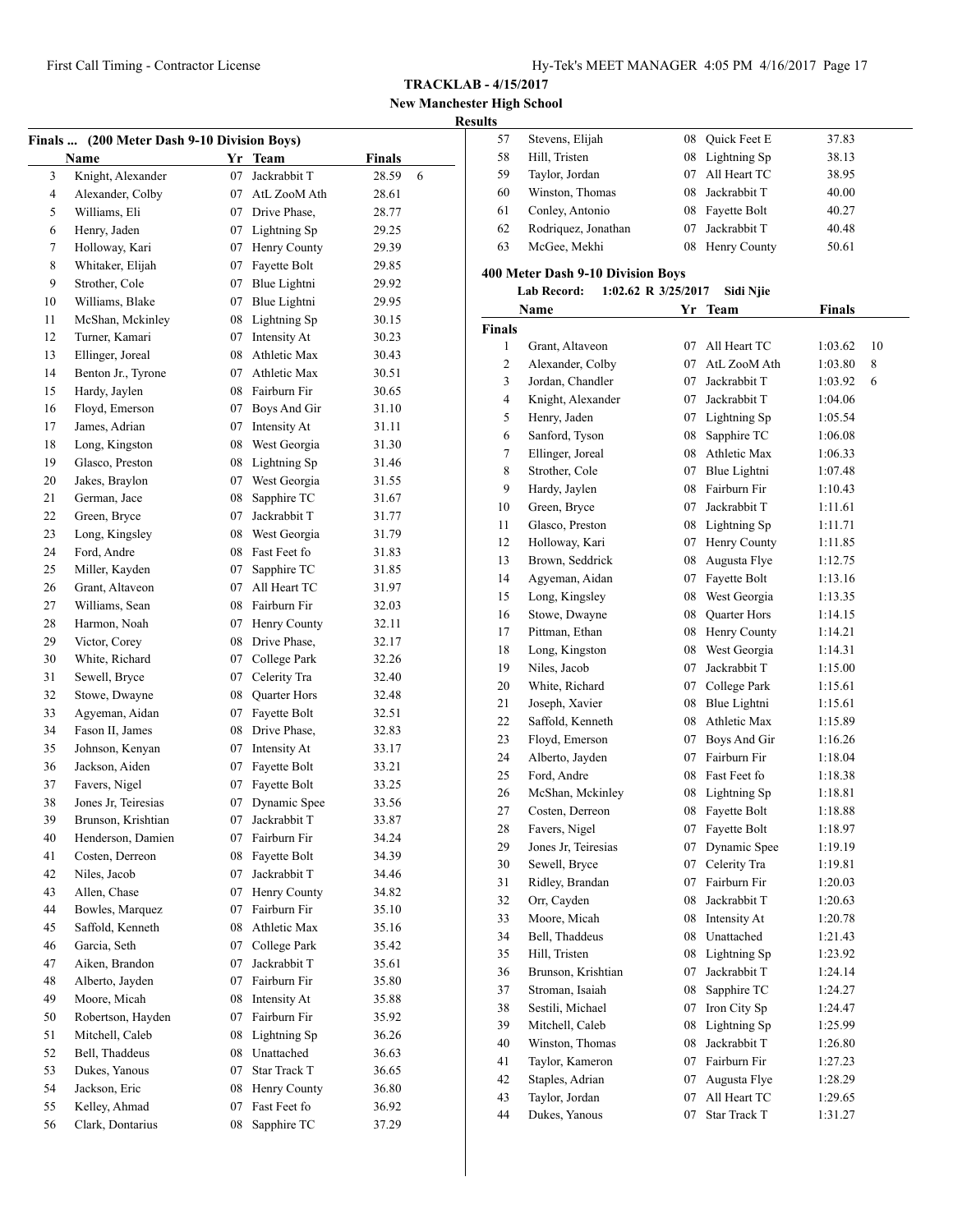**New Manchester High School**

# **Results**

|                                                                                                                                                                                                                                                                                                                                                                                                                                                                                                                                                                                                                                                                                                                                                                                                                                                                                                                                                                                                                                                                                                                                                                                                                                                                                                                                                                                                                                                                                                                                                                                                                                                                                                                                                                                                                                                                                                                                                                                                                                                                                                                                                                                                                                                                                                                                                                                                                                                                                                                          |                 |    | <b>Team</b>  | Finals  |  |
|--------------------------------------------------------------------------------------------------------------------------------------------------------------------------------------------------------------------------------------------------------------------------------------------------------------------------------------------------------------------------------------------------------------------------------------------------------------------------------------------------------------------------------------------------------------------------------------------------------------------------------------------------------------------------------------------------------------------------------------------------------------------------------------------------------------------------------------------------------------------------------------------------------------------------------------------------------------------------------------------------------------------------------------------------------------------------------------------------------------------------------------------------------------------------------------------------------------------------------------------------------------------------------------------------------------------------------------------------------------------------------------------------------------------------------------------------------------------------------------------------------------------------------------------------------------------------------------------------------------------------------------------------------------------------------------------------------------------------------------------------------------------------------------------------------------------------------------------------------------------------------------------------------------------------------------------------------------------------------------------------------------------------------------------------------------------------------------------------------------------------------------------------------------------------------------------------------------------------------------------------------------------------------------------------------------------------------------------------------------------------------------------------------------------------------------------------------------------------------------------------------------------------|-----------------|----|--------------|---------|--|
| 45                                                                                                                                                                                                                                                                                                                                                                                                                                                                                                                                                                                                                                                                                                                                                                                                                                                                                                                                                                                                                                                                                                                                                                                                                                                                                                                                                                                                                                                                                                                                                                                                                                                                                                                                                                                                                                                                                                                                                                                                                                                                                                                                                                                                                                                                                                                                                                                                                                                                                                                       | Merritt, Curtis | 08 | Fayette Bolt | 1:35.84 |  |
| 46                                                                                                                                                                                                                                                                                                                                                                                                                                                                                                                                                                                                                                                                                                                                                                                                                                                                                                                                                                                                                                                                                                                                                                                                                                                                                                                                                                                                                                                                                                                                                                                                                                                                                                                                                                                                                                                                                                                                                                                                                                                                                                                                                                                                                                                                                                                                                                                                                                                                                                                       | Jones, Hunter   | 08 | Ptc Flash    | 1:37.15 |  |
|                                                                                                                                                                                                                                                                                                                                                                                                                                                                                                                                                                                                                                                                                                                                                                                                                                                                                                                                                                                                                                                                                                                                                                                                                                                                                                                                                                                                                                                                                                                                                                                                                                                                                                                                                                                                                                                                                                                                                                                                                                                                                                                                                                                                                                                                                                                                                                                                                                                                                                                          |                 |    |              |         |  |
| Finals  (400 Meter Dash 9-10 Division Boys)<br>Name<br>Yr<br>800 Meter Run 9-10 Division Boys<br><b>Lab Record:</b><br>2:23.80 R 4/30/2016<br><b>Jaiden Patterson</b><br>Name<br><b>Finals</b><br>Yr<br>Team<br><b>Finals</b><br>1<br>Alexander, Colby<br>AtL ZooM Ath<br>10<br>07<br>2:32.68<br>2<br>Knight, Alexander<br>07<br>Jackrabbit T<br>8<br>2:33.21<br>3<br>Ellinger, Joreal<br>08<br>Athletic Max<br>6<br>2:36.63<br>Strother, Cole<br>07 Blue Lightni<br>4<br>2:42.93<br>Boys And Gir<br>5<br>Floyd, Emerson<br>07<br>2:51.01<br>Henry County<br>6<br>Wilkerson, Vance<br>07<br>2:52.93<br>Fast Feet fo<br>7<br>Kelley, Ahmad<br>07<br>2:57.82<br>8<br>Niles, Jacob<br>07<br>Jackrabbit T<br>2:58.41<br>9<br>Pittman, Ethan<br>08 Henry County<br>2:58.66<br>08 Fairburn Fir<br>Mason, Dylan<br>10<br>2:59.22<br>Sevigny, Ethan<br>11<br>08 Intensity At<br>3:04.30<br>Orr, Cayden<br>Jackrabbit T<br>12<br>08<br>3:08.14<br>Jackson, Anquan<br>08 West Georgia<br>13<br>3:12.68<br>Brunson, Krishtian<br>Jackrabbit T<br>14<br>07<br>3:19.28<br>Coggins, Jamon<br>15<br>08<br>Sapphire TC<br>3:24.37<br>Merritt, Curtis<br>Fayette Bolt<br>16<br>08<br>3:24.51<br>Jones, Hunter<br>08 Ptc Flash<br>17<br>3:35.06<br>Taylor, Kameron<br>Fairburn Fir<br>18<br>07<br>4:03.03<br>Childs, Brendan<br>Fayette Bolt<br>19<br>08<br>4:25.40<br>1500 Meter Run 9-10 Division Boys<br><b>Lab Record:</b><br>5:06.26 R 5/7/2016<br><b>William Davis</b><br>Finals<br>Name<br>Yr<br>Team<br><b>Finals</b><br>1<br>Thompson, Clark<br>07 Ptc Flash<br>5:32.82<br>10<br>2<br>Stowe, Dwayne<br>08 Ouarter Hors<br>5:41.32<br>8<br>08 Fairburn Fir<br>3<br>Mason, Dylan<br>5:41.99<br>6<br>$\overline{4}$<br>Sevigny, Ethan<br>08 Intensity At<br>5:43.51<br>Armstrong, Anden<br>Iron City Sp<br>5<br>07<br>6:54.37<br>Sestili, Michael<br>07<br>Iron City Sp<br>6<br>7:03.36<br>7<br>08<br>Ptc Flash<br>Jones, Hunter<br>7:20.03<br>8<br>Childs, Brendan<br>08 Fayette Bolt<br>8:42.74<br>3000 Meter Run 9-10 Division Boys<br>11:21.80 R 4/8/2017<br>Lab Record:<br><b>Clark Thompson</b><br>Finals<br>Name<br>Yr.<br>Team<br><b>Finals</b><br>1<br>Sevigny, Ethan<br>08 Intensity At<br>11:30.65<br>10<br>2<br>07 Iron City Sp<br>8<br>Armstrong, Anden<br>13:47.80<br>4x100 Meter Relay 9-10 Division Boys<br>Lab Record:<br>54.49 R 5/7/2016<br>Drive Phase, Inc.<br>C Richardson, J Blankenship, T Whatley, Z Green<br><b>Finals</b><br>Team<br>Relay<br><b>Finals</b><br>1<br>10<br>Drive Phase, Inc.<br>А<br>56.66 |                 |    |              |         |  |
|                                                                                                                                                                                                                                                                                                                                                                                                                                                                                                                                                                                                                                                                                                                                                                                                                                                                                                                                                                                                                                                                                                                                                                                                                                                                                                                                                                                                                                                                                                                                                                                                                                                                                                                                                                                                                                                                                                                                                                                                                                                                                                                                                                                                                                                                                                                                                                                                                                                                                                                          |                 |    |              |         |  |
|                                                                                                                                                                                                                                                                                                                                                                                                                                                                                                                                                                                                                                                                                                                                                                                                                                                                                                                                                                                                                                                                                                                                                                                                                                                                                                                                                                                                                                                                                                                                                                                                                                                                                                                                                                                                                                                                                                                                                                                                                                                                                                                                                                                                                                                                                                                                                                                                                                                                                                                          |                 |    |              |         |  |
|                                                                                                                                                                                                                                                                                                                                                                                                                                                                                                                                                                                                                                                                                                                                                                                                                                                                                                                                                                                                                                                                                                                                                                                                                                                                                                                                                                                                                                                                                                                                                                                                                                                                                                                                                                                                                                                                                                                                                                                                                                                                                                                                                                                                                                                                                                                                                                                                                                                                                                                          |                 |    |              |         |  |
|                                                                                                                                                                                                                                                                                                                                                                                                                                                                                                                                                                                                                                                                                                                                                                                                                                                                                                                                                                                                                                                                                                                                                                                                                                                                                                                                                                                                                                                                                                                                                                                                                                                                                                                                                                                                                                                                                                                                                                                                                                                                                                                                                                                                                                                                                                                                                                                                                                                                                                                          |                 |    |              |         |  |
|                                                                                                                                                                                                                                                                                                                                                                                                                                                                                                                                                                                                                                                                                                                                                                                                                                                                                                                                                                                                                                                                                                                                                                                                                                                                                                                                                                                                                                                                                                                                                                                                                                                                                                                                                                                                                                                                                                                                                                                                                                                                                                                                                                                                                                                                                                                                                                                                                                                                                                                          |                 |    |              |         |  |
|                                                                                                                                                                                                                                                                                                                                                                                                                                                                                                                                                                                                                                                                                                                                                                                                                                                                                                                                                                                                                                                                                                                                                                                                                                                                                                                                                                                                                                                                                                                                                                                                                                                                                                                                                                                                                                                                                                                                                                                                                                                                                                                                                                                                                                                                                                                                                                                                                                                                                                                          |                 |    |              |         |  |
|                                                                                                                                                                                                                                                                                                                                                                                                                                                                                                                                                                                                                                                                                                                                                                                                                                                                                                                                                                                                                                                                                                                                                                                                                                                                                                                                                                                                                                                                                                                                                                                                                                                                                                                                                                                                                                                                                                                                                                                                                                                                                                                                                                                                                                                                                                                                                                                                                                                                                                                          |                 |    |              |         |  |
|                                                                                                                                                                                                                                                                                                                                                                                                                                                                                                                                                                                                                                                                                                                                                                                                                                                                                                                                                                                                                                                                                                                                                                                                                                                                                                                                                                                                                                                                                                                                                                                                                                                                                                                                                                                                                                                                                                                                                                                                                                                                                                                                                                                                                                                                                                                                                                                                                                                                                                                          |                 |    |              |         |  |
|                                                                                                                                                                                                                                                                                                                                                                                                                                                                                                                                                                                                                                                                                                                                                                                                                                                                                                                                                                                                                                                                                                                                                                                                                                                                                                                                                                                                                                                                                                                                                                                                                                                                                                                                                                                                                                                                                                                                                                                                                                                                                                                                                                                                                                                                                                                                                                                                                                                                                                                          |                 |    |              |         |  |
|                                                                                                                                                                                                                                                                                                                                                                                                                                                                                                                                                                                                                                                                                                                                                                                                                                                                                                                                                                                                                                                                                                                                                                                                                                                                                                                                                                                                                                                                                                                                                                                                                                                                                                                                                                                                                                                                                                                                                                                                                                                                                                                                                                                                                                                                                                                                                                                                                                                                                                                          |                 |    |              |         |  |
|                                                                                                                                                                                                                                                                                                                                                                                                                                                                                                                                                                                                                                                                                                                                                                                                                                                                                                                                                                                                                                                                                                                                                                                                                                                                                                                                                                                                                                                                                                                                                                                                                                                                                                                                                                                                                                                                                                                                                                                                                                                                                                                                                                                                                                                                                                                                                                                                                                                                                                                          |                 |    |              |         |  |
|                                                                                                                                                                                                                                                                                                                                                                                                                                                                                                                                                                                                                                                                                                                                                                                                                                                                                                                                                                                                                                                                                                                                                                                                                                                                                                                                                                                                                                                                                                                                                                                                                                                                                                                                                                                                                                                                                                                                                                                                                                                                                                                                                                                                                                                                                                                                                                                                                                                                                                                          |                 |    |              |         |  |
|                                                                                                                                                                                                                                                                                                                                                                                                                                                                                                                                                                                                                                                                                                                                                                                                                                                                                                                                                                                                                                                                                                                                                                                                                                                                                                                                                                                                                                                                                                                                                                                                                                                                                                                                                                                                                                                                                                                                                                                                                                                                                                                                                                                                                                                                                                                                                                                                                                                                                                                          |                 |    |              |         |  |
|                                                                                                                                                                                                                                                                                                                                                                                                                                                                                                                                                                                                                                                                                                                                                                                                                                                                                                                                                                                                                                                                                                                                                                                                                                                                                                                                                                                                                                                                                                                                                                                                                                                                                                                                                                                                                                                                                                                                                                                                                                                                                                                                                                                                                                                                                                                                                                                                                                                                                                                          |                 |    |              |         |  |
|                                                                                                                                                                                                                                                                                                                                                                                                                                                                                                                                                                                                                                                                                                                                                                                                                                                                                                                                                                                                                                                                                                                                                                                                                                                                                                                                                                                                                                                                                                                                                                                                                                                                                                                                                                                                                                                                                                                                                                                                                                                                                                                                                                                                                                                                                                                                                                                                                                                                                                                          |                 |    |              |         |  |
|                                                                                                                                                                                                                                                                                                                                                                                                                                                                                                                                                                                                                                                                                                                                                                                                                                                                                                                                                                                                                                                                                                                                                                                                                                                                                                                                                                                                                                                                                                                                                                                                                                                                                                                                                                                                                                                                                                                                                                                                                                                                                                                                                                                                                                                                                                                                                                                                                                                                                                                          |                 |    |              |         |  |
|                                                                                                                                                                                                                                                                                                                                                                                                                                                                                                                                                                                                                                                                                                                                                                                                                                                                                                                                                                                                                                                                                                                                                                                                                                                                                                                                                                                                                                                                                                                                                                                                                                                                                                                                                                                                                                                                                                                                                                                                                                                                                                                                                                                                                                                                                                                                                                                                                                                                                                                          |                 |    |              |         |  |
|                                                                                                                                                                                                                                                                                                                                                                                                                                                                                                                                                                                                                                                                                                                                                                                                                                                                                                                                                                                                                                                                                                                                                                                                                                                                                                                                                                                                                                                                                                                                                                                                                                                                                                                                                                                                                                                                                                                                                                                                                                                                                                                                                                                                                                                                                                                                                                                                                                                                                                                          |                 |    |              |         |  |
|                                                                                                                                                                                                                                                                                                                                                                                                                                                                                                                                                                                                                                                                                                                                                                                                                                                                                                                                                                                                                                                                                                                                                                                                                                                                                                                                                                                                                                                                                                                                                                                                                                                                                                                                                                                                                                                                                                                                                                                                                                                                                                                                                                                                                                                                                                                                                                                                                                                                                                                          |                 |    |              |         |  |
|                                                                                                                                                                                                                                                                                                                                                                                                                                                                                                                                                                                                                                                                                                                                                                                                                                                                                                                                                                                                                                                                                                                                                                                                                                                                                                                                                                                                                                                                                                                                                                                                                                                                                                                                                                                                                                                                                                                                                                                                                                                                                                                                                                                                                                                                                                                                                                                                                                                                                                                          |                 |    |              |         |  |
|                                                                                                                                                                                                                                                                                                                                                                                                                                                                                                                                                                                                                                                                                                                                                                                                                                                                                                                                                                                                                                                                                                                                                                                                                                                                                                                                                                                                                                                                                                                                                                                                                                                                                                                                                                                                                                                                                                                                                                                                                                                                                                                                                                                                                                                                                                                                                                                                                                                                                                                          |                 |    |              |         |  |
|                                                                                                                                                                                                                                                                                                                                                                                                                                                                                                                                                                                                                                                                                                                                                                                                                                                                                                                                                                                                                                                                                                                                                                                                                                                                                                                                                                                                                                                                                                                                                                                                                                                                                                                                                                                                                                                                                                                                                                                                                                                                                                                                                                                                                                                                                                                                                                                                                                                                                                                          |                 |    |              |         |  |
|                                                                                                                                                                                                                                                                                                                                                                                                                                                                                                                                                                                                                                                                                                                                                                                                                                                                                                                                                                                                                                                                                                                                                                                                                                                                                                                                                                                                                                                                                                                                                                                                                                                                                                                                                                                                                                                                                                                                                                                                                                                                                                                                                                                                                                                                                                                                                                                                                                                                                                                          |                 |    |              |         |  |
|                                                                                                                                                                                                                                                                                                                                                                                                                                                                                                                                                                                                                                                                                                                                                                                                                                                                                                                                                                                                                                                                                                                                                                                                                                                                                                                                                                                                                                                                                                                                                                                                                                                                                                                                                                                                                                                                                                                                                                                                                                                                                                                                                                                                                                                                                                                                                                                                                                                                                                                          |                 |    |              |         |  |
|                                                                                                                                                                                                                                                                                                                                                                                                                                                                                                                                                                                                                                                                                                                                                                                                                                                                                                                                                                                                                                                                                                                                                                                                                                                                                                                                                                                                                                                                                                                                                                                                                                                                                                                                                                                                                                                                                                                                                                                                                                                                                                                                                                                                                                                                                                                                                                                                                                                                                                                          |                 |    |              |         |  |
|                                                                                                                                                                                                                                                                                                                                                                                                                                                                                                                                                                                                                                                                                                                                                                                                                                                                                                                                                                                                                                                                                                                                                                                                                                                                                                                                                                                                                                                                                                                                                                                                                                                                                                                                                                                                                                                                                                                                                                                                                                                                                                                                                                                                                                                                                                                                                                                                                                                                                                                          |                 |    |              |         |  |
|                                                                                                                                                                                                                                                                                                                                                                                                                                                                                                                                                                                                                                                                                                                                                                                                                                                                                                                                                                                                                                                                                                                                                                                                                                                                                                                                                                                                                                                                                                                                                                                                                                                                                                                                                                                                                                                                                                                                                                                                                                                                                                                                                                                                                                                                                                                                                                                                                                                                                                                          |                 |    |              |         |  |
|                                                                                                                                                                                                                                                                                                                                                                                                                                                                                                                                                                                                                                                                                                                                                                                                                                                                                                                                                                                                                                                                                                                                                                                                                                                                                                                                                                                                                                                                                                                                                                                                                                                                                                                                                                                                                                                                                                                                                                                                                                                                                                                                                                                                                                                                                                                                                                                                                                                                                                                          |                 |    |              |         |  |
|                                                                                                                                                                                                                                                                                                                                                                                                                                                                                                                                                                                                                                                                                                                                                                                                                                                                                                                                                                                                                                                                                                                                                                                                                                                                                                                                                                                                                                                                                                                                                                                                                                                                                                                                                                                                                                                                                                                                                                                                                                                                                                                                                                                                                                                                                                                                                                                                                                                                                                                          |                 |    |              |         |  |
|                                                                                                                                                                                                                                                                                                                                                                                                                                                                                                                                                                                                                                                                                                                                                                                                                                                                                                                                                                                                                                                                                                                                                                                                                                                                                                                                                                                                                                                                                                                                                                                                                                                                                                                                                                                                                                                                                                                                                                                                                                                                                                                                                                                                                                                                                                                                                                                                                                                                                                                          |                 |    |              |         |  |
|                                                                                                                                                                                                                                                                                                                                                                                                                                                                                                                                                                                                                                                                                                                                                                                                                                                                                                                                                                                                                                                                                                                                                                                                                                                                                                                                                                                                                                                                                                                                                                                                                                                                                                                                                                                                                                                                                                                                                                                                                                                                                                                                                                                                                                                                                                                                                                                                                                                                                                                          |                 |    |              |         |  |
|                                                                                                                                                                                                                                                                                                                                                                                                                                                                                                                                                                                                                                                                                                                                                                                                                                                                                                                                                                                                                                                                                                                                                                                                                                                                                                                                                                                                                                                                                                                                                                                                                                                                                                                                                                                                                                                                                                                                                                                                                                                                                                                                                                                                                                                                                                                                                                                                                                                                                                                          |                 |    |              |         |  |
|                                                                                                                                                                                                                                                                                                                                                                                                                                                                                                                                                                                                                                                                                                                                                                                                                                                                                                                                                                                                                                                                                                                                                                                                                                                                                                                                                                                                                                                                                                                                                                                                                                                                                                                                                                                                                                                                                                                                                                                                                                                                                                                                                                                                                                                                                                                                                                                                                                                                                                                          |                 |    |              |         |  |
|                                                                                                                                                                                                                                                                                                                                                                                                                                                                                                                                                                                                                                                                                                                                                                                                                                                                                                                                                                                                                                                                                                                                                                                                                                                                                                                                                                                                                                                                                                                                                                                                                                                                                                                                                                                                                                                                                                                                                                                                                                                                                                                                                                                                                                                                                                                                                                                                                                                                                                                          |                 |    |              |         |  |
|                                                                                                                                                                                                                                                                                                                                                                                                                                                                                                                                                                                                                                                                                                                                                                                                                                                                                                                                                                                                                                                                                                                                                                                                                                                                                                                                                                                                                                                                                                                                                                                                                                                                                                                                                                                                                                                                                                                                                                                                                                                                                                                                                                                                                                                                                                                                                                                                                                                                                                                          |                 |    |              |         |  |
|                                                                                                                                                                                                                                                                                                                                                                                                                                                                                                                                                                                                                                                                                                                                                                                                                                                                                                                                                                                                                                                                                                                                                                                                                                                                                                                                                                                                                                                                                                                                                                                                                                                                                                                                                                                                                                                                                                                                                                                                                                                                                                                                                                                                                                                                                                                                                                                                                                                                                                                          |                 |    |              |         |  |
|                                                                                                                                                                                                                                                                                                                                                                                                                                                                                                                                                                                                                                                                                                                                                                                                                                                                                                                                                                                                                                                                                                                                                                                                                                                                                                                                                                                                                                                                                                                                                                                                                                                                                                                                                                                                                                                                                                                                                                                                                                                                                                                                                                                                                                                                                                                                                                                                                                                                                                                          |                 |    |              |         |  |
|                                                                                                                                                                                                                                                                                                                                                                                                                                                                                                                                                                                                                                                                                                                                                                                                                                                                                                                                                                                                                                                                                                                                                                                                                                                                                                                                                                                                                                                                                                                                                                                                                                                                                                                                                                                                                                                                                                                                                                                                                                                                                                                                                                                                                                                                                                                                                                                                                                                                                                                          |                 |    |              |         |  |
|                                                                                                                                                                                                                                                                                                                                                                                                                                                                                                                                                                                                                                                                                                                                                                                                                                                                                                                                                                                                                                                                                                                                                                                                                                                                                                                                                                                                                                                                                                                                                                                                                                                                                                                                                                                                                                                                                                                                                                                                                                                                                                                                                                                                                                                                                                                                                                                                                                                                                                                          |                 |    |              |         |  |
|                                                                                                                                                                                                                                                                                                                                                                                                                                                                                                                                                                                                                                                                                                                                                                                                                                                                                                                                                                                                                                                                                                                                                                                                                                                                                                                                                                                                                                                                                                                                                                                                                                                                                                                                                                                                                                                                                                                                                                                                                                                                                                                                                                                                                                                                                                                                                                                                                                                                                                                          |                 |    |              |         |  |
|                                                                                                                                                                                                                                                                                                                                                                                                                                                                                                                                                                                                                                                                                                                                                                                                                                                                                                                                                                                                                                                                                                                                                                                                                                                                                                                                                                                                                                                                                                                                                                                                                                                                                                                                                                                                                                                                                                                                                                                                                                                                                                                                                                                                                                                                                                                                                                                                                                                                                                                          |                 |    |              |         |  |
|                                                                                                                                                                                                                                                                                                                                                                                                                                                                                                                                                                                                                                                                                                                                                                                                                                                                                                                                                                                                                                                                                                                                                                                                                                                                                                                                                                                                                                                                                                                                                                                                                                                                                                                                                                                                                                                                                                                                                                                                                                                                                                                                                                                                                                                                                                                                                                                                                                                                                                                          |                 |    |              |         |  |
|                                                                                                                                                                                                                                                                                                                                                                                                                                                                                                                                                                                                                                                                                                                                                                                                                                                                                                                                                                                                                                                                                                                                                                                                                                                                                                                                                                                                                                                                                                                                                                                                                                                                                                                                                                                                                                                                                                                                                                                                                                                                                                                                                                                                                                                                                                                                                                                                                                                                                                                          |                 |    |              |         |  |
|                                                                                                                                                                                                                                                                                                                                                                                                                                                                                                                                                                                                                                                                                                                                                                                                                                                                                                                                                                                                                                                                                                                                                                                                                                                                                                                                                                                                                                                                                                                                                                                                                                                                                                                                                                                                                                                                                                                                                                                                                                                                                                                                                                                                                                                                                                                                                                                                                                                                                                                          |                 |    |              |         |  |
|                                                                                                                                                                                                                                                                                                                                                                                                                                                                                                                                                                                                                                                                                                                                                                                                                                                                                                                                                                                                                                                                                                                                                                                                                                                                                                                                                                                                                                                                                                                                                                                                                                                                                                                                                                                                                                                                                                                                                                                                                                                                                                                                                                                                                                                                                                                                                                                                                                                                                                                          |                 |    |              |         |  |
|                                                                                                                                                                                                                                                                                                                                                                                                                                                                                                                                                                                                                                                                                                                                                                                                                                                                                                                                                                                                                                                                                                                                                                                                                                                                                                                                                                                                                                                                                                                                                                                                                                                                                                                                                                                                                                                                                                                                                                                                                                                                                                                                                                                                                                                                                                                                                                                                                                                                                                                          |                 |    |              |         |  |
|                                                                                                                                                                                                                                                                                                                                                                                                                                                                                                                                                                                                                                                                                                                                                                                                                                                                                                                                                                                                                                                                                                                                                                                                                                                                                                                                                                                                                                                                                                                                                                                                                                                                                                                                                                                                                                                                                                                                                                                                                                                                                                                                                                                                                                                                                                                                                                                                                                                                                                                          |                 |    |              |         |  |

| 2 | Sapphire TC                | A | 58.19                   | 8 |
|---|----------------------------|---|-------------------------|---|
|   | 1) Clark, Dontarius 08     |   | 2) German, Jace 08      |   |
|   | 3) Miller, Kayden 07       |   | 4) Sanford, Tyson 08    |   |
| 3 | <b>Intensity Athletics</b> | A | 58.91                   | 6 |
|   | 1) James, Adrian 07        |   | 2) Turner, Kamari 07    |   |
|   | 3) Johnson, Kenyan 07      |   | 4) Moore, Micah 08      |   |
| 4 | Fairburn Fire              | A | 59.02                   |   |
|   | 1) Ridley, Brandan 07      |   | 2) Henderson, Damien 07 |   |
|   | 3) Hardy, Jaylen 08        |   | 4) Williams, Sean 08    |   |
| 5 | West Georgia Jets          | A | 59.05                   |   |
|   | 1) Jackson, Anguan 08      |   | 2) Jakes, Braylon 07    |   |
|   | 3) Long, Kingsley 08       |   | 4) Long, Kingston 08    |   |
| 6 | Henry County A             | A | 59.32                   |   |
|   | 1) Allen, Chase 07         |   | 2) Harmon, Noah 07      |   |
|   | 3) Clark, Ryan 08          |   | 4) Wilkerson, Vance 07  |   |
|   | 5) Lee, Mylon 07           |   | 6) Davis, Treven 07     |   |
| 7 | Fairburn Fire              | B | 1:07.75                 |   |
|   | 1) Mason, Dylan 08         |   | 2) Robertson, Hayden 07 |   |
|   | 3) Alberto, Jayden 07      |   | 4) Bowles, Marquez 07   |   |
|   |                            |   |                         |   |

**4x400 Meter Relay 9-10 Division Boys**

**Lab Record: 4:20.19 R 5/7/2016 Jackrabbit Track & Field Clini**

|  |  |  | C Gaffney, D Williams, J Patterson, W Davis |  |  |  |
|--|--|--|---------------------------------------------|--|--|--|
|--|--|--|---------------------------------------------|--|--|--|

| Team          |                            | Relay |                        | <b>Finals</b> |    |
|---------------|----------------------------|-------|------------------------|---------------|----|
| <b>Finals</b> |                            |       |                        |               |    |
| 1             | Sapphire TC                | А     |                        | 4:58.94       | 10 |
|               | 1) German, Jace 08         |       | 2) Coggins, Jamon 08   |               |    |
|               | 3) Miller, Kayden 07       |       | 4) Sanford, Tyson 08   |               |    |
| 2             | Henry County A             | А     |                        | 5:16.06       | 8  |
|               | 1) Pittman, Ethan 08       |       | 2) Terrell, Ian 07     |               |    |
|               | 3) Mairs, Khamari 07       |       | 4) Wilkerson, Vance 07 |               |    |
| 3             | <b>Fayette Bolts</b>       | B     |                        | 5:20.64       | 6  |
|               | 1) Jackson, Aiden 07       |       | 2) Victor, Corey 07    |               |    |
|               | 3) Costen, Derreon 08      |       |                        |               |    |
| 4             | <b>Intensity Athletics</b> | А     |                        | 5:23.91       |    |
|               | 1) James, Adrian 07        |       | 2) Turner, Kamari 07   |               |    |
|               | 3) Moore, Micah 08         |       | 4) Sevigny, Ethan 08   |               |    |
|               | 5) Johnson, Kenyan 07      |       |                        |               |    |

# **High Jump 9-10 Division Boys**

|               | <b>Lab Record:</b>                                 | 4-06 R $3/5/2016$    | <b>Kevin Thomas</b>   |               |    |
|---------------|----------------------------------------------------|----------------------|-----------------------|---------------|----|
|               | Name                                               |                      | Yr Team               | <b>Finals</b> |    |
| <b>Finals</b> |                                                    |                      |                       |               |    |
| 1             | Griffin, Amarian                                   | 07                   | Unattached            | $4 - 00.00$   | 10 |
| 2             | Sestili, Michael                                   | 07                   | Iron City Sp          | $3-06.00$     | 8  |
| 3             | Staples, Adrian                                    | 07                   | Augusta Flye          | $J3-06.00$    | 6  |
| 4             | Armstrong, Anden                                   | 07                   | Iron City Sp          | $J3-06.00$    |    |
| 5             | Saffold, Kenneth                                   | 08                   | Athletic Max          | $3-04.00$     |    |
| 6             | Shears, Quincy                                     | 07                   | Augusta Flye          | $3 - 00.00$   |    |
| ---           | Brown, Seddrick                                    | 08                   | Augusta Flye          | NH            |    |
|               | <b>Long Jump 9-10 Division Boys</b><br>Lab Record: | 14-07.50 R 4/30/2016 | <b>Devin Williams</b> |               |    |

|        | Name          | Yr Team         | <b>Finals</b> |    |  |
|--------|---------------|-----------------|---------------|----|--|
| Finals |               |                 |               |    |  |
|        | Williams, Eli | 07 Drive Phase, | 13-09.50      | 10 |  |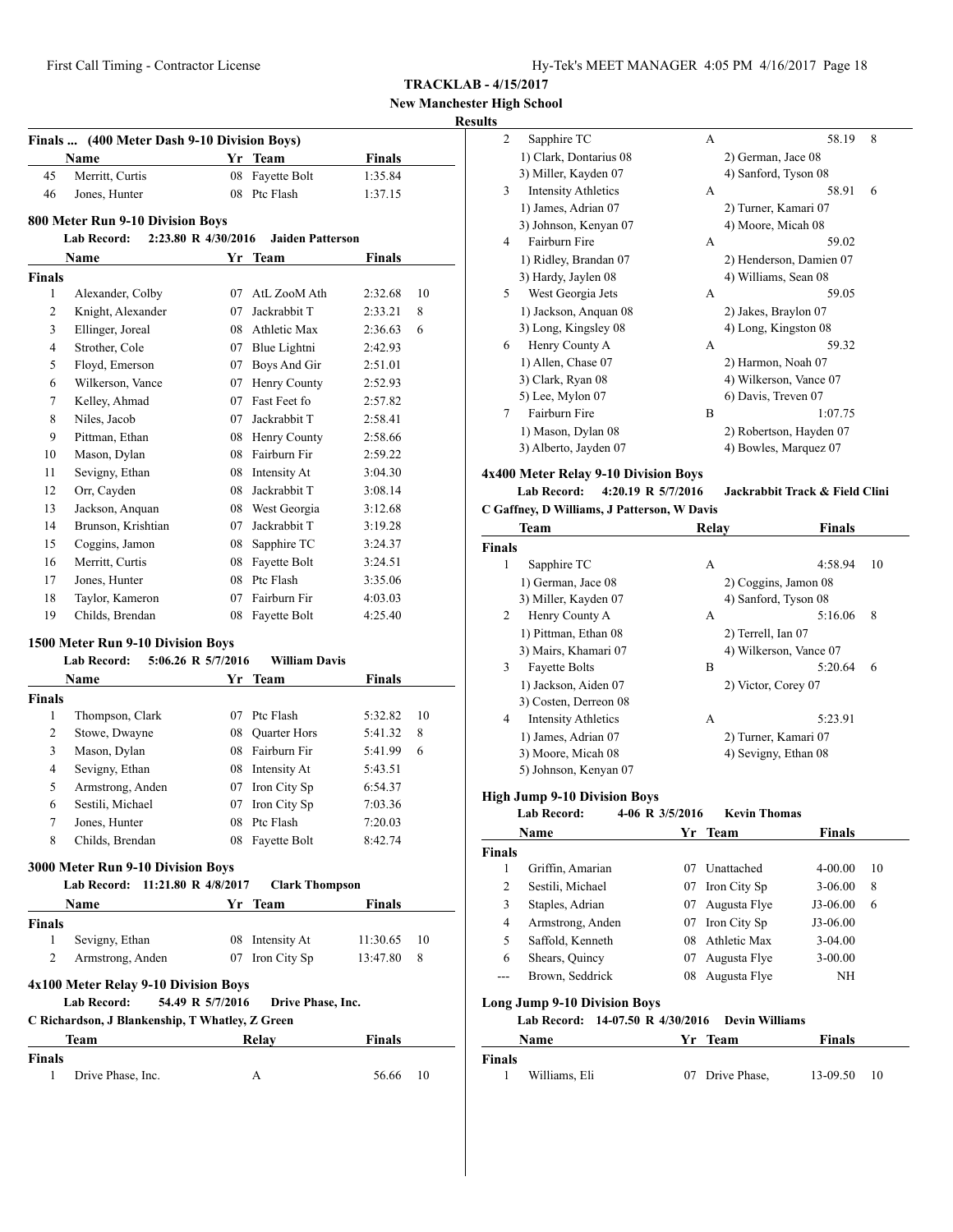| Hy-Tek's MEET MANAGER 4:05 PM 4/16/2017 Page 19 |  |  |  |  |
|-------------------------------------------------|--|--|--|--|
|-------------------------------------------------|--|--|--|--|

**New Manchester High School Results**

## **Finals ... (Long Jump 9-10 Division Boys) Name Yr** Team **Finals**  Grant, Altaveon 07 All Heart TC 13-01.50 8 Holloway, Kari 07 Henry County 12-11.50 6 Jakes, Braylon 07 West Georgia 12-09.50 Kelley, Ahmad 07 Fast Feet fo 12-08.00 Jones Jr, Teiresias 07 Dynamic Spee 12-07.50 Griffin, Amarian 07 Unattached 12-07.00 Alexander, Colby 07 AtL ZooM Ath 12-06.00 Harmon, Noah 07 Henry County 12-02.50 Alberto, Jayden 07 Fairburn Fir 11-09.50 Saffold, Kenneth 08 Athletic Max 11-06.00 Henderson, Damien 07 Fairburn Fir 11-02.00 Jackson, Aiden 07 Fayette Bolt 11-00.00 James, Adrian 07 Intensity At 10-08.00 Oliver Jr., Ronald 07 Sports Acade 10-07.50 16 Favers, Nigel 07 Fayette Bolt 10-05.25 Ridley, Brandan 07 Fairburn Fir 10-04.50 Robertson, Hayden 07 Fairburn Fir 10-01.50 Taylor, Kameron 07 Fairburn Fir 10-00.50 Stroman, Isaiah 08 Sapphire TC 9-08.50 21 Staples, Adrian 07 Augusta Flye 9-06.00 21 Wilkerson, Vance 07 Henry County 9-06.00 German, Jace 08 Sapphire TC 9-03.50 Bell, Thaddeus 08 Unattached 9-03.00 25 Glasco, Preston 08 Lightning Sp 9-00.00 26 White, Richard 07 College Park 8-10.00 27 McShan, Mckinley 08 Lightning Sp 7-09.50 28 Allen, Chase 07 Henry County 7-01.00 --- Brown, Seddrick 08 Augusta Flye FOUL --- Williams, Sean 08 Fairburn Fir FOUL --- Green, Bryce 07 Jackrabbit T FOUL

#### **Shot Put 9-10 Division Boys**

|               | <b>Lab Record:</b>  | 28-10 R 3/19/2016 | <b>Tahir Hines</b> |          |    |
|---------------|---------------------|-------------------|--------------------|----------|----|
|               | Name                | Yr                | Team               | Finals   |    |
| <b>Finals</b> |                     |                   |                    |          |    |
| 1             | Aiken, Brandon      | 07                | Jackrabbit T       | 24-00.50 | 10 |
| 2             | Coggins, Jamon      | 08                | Sapphire TC        | 23-06.00 | 8  |
| 3             | Rodriquez, Jonathan | 07                | Jackrabbit T       | 23-05.00 | 6  |
| 4             | Griffin, Amarian    | 07                | Unattached         | 22-08.00 |    |
| 5             | Hill, Babatunji     | 07                | On Your Mark       | 21-09.00 |    |
| 6             | Brown, Seddrick     | 08                | Augusta Flye       | 21-02.50 |    |
| 7             | Joseph, Xavier      | 08                | Blue Lightni       | 20-06.00 |    |
| 8             | Dukes, Yanous       | 07                | Star Track T       | 19-03.00 |    |
| 9             | Staples, Adrian     | 07                | Augusta Flye       | 18-05.00 |    |
| 10            | Armstrong, Anden    | 07                | Iron City Sp       | 17-03.00 |    |
| 11            | McGee, Mekhi        | 08                | Henry County       | 13-04.00 |    |
| 12            | Turner, Nathan      | 07                | Fayette Bolt       | 13-03.00 |    |
| 13            | Merritt, Curtis     | 08                | Fayette Bolt       | 10-03.00 |    |
| 14            | Randle Jr., Walter  | 08                | Fayette Bolt       | 9-06.00  |    |
| 15            | Childs, Brendan     | 08                | Fayette Bolt       | 7-07.00  |    |

|        | Javelin Throw 300g 9-10 Division Boys<br><b>Lab Record:</b> | 88-10 R 3/5/2016 | <b>Jared Lockhart</b> |           |    |
|--------|-------------------------------------------------------------|------------------|-----------------------|-----------|----|
|        | Name                                                        |                  | Yr Team               | Finals    |    |
| Finals |                                                             |                  |                       |           |    |
| 1      | Johnson, Kenyan                                             | 07               | Intensity At          | 64-11     | 10 |
| 2      | Taylor, Jordan                                              | 07               | All Heart TC          | 51-10     | 8  |
| 3      | Aiken, Brandon                                              | 07               | Jackrabbit T          | $47 - 00$ | 6  |
| 4      | Mcbride, Aidan                                              | 07               | East Cobb Ch          | $42 - 00$ |    |
| 5      | Armstrong, Anden                                            | 07               | Iron City Sp          | $41-03$   |    |
| 6      | Orr, Cayden                                                 | 08               | Jackrabbit T          | 39-08     |    |
| 7      | Rodriquez, Jonathan                                         | 07               | Jackrabbit T          | 39-04     |    |
| 8      | Shears, Quincy                                              | 07               | Augusta Flye          | $37-08$   |    |
| 9      | Hill, Babatunji                                             | 07               | On Your Mark          | 37-07     |    |
| 9      | Joseph, Xavier                                              | 08               | Blue Lightni          | 37-07     |    |
| 9      | Grant, Altaveon                                             | 07               | All Heart TC          | 37-07     |    |
| 12     | Bell, Thaddeus                                              | 08               | Unattached            | 36-09     |    |
| 13     | Niles, Jacob                                                | 07               | Jackrabbit T          | $33 - 05$ |    |
| 14     | Staples, Adrian                                             | 07               | Augusta Flye          | 32-09     |    |
| 15     | Nabors, III, Jimmy                                          | 08               | East Cobb Ch          | $22 - 07$ |    |

#### **100 Meter Dash 11-12 Division Boys**

#### **Lab Record: 12.72 R 3/5/2016 Isaiah Bond**

|                | Name               | Yr  | <b>Team</b>     | <b>Finals</b> |
|----------------|--------------------|-----|-----------------|---------------|
| Finals         |                    |     |                 |               |
| 1              | Colbert, Jeremiah  | 06. | AtL ZooM Ath    | 12.72R 10     |
| $\overline{2}$ | Anderson, Ayden    | 05  | Drive Phase,    | 8<br>12.85    |
| 3              | Richardson, Corey  |     | 06 Drive Phase, | 6<br>12.86    |
| $\overline{4}$ | Williams, Devin    | 06. | Jackrabbit T    | 12.97         |
| 5              | Hollis, Jayden     | 05  | Drive Phase,    | 13.06         |
| 6              | Kilgore, Jalon     |     | 05 Unattached   | 13.19         |
| 7              | Blankenship, Jaren |     | 06 Drive Phase. | 13.24         |
| 8              | Alexander, Chad    | 05  | AtL ZooM Ath    | 13.33         |
| 9              | Harris, Jr, Travis |     | 05 Drive Phase, | 13.58         |
| 10             | Gresham, Aeron     | 05  | Dynamic Spee    | 13.58         |
| 11             | Holley, Jacque     | 05  | Track A.N.T.    | 13.65         |
| 12             | Moss, Brandon      | 05  | FifthDistric    | 13.66         |
| 13             | Johnson, Markel    | 05  | Dynamic Spee    | 13.67         |
| 14             | Lockhart, Derrick  | 05  | West Georgia    | 13.68         |
| 15             | Miller, Jordan     | 06  | Dynamic Spee    | 13.73         |
| 16             | Holiday, Jude      | 05  | AtL ZooM Ath    | 13.83         |
| 17             | Bothwell, Anthony  |     | 06 Fast Feet fo | 13.91         |
| 18             | Parker, Herschel   |     | 06 Drive Phase, | 13.91         |
| 19             | Koger, Jeremiah    | 06  | Henry County    | 13.99         |
| 20             | Baker, Justin      | 06  | Jackrabbit T    | 14.05         |
| 21             | Fishback, Dakota   | 05  | Henry County    | 14.10         |
| 22             | Horstead, Adrian   | 05  | Iron City Sp    | 14.13         |
| 23             | Moss, Phoenix      | 05  | Fayette Bolt    | 14.14         |
| 24             | Coleman, Jamir     | 05  | Henry County    | 14.20         |
| 25             | Potts, Kaden       | 05  | Henry County    | 14.24         |
| 26             | Simmons, Martes    | 05  | Henry County    | 14.25         |
| 27             | Heard, Malaki      | 05  | West Georgia    | 14.35         |
| 28             | Henry, Jeremiah    | 05  | Henry County    | 14.35         |
| 29             | Warner, Justin     | 06  | Fayette Bolt    | 14.42         |
| 30             | Bookman, Nicholas  | 06  | Jackrabbit T    | 14.56         |
| 31             | Hall, Jayden       | 06  | Lightning Sp    | 15.05         |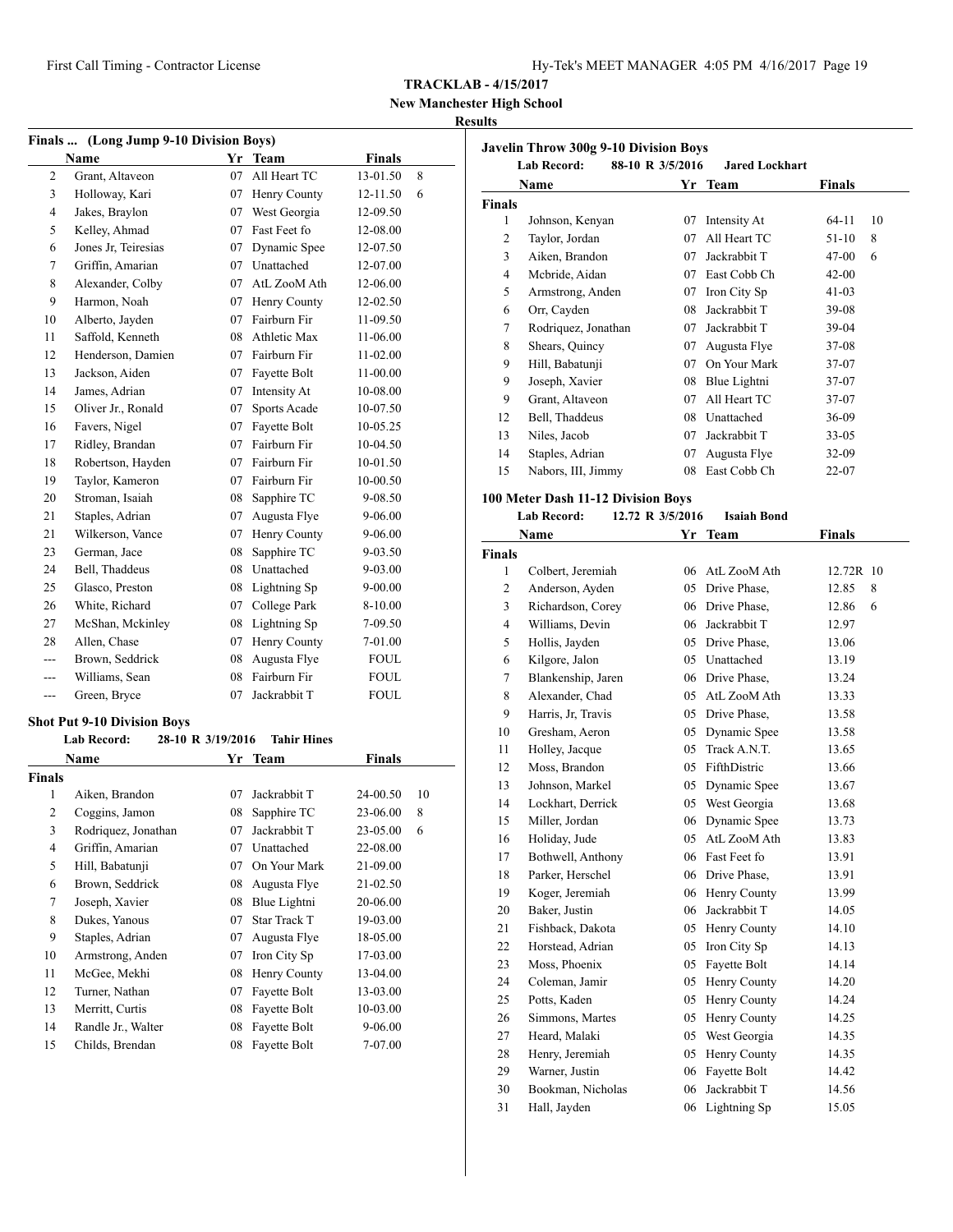**TRACKLAB - 4/15/2017**

**New Manchester High School Results**

| Finals  (100 Meter Dash 11-12 Division Boys) |                      |    |                     |        |  |
|----------------------------------------------|----------------------|----|---------------------|--------|--|
|                                              | Name                 | Yr | <b>Team</b>         | Finals |  |
| 32                                           | Houston, Eddrick     | 05 | Jackrabbit T        | 15.21  |  |
| 33                                           | Releford, Vontae     | 06 | Intensity At        | 15.37  |  |
| 34                                           | Lakes, Ethan         | 05 | Sapphire TC         | 15.38  |  |
| 35                                           | Braker, Jaiden       | 06 | Sapphire TC         | 15.44  |  |
| 36                                           | Howard Jr., Mark     | 06 | Henry County        | 15.46  |  |
| 37                                           | Ferguson, Jace       | 06 | Fairburn Fir        | 15.46  |  |
| 38                                           | Jones, Micah         | 06 | Henry County        | 15.70  |  |
| 39                                           | Mitchell, Vaughn     | 05 | Lightning Sp        | 15.72  |  |
| 40                                           | Funches, Christopher | 05 | Iron City Sp        | 15.73  |  |
| 41                                           | Grant, JaFerell      | 06 | Henry County        | 15.73  |  |
| 42                                           | Merkerson, Joshua    | 06 | Henry County        | 15.87  |  |
| 43                                           | Johnson, Miles       | 06 | Henry County        | 15.93  |  |
| 44                                           | Underdue, Nicholas   | 06 | Henry County        | 16.18  |  |
| 45                                           | Kelly Jr., Samuel    | 06 | Henry County        | 16.28  |  |
| 46                                           | Young, Jocoby        | 06 | Henry County        | 16.36  |  |
| 47                                           | Jordan, Deshawn      | 05 | Intensity At        | 16.66  |  |
| 48                                           | Burden, Christopher  | 05 | <b>Quarter Hors</b> | 17.24  |  |
| 49                                           | Ryne, Colton         | 05 | Jackrabbit T        | 17.68  |  |

#### **200 Meter Dash 11-12 Division Boys**

|                | <b>Lab Record:</b> | 26.04 R 3/5/2016 | <b>Isaiah Bond</b>  |               |    |
|----------------|--------------------|------------------|---------------------|---------------|----|
|                | <b>Name</b>        | Yr               | <b>Team</b>         | <b>Finals</b> |    |
| <b>Finals</b>  |                    |                  |                     |               |    |
| 1              | Anderson, Ayden    |                  | 05 Drive Phase,     | 26.28         | 10 |
| $\overline{2}$ | Williams, Devin    | 06.              | Jackrabbit T        | 26.64         | 8  |
| 3              | Colbert, Jeremiah  | 06               | AtL ZooM Ath        | 26.78         | 6  |
| $\overline{4}$ | Richardson, Corey  |                  | 06 Drive Phase,     | 26.90         |    |
| 5              | Alexander, Chad    |                  | 05 AtL ZooM Ath     | 26.91         |    |
| 6              | Carter, Methias    |                  | 05 Jackrabbit T     | 27.05         |    |
| 7              | Hollis, Jayden     |                  | 05 Drive Phase,     | 27.11         |    |
| 8              | Kilgore, Jalon     |                  | 05 Unattached       | 27.26         |    |
| 9              | Pearson, Ervin     | 06               | Jackrabbit T        | 28.16         |    |
| 10             | Smith, Isaiah      |                  | 05 Drive Phase,     | 28.23         |    |
| 11             | Blankenship, Jaren |                  | 06 Drive Phase,     | 28.27         |    |
| 12             | Bothwell, Anthony  |                  | 06 Fast Feet fo     | 28.46         |    |
| 13             | Miller, Jordan     |                  | 06 Dynamic Spee     | 28.70         |    |
| 14             | Lawler, DeMarko    | 05               | Jackrabbit T        | 28.77         |    |
| 15             | Gibson, Cristain   |                  | 06 Fast Feet fo     | 28.89         |    |
| 16             | Parker, Herschel   |                  | 06 Drive Phase,     | 29.30         |    |
| 17             | Felix, Ronald      |                  | 05 Quarter Hors     | 29.71         |    |
| 18             | Braker, Jaiden     | 06               | Sapphire TC         | 29.74         |    |
| 19             | Gresham, Aeron     | 05               | Dynamic Spee        | 29.85         |    |
| 20             | Baker, Justin      | 06               | Jackrabbit T        | 29.87         |    |
| 21             | Prather, Antonio   |                  | 05 Fairburn Fir     | 29.88         |    |
| 22             | Lockhart, Derrick  |                  | 05 West Georgia     | 29.92         |    |
| 23             | Warner, Justin     | 06               | Fayette Bolt        | 29.94         |    |
| 24             | Coleman, Jamir     | 05               | Henry County        | 30.35         |    |
| 25             | Moss, Phoenix      | 05               | Fayette Bolt        | 30.40         |    |
| 26             | thomas, Aiden      | 05               | <b>Quarter Hors</b> | 30.66         |    |
| 27             | Potts, Kaden       |                  | 05 Henry County     | 30.85         |    |
| 28             | Moulton, Jordan    | 06               | Henry County        | 31.00         |    |
| 29             | Bookman, Nicholas  | 06               | Jackrabbit T        | 31.02         |    |
| 30             | Knight, Andrew     | 05               | Jackrabbit T        | 31.46         |    |
| 31             | Houston, Eddrick   | 05               | Jackrabbit T        | 31.71         |    |

| TS. |                     |    |                     |       |
|-----|---------------------|----|---------------------|-------|
| 32  | Henry, Jeremiah     | 05 | Henry County        | 31.74 |
| 33  | Charles, Erwin      | 05 | Jackrabbit T        | 31.76 |
| 34  | Sims, GoMonnie      | 05 | Quick Feet E        | 31.87 |
| 35  | Mills, Joshua       | 05 | Henry County        | 31.99 |
| 36  | Jones, Micah        | 06 | Henry County        | 32.52 |
| 37  | Owen, Gaven         | 05 | Fayette Bolt        | 32.59 |
| 38  | Koger, Jeremiah     | 06 | Henry County        | 32.79 |
| 39  | Releford, Vontae    | 06 | Intensity At        | 32.95 |
| 40  | Hall, Jayden        |    | 06 Lightning Sp     | 34.02 |
| 41  | Howard Jr., Mark    | 06 | Henry County        | 34.09 |
| 42  | Merkerson, Joshua   | 06 | Henry County        | 34.41 |
| 43  | Johnson, Miles      | 06 | Henry County        | 35.02 |
| 44  | Grant, JaFerell     | 06 | Henry County        | 35.94 |
| 45  | Kelly Jr., Samuel   | 06 | Henry County        | 36.90 |
| 46  | Burden, Christopher | 05 | <b>Quarter Hors</b> | 37.43 |
| 47  | Young, Jocoby       | 06 | Henry County        | 37.67 |
| 48  | Ryne, Colton        | 05 | Jackrabbit T        | 41.00 |

# **400 Meter Dash 11-12 Division Boys**

| <b>Lab Record:</b> | 58.49 R 5/7/2016 | <b>Isaiah Bond</b> |
|--------------------|------------------|--------------------|
|                    |                  |                    |

|                | Name               | Yr | <b>Team</b>         | Finals  |    |
|----------------|--------------------|----|---------------------|---------|----|
| <b>Finals</b>  |                    |    |                     |         |    |
| 1              | Patterson, Jaiden  | 06 | Jackrabbit T        | 1:00.14 | 10 |
| $\overline{2}$ | Carter, Methias    | 05 | Jackrabbit T        | 1:00.99 | 8  |
| 3              | Gaffney, Chad      | 06 | Jackrabbit T        | 1:01.40 | 6  |
| 4              | Alexander, Chad    | 05 | AtL ZooM Ath        | 1:01.81 |    |
| 5              | Pearson, Ervin     | 06 | Jackrabbit T        | 1:02.14 |    |
| 6              | Anderson, Austin   | 05 | Drive Phase,        | 1:02.86 |    |
| 7              | Williams, Devin    | 06 | Jackrabbit T        | 1:04.42 |    |
| 8              | Smith, Isaiah      | 05 | Drive Phase,        | 1:04.44 |    |
| 9              | Costen, London     | 05 | Fayette Bolt        | 1:04.50 |    |
| 10             | Lawler, DeMarko    | 05 | Jackrabbit T        | 1:04.54 |    |
| 11             | Felix, Ronald      | 05 | <b>Ouarter Hors</b> | 1:06.45 |    |
| 12             | Johnson, Markel    | 05 | Dynamic Spee        | 1:07.54 |    |
| 13             | Parker, Herschel   | 06 | Drive Phase,        | 1:08.58 |    |
| 14             | Baker, Justin      | 06 | Jackrabbit T        | 1:09.18 |    |
| 15             | Bothwell, Anthony  |    | 06 Fast Feet fo     | 1:09.69 |    |
| 16             | Fishback, Dakota   | 05 | Henry County        | 1:09.72 |    |
| 17             | Prather, Antonio   | 05 | Fairburn Fir        | 1:09.89 |    |
| 18             | Colbert, Jeremiah  | 06 | AtL ZooM Ath        | 1:10.39 |    |
| 19             | Cole, Aidan        | 06 | Intensity At        | 1:10.50 |    |
| 20             | thomas. Aiden      | 05 | <b>Ouarter Hors</b> | 1:10.58 |    |
| 21             | Lakes, Ethan       | 05 | Sapphire TC         | 1:10.62 |    |
| 22             | Heard, Malaki      | 05 | West Georgia        | 1:10.65 |    |
| 23             | Mason, Bradley     | 05 | Fairburn Fir        | 1:10.97 |    |
| 24             | Mills, Joshua      | 05 | Henry County        | 1:11.75 |    |
| 25             | Holiday, Jude      | 05 | AtL ZooM Ath        | 1:11.98 |    |
| 26             | Charles, Erwin     | 05 | Jackrabbit T        | 1:12.13 |    |
| 27             | Lockhart, Derrick  | 05 | West Georgia        | 1:12.33 |    |
| 28             | Bookman, Nicholas  | 06 | Jackrabbit T        | 1:12.67 |    |
| 29             | Gibson, Cristain   | 06 | Fast Feet fo        | 1:13.15 |    |
| 30             | Slaughter, Quinton | 05 | Lightning Sp        | 1:13.32 |    |
| 31             | Moulton, Jordan    | 06 | Henry County        | 1:13.44 |    |
| 32             | Knight, Andrew     | 05 | Jackrabbit T        | 1:13.49 |    |
| 33             | Owen, Gaven        | 05 | Fayette Bolt        | 1:13.78 |    |
| 34             | Holley, Jacque     | 05 | Track A.N.T.        | 1:15.07 |    |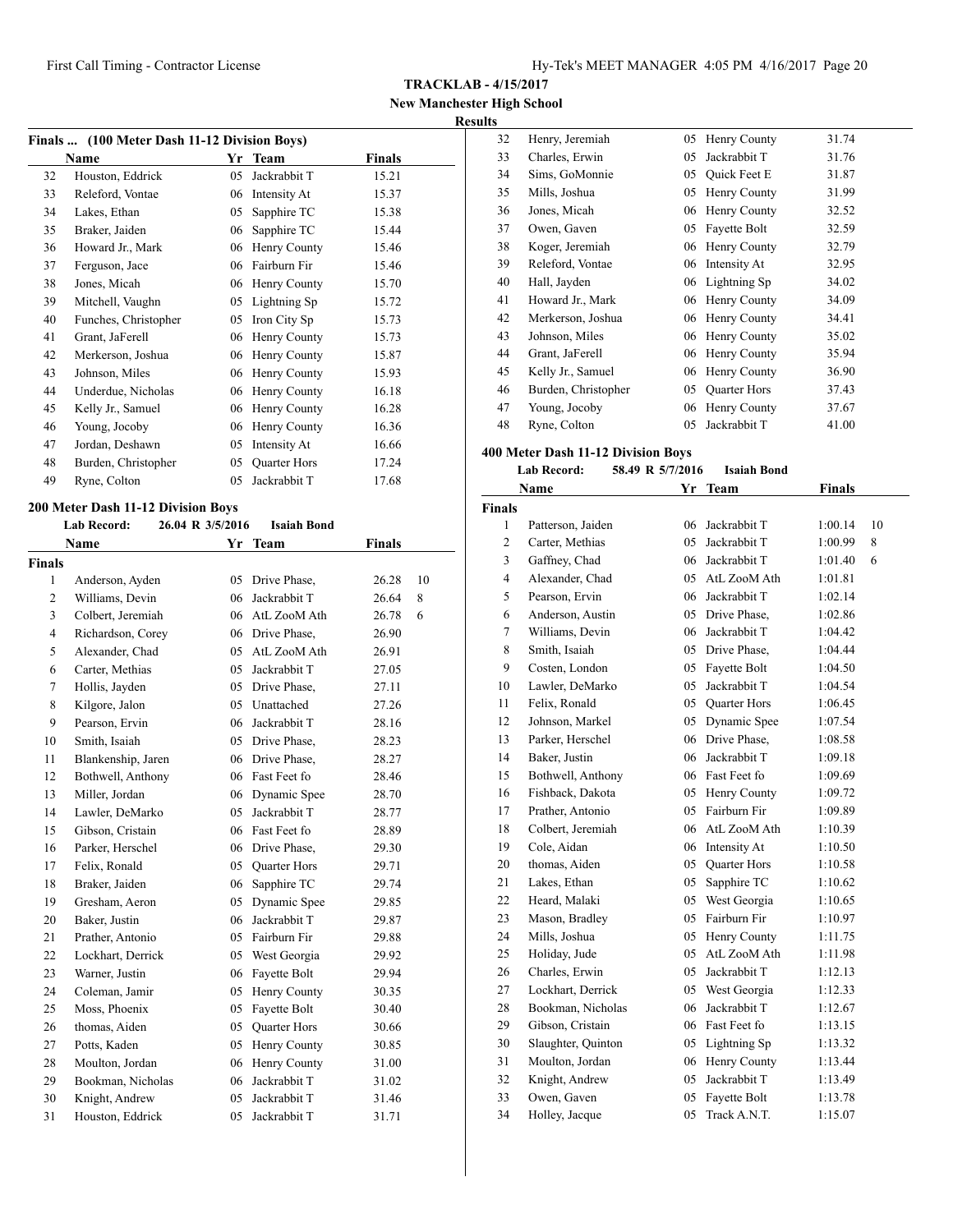**New Manchester High School**

# **Results**

|    | Finals  (400 Meter Dash 11-12 Division Boys) |    |                     |               |  |
|----|----------------------------------------------|----|---------------------|---------------|--|
|    | Name                                         |    | Yr Team             | <b>Finals</b> |  |
| 35 | Wade, Caden                                  | 05 | Jackrabbit T        | 1:15.08       |  |
| 36 | Sims, GoMonnie                               | 05 | <b>Ouick Feet E</b> | 1:15.44       |  |
| 37 | Braker, Jaiden                               |    | 06 Sapphire TC      | 1:17.07       |  |
| 38 | Roach, Bankson                               |    | 06 Ptc Flash        | 1:18.73       |  |
| 39 | Barlow, Jordan                               |    | 06 Fairburn Fir     | 1:19.18       |  |
| 40 | Hall, Jayden                                 |    | 06 Lightning Sp     | 1:20.94       |  |
| 41 | Underdue, Nicholas                           |    | 06 Henry County     | 1:22.75       |  |
| 42 | Mitchell, Vaughn                             |    | 05 Lightning Sp     | 1:24.45       |  |
| 43 | Burden, Christopher                          | 05 | <b>Ouarter Hors</b> | 1:29.24       |  |
| 44 | Harvey, Michael                              | 06 | Augusta Flye        | 1:33.11       |  |

#### **800 Meter Run 11-12 Division Boys**

#### **Lab Record: 2:25.52 R 3/25/2017 Joshua Sleight**

|                | <b>Name</b>        | Yr | <b>Team</b>         | <b>Finals</b>   |
|----------------|--------------------|----|---------------------|-----------------|
| Finals         |                    |    |                     |                 |
| 1              | Gaffney, Chad      | 06 | Jackrabbit T        | 2:25.07R<br>-10 |
| $\overline{2}$ | Mays, Julian       | 05 | Drive Phase,        | 2:26.76<br>8    |
| 3              | Hodge, Ian         | 05 | Dynamic Spee        | 2:28.38<br>6    |
| 4              | Ripperdan, Zachary | 06 | Fayette Bolt        | 2:34.14         |
| 5              | Patterson, Jaiden  | 06 | Jackrabbit T        | 2:35.15         |
| 6              | Felix, Ronald      | 05 | <b>Ouarter Hors</b> | 2:36.99         |
| 7              | Charles, Erwin     | 05 | Jackrabbit T        | 2:37.01         |
| 8              | Slaughter, Quinton | 05 | Lightning Sp        | 2:46.08         |
| 9              | Blackman, Caden    | 05 | Iron City Sp        | 2:47.91         |
| 10             | Guillaume, Aaron   | 06 | Boys And Gir        | 2:51.18         |
| 11             | Dominquez, Eric    | 06 | Jackrabbit T        | 2:52.49         |
| 12             | thomas, Aiden      | 05 | <b>Ouarter Hors</b> | 2:53.68         |
| 13             | Knight, Andrew     | 05 | Jackrabbit T        | 2:54.16         |
| 14             | Cole, Aidan        | 06 | Intensity At        | 2:54.95         |
| 15             | Mason, Bradley     | 05 | Fairburn Fir        | 2:54.99         |
| 16             | Lakes, Ethan       | 05 | Sapphire TC         | 2:58.33         |
| 17             | Garl, Gordon       | 05 | Fayette Bolt        | 2:58.60         |
| 18             | Gibson, Cristain   | 06 | Fast Feet fo        | 3:04.34         |
| 19             | Wade, Caden        | 05 | Jackrabbit T        | 3:05.89         |
| 20             | Tiexeira, Tyreese  | 05 | Blue Lightni        | 3:11.54         |
| 21             | Holland, Kamani    | 06 | Fairburn Fir        | 3:16.47         |
| 22             | Barlow, Jordan     | 06 | Fairburn Fir        | 3:16.64         |
| 23             | Mitchell, Vaughn   | 05 | Lightning Sp        | 3:29.42         |

#### **1500 Meter Run 11-12 Division Boys**

|               | <b>Lab Record:</b><br>4:58.74 R 3/25/2017 |     | Joshua Sleight |               |    |
|---------------|-------------------------------------------|-----|----------------|---------------|----|
|               | <b>Name</b>                               |     | Yr Team        | <b>Finals</b> |    |
| <b>Finals</b> |                                           |     |                |               |    |
| 1             | Mays, Julian                              | 05  | Drive Phase,   | 5:07.38       | 10 |
| 2             | Ripperdan, Zachary                        | 06  | Fayette Bolt   | 5:16.35       | 8  |
| 3             | Guillaume, Aaron                          | 06  | Boys And Gir   | 5:30.62       | 6  |
| 4             | Dominquez, Eric                           | 06. | Jackrabbit T   | 5:31.10       |    |
| 5             | Slaughter, Quinton                        | 05  | Lightning Sp   | 5:59.23       |    |
| 6             | Wade, Caden                               | 05  | Jackrabbit T   | 6:02.58       |    |
| 7             | Tiexeira, Tyreese                         | 05  | Blue Lightni   | 6:07.68       |    |
| 8             | Garl, Gordon                              | 05  | Fayette Bolt   | 6:10.88       |    |
| 9             | Sulton, IV, Allen Israel                  | 06  | Drive Phase.   | 6:11.25       |    |
| 10            | Holland, Kamani                           | 06  | Fairburn Fir   | 6:35.71       |    |
| 11            | Carter, Tate                              | 05  | Iron City Sp   | 7:43.11       |    |

| 3000 Meter Run 11-12 Division Boys<br>11:02.93 R $5/7/2016$<br><b>Lab Record:</b><br><b>Hayden Squires</b> |                          |  |                 |               |    |
|------------------------------------------------------------------------------------------------------------|--------------------------|--|-----------------|---------------|----|
|                                                                                                            | Name                     |  | Yr Team         | <b>Finals</b> |    |
| <b>Finals</b>                                                                                              |                          |  |                 |               |    |
| 1                                                                                                          | Squires, Corbin          |  | 06 Jackrabbit T | 11:24.26      | 10 |
| 2                                                                                                          | Roach, Braeden           |  | 06 Ptc Flash    | 12:09.04      | 8  |
| 3                                                                                                          | Roach, Bankson           |  | 06 Ptc Flash    | 12:09.57      | 6  |
| 4                                                                                                          | Garl, Gordon             |  | 05 Fayette Bolt | 12:44.26      |    |
| 5                                                                                                          | Sulton, IV, Allen Israel |  | 06 Drive Phase. | 13:26.46      |    |

## **80 Meter Hurdles 11-12 Division Boys**

#### **Lab Record: 13.59 R 4/30/2016 Makai Williams**

|        | Name             | Yr Team         | <b>Finals</b> |    |
|--------|------------------|-----------------|---------------|----|
| Finals |                  |                 |               |    |
|        | Hodge, Ian       | 05 Dynamic Spee | 15.06         | 10 |
|        | Johnson, Markel  | 05 Dynamic Spee | 15.40         | 8  |
|        | Horstead, Adrian | 05 Iron City Sp | 15.81         | 6  |
| 4      | Miller, Jordan   | 06 Dynamic Spee | 15.93         |    |
| 5      | Blackman, Caden  | 05 Iron City Sp | 17.61         |    |
| 6      | Jordan, Deshawn  | 05 Intensity At | 18.92         |    |

#### **4x100 Meter Relay 11-12 Division Boys**

## **Lab Record: 52.32 R 4/16/2016 Boys and Girls Track Club**

## **E Floyd, J Arnold, J Afolayan, K Lanier**

|                | Team                       | Relay | Finals                  |
|----------------|----------------------------|-------|-------------------------|
| <b>Finals</b>  |                            |       |                         |
| 1              | Drive Phase, Inc.          | A     | 51.80R 10               |
|                | 1) Anderson, Ayden 05      |       | 2) Richardson, Corey 06 |
|                | 3) Blankenship, Jaren 06   |       | 4) Hollis, Jayden 05    |
| $\mathfrak{D}$ | Drive Phase, Inc.          | B     | 53.77<br>8              |
|                | 1) Anderson, Austin 05     |       | 2) Parker, Herschel 06  |
|                | 3) Harris, Jr, Travis 05   |       | 4) Redding, Zion 06     |
| 3              | Dynamic Spee               | A     | 54.28<br>6              |
|                | 1) Gresham, Aeron 05       |       | $2)$ Hodge, Ian $05$    |
|                | 3) Miller, Jordan 06       |       | 4) Johnson, Markel 05   |
| 4              | <b>Fayette Bolts</b>       | B     | 56.61                   |
|                | 1) Owen, Gaven 05          |       | 2) Warner, Justin 06    |
|                | 3) Costen, London 05       |       | 4) Green, Mason 06      |
|                | 5) Moss, Phoenix 05        |       |                         |
| 5              | Fairburn Fire              | B     | 57.16                   |
|                | 1) Henderson, Adam 05      |       | 2) Mason, Bradley 05    |
|                | 3) Ferguson, Jace 06       |       | 4) Holland, Kamani 06   |
| 6              | Iron City Speed            | A     | 1:03.83                 |
|                | 1) Horstead, Adrian 05     |       | 2) Blackman, Caden 05   |
|                | 3) Funches, Christopher 05 |       | 4) Carter, Tate 05      |

## **4x400 Meter Relay 11-12 Division Boys**

|                                                | <b>Lab Record:</b>    |                       | 4:12.70 R 4/18/2015 Mark Trail Flying Eagles |
|------------------------------------------------|-----------------------|-----------------------|----------------------------------------------|
|                                                | Team                  | Relay                 | <b>Finals</b>                                |
| <b>Finals</b>                                  |                       |                       |                                              |
|                                                | Jackrabbit Track Club | А                     | $4:09.49R$ 10                                |
| 1) Gaffney, Chad 06<br>3) Patterson, Jaiden 06 |                       |                       | 2) Pearson, Ervin 06                         |
|                                                |                       | 4) Carter, Methias 05 |                                              |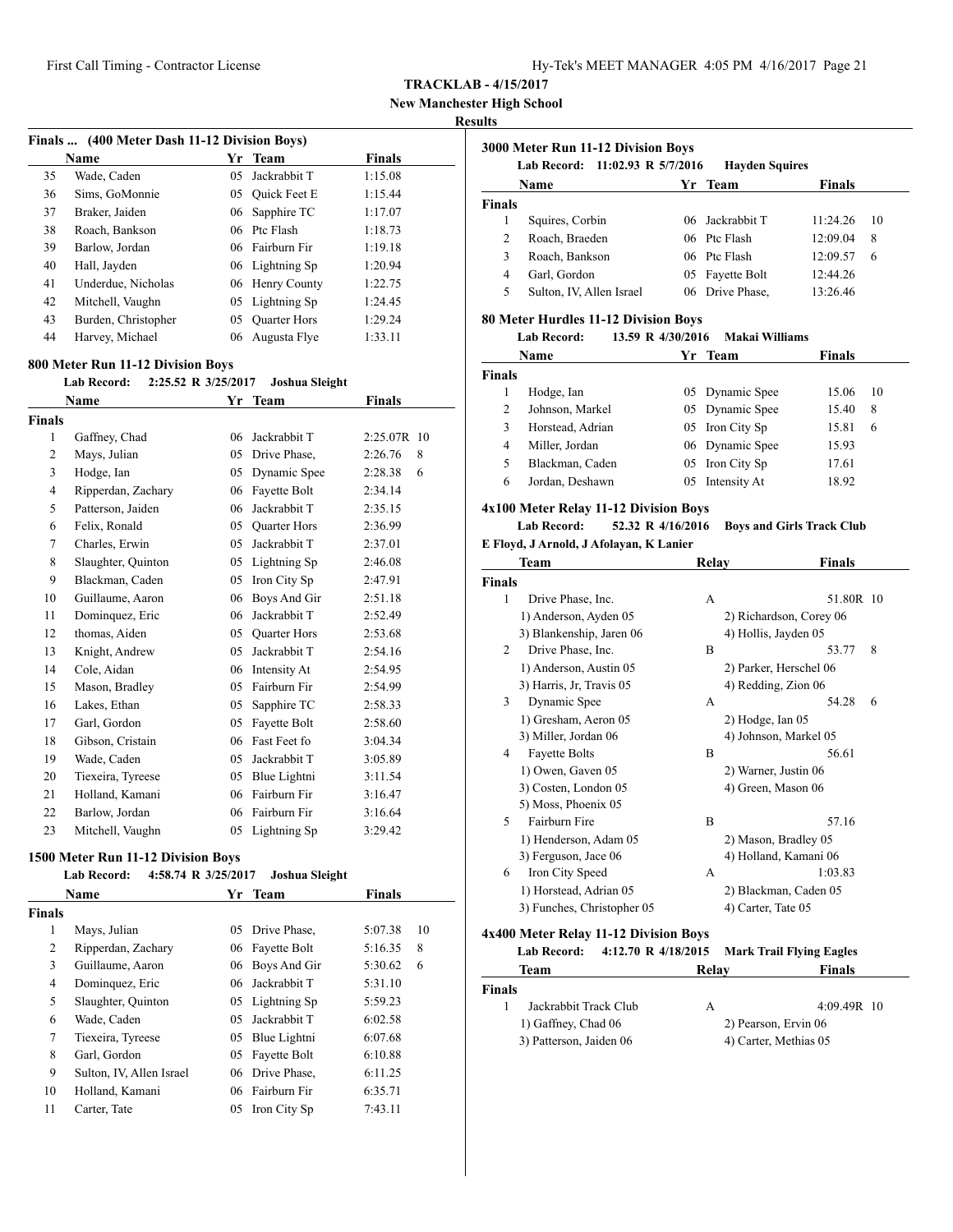# **New Manchester High School**

# **Res**

|                    | Finals  (4x400 Meter Relay 11-12 Division Boys)                         |                 |                          |               |    |
|--------------------|-------------------------------------------------------------------------|-----------------|--------------------------|---------------|----|
|                    | Team                                                                    |                 | Relay                    | Finals        |    |
| 2                  | Drive Phase, Inc.                                                       |                 | А                        | $4:11.16R$ 8  |    |
|                    | 1) Anderson, Austin 05                                                  |                 | 2) Anderson, Ayden 05    |               |    |
|                    | 3) Smith, Isaiah 05                                                     |                 | 4) Redding, Zion 06      |               |    |
| 3                  | Dynamic Spee                                                            |                 | А                        | 4:32.71       | 6  |
|                    | 1) Gresham, Aeron 05                                                    |                 | $2)$ Hodge, Ian $05$     |               |    |
|                    | 3) Miller, Jordan 06                                                    |                 | 4) Johnson, Markel 05    |               |    |
| 4                  | Drive Phase, Inc.                                                       |                 | B                        | 4:36.18       |    |
|                    | 1) Richardson, Corey 06                                                 |                 | 2) Parker, Herschel 06   |               |    |
|                    | 3) Mays, Julian 05                                                      |                 | 4) Harris, Jr, Travis 05 |               |    |
| 5                  | Jackrabbit Track Club                                                   |                 | B                        | 5:04.85       |    |
|                    | 1) Knight, Andrew 05                                                    |                 | 2) Lawler, DeMarko 05    |               |    |
|                    | 3) Charles, Erwin 05                                                    |                 | 4) Baker, Justin 06      |               |    |
|                    | <b>High Jump 11-12 Division Boys</b>                                    |                 |                          |               |    |
|                    | <b>Lab Record:</b>                                                      | 5-00 R 3/5/2016 | <b>Dylan Faulkner</b>    |               |    |
|                    | <b>Name</b>                                                             | Yr              | Team                     | <b>Finals</b> |    |
| <b>Finals</b>      |                                                                         |                 |                          |               |    |
| 1                  | Hodge, Ian                                                              |                 | 05 Dynamic Spee          | 4-08.00       | 10 |
| 2                  | Blackman, Caden                                                         |                 | 05 Iron City Sp          | 3-10.00       | 8  |
| 3                  | Villarreal, Christian                                                   |                 | 05 Villarreal T          | 3-02.00       | 6  |
| $---$              | Horstead, Adrian                                                        |                 | 05 Iron City Sp          | ΝH            |    |
| $---$              | Barnes, Will                                                            |                 | 06 Alabama Stri          | ΝH            |    |
| ---                | Harvey, Michael                                                         |                 | 06 Augusta Flye          | ΝH            |    |
|                    |                                                                         |                 |                          |               |    |
|                    | <b>Long Jump 11-12 Division Boys</b><br>Lab Record: 16-04.50 R 5/7/2016 |                 |                          |               |    |
|                    |                                                                         |                 | <b>Zacquan Farrow</b>    |               |    |
|                    | <b>Name</b>                                                             | Yr              | Team                     | Finals        |    |
| <b>Finals</b><br>1 | Kilgore, Jalon                                                          |                 | 05 Unattached            | 16-09.00R 10  |    |
| 2                  | Alexander, Chad                                                         |                 | 05 AtL ZooM Ath          | 16-04.00      | 8  |
| 3                  | Lawler, DeMarko                                                         |                 | 05 Jackrabbit T          | 15-10.00      | 6  |
| 4                  | Holiday, Jude                                                           |                 | 05 AtL ZooM Ath          |               |    |
|                    | Lockhart, Derrick                                                       |                 |                          | 15-04.00      |    |
| 5                  |                                                                         |                 | 05 West Georgia          | 14-10.00      |    |
| 6                  | Williams, Devin                                                         | 06              | Jackrabbit T             | 14-08.00      |    |
| 7                  | Gibson, Cristain                                                        |                 | 06 Fast Feet fo          | 13-08.00      |    |
| 8                  | Tiexeira, Tyreese                                                       |                 | 05 Blue Lightni          | 13-05.50      |    |
| 9                  | Heard, Malaki                                                           |                 | 05 West Georgia          | 13-01.00      |    |
| 10                 | Baker, Justin                                                           | 06              | Jackrabbit T             | 12-11.00      |    |
| 11                 | Jones, Micah                                                            | 06              | Henry County             | 12-08.00      |    |
| 12                 | Prather, Antonio                                                        | 05              | Fairburn Fir             | 12-07.50      |    |
| 13                 | Funches, Christopher                                                    | 05              | Iron City Sp             | 12-03.00      |    |
| 13                 | Lakes, Ethan                                                            | 05              | Sapphire TC              | 12-03.00      |    |
| 15                 | Mason, Bradley                                                          | 05              | Fairburn Fir             | 12-00.00      |    |
| 16                 | Guillaume, Aaron                                                        | 06              | Boys And Gir             | 11-08.00      |    |
| 17                 | Horstead, Adrian                                                        | 05              | Iron City Sp             | 11-06.00      |    |
| 18                 | Underdue, Nicholas                                                      | 06              | Henry County             | 11-05.50      |    |
| 19                 | Releford, Vontae                                                        | 06              | Intensity At             | 10-10.50      |    |
| 20                 | Mills, Joshua                                                           | 05              | Henry County             | 10-03.00      |    |
| 21                 | Jordan, Deshawn                                                         | 05              | Intensity At             | 10-02.50      |    |
| 22                 | Young, Jocoby                                                           | 06              | Henry County             | 10-00.00      |    |
| 23                 | Harvey, Michael                                                         | 06              | Augusta Flye             | 9-09.50       |    |
| 23                 | Villarreal, Christian                                                   | 05              | Villarreal T             | 9-09.50       |    |
| 25                 | Kelly Jr., Samuel                                                       | 06              | Henry County             | 9-08.00       |    |
| 26                 | Merkerson, Joshua                                                       | 06              | Henry County             | 9-00.00       |    |
|                    |                                                                         |                 |                          |               |    |

| sults          |                                               |                    |                       |                               |    |
|----------------|-----------------------------------------------|--------------------|-----------------------|-------------------------------|----|
| ---            | Fishback, Dakota                              |                    | 05 Henry County       | <b>FOUL</b>                   |    |
| ---            | Towner, Julius                                |                    | 05 Fairburn Fir       | <b>FOUL</b>                   |    |
|                | <b>Shot Put 11-12 Division Boys</b>           |                    |                       |                               |    |
|                | <b>Lab Record:</b>                            | 37-01 R 3/5/2016   | <b>Dylan Faulkner</b> |                               |    |
|                | Name                                          | Yr                 | <b>Team</b>           | Finals                        |    |
| <b>Finals</b>  |                                               |                    |                       |                               |    |
| 1              | Houston, Eddrick                              | 05                 | Jackrabbit T          | 33-01.00                      | 10 |
| 2              | Hines, Tahir                                  |                    | 06 Unattached         | 31-04.00                      | 8  |
| 3              | Blankenship, Jaren                            |                    | 06 Drive Phase,       | 29-09.00                      | 6  |
| 4              | Hall, Marquis                                 |                    | 05 Iron Spikes        | 25-01.00                      |    |
| 5              | Raymond, Louis                                |                    | 05 Iron Spikes        | 24-02.00                      |    |
| 6              | Garl, Gordon                                  |                    | 05 Fayette Bolt       | 21-03.00                      |    |
| 7              | Burden, Christopher                           |                    | 05 Quarter Hors       | 21-02.50                      |    |
| 8              | Harvey, Michael                               |                    | 06 Augusta Flye       | 17-09.50                      |    |
| 9              | Porter, Xavier                                |                    | 06 All Heart TC       | 12-07.00                      |    |
|                |                                               |                    |                       |                               |    |
|                | Discus Throw 1.0 kg 11-12 Division Boys       |                    |                       |                               |    |
|                | <b>Lab Record:</b>                            | 97-06 R 3/28/2015  | <b>Adam Watkins</b>   |                               |    |
|                | Name                                          |                    | Yr Team               | <b>Finals</b>                 |    |
| <b>Finals</b>  |                                               |                    |                       |                               |    |
| 1              | Hines, Tahir                                  |                    | 06 Unattached         | 67-07                         | 10 |
| 2              | Houston, Eddrick                              | 05                 | Jackrabbit T          | 57-02                         | 8  |
| 3              | Hall, Marquis                                 |                    | 05 Iron Spikes        | 51-07                         | 6  |
| ---            | Raymond, Louis                                |                    | 05 Iron Spikes        | FOUL                          |    |
|                | <b>Javelin Throw 300g 11-12 Division Boys</b> |                    |                       |                               |    |
|                | <b>Lab Record:</b>                            | 117-09 R 4/30/2016 |                       | <b>Ezekiel Durham-Campbel</b> |    |
|                | Name                                          | Yr                 | <b>Team</b>           | Finals                        |    |
| <b>Finals</b>  |                                               |                    |                       |                               |    |
| 1              | Gresham, Aeron                                |                    | 05 Dynamic Spee       | 94-07                         | 10 |
| 2              | Dominquez, Eric                               |                    | 06 Jackrabbit T       | 75-03                         | 8  |
| 3              | Raymond, Louis                                |                    | 05 Iron Spikes        | 71-04                         | 6  |
| 4              | Houston, Eddrick                              |                    | 05 Jackrabbit T       | 70-06                         |    |
| 5              | Hall, Marquis                                 |                    | 05 Iron Spikes        | 59-01                         |    |
| 6              | Knight, Andrew                                |                    | 05 Jackrabbit T       | 54-10                         |    |
| 7              | Porter, Xavier                                |                    | 06 All Heart TC       | $45 - 05$                     |    |
| 8              | Johnson, Markel                               |                    | 05 Dynamic Spee       | 44-01                         |    |
|                | 1500 Meter Race Walk 11-12 Division Boys      |                    |                       |                               |    |
|                | Lab Record:                                   | 9:02.96 R 5/7/2016 | <b>Joshua Sleight</b> |                               |    |
|                | Name                                          | Yr                 | <b>Team</b>           | Finals                        |    |
| <b>Finals</b>  |                                               |                    |                       |                               |    |
| $\mathbf{1}$   | Tiexeira, Tyreese                             | 05                 | Blue Lightni          | 11:20.90                      | 10 |
|                |                                               |                    |                       |                               |    |
|                | 100 Meter Dash 13-14 Division Boys            |                    |                       |                               |    |
|                | <b>Lab Record:</b>                            | 11.63 R 4/30/2016  | Nicolas-Ansel Njoku   |                               |    |
|                | <b>Name</b>                                   | Yr                 | <b>Team</b>           | <b>Finals</b>                 |    |
| <b>Finals</b>  |                                               |                    |                       |                               |    |
| $\mathbf{1}$   | Carter, Mossiah                               | 03                 | Jackrabbit T          | 11.86                         | 10 |
| $\overline{c}$ | Joseph, Justus                                |                    | 03 Unattached         | 11.87                         | 8  |
| 3              | Pugh, Tyler                                   |                    | 03 Lightning Sp       | 11.90                         | 6  |
| 4              | Alexander, Zion                               | 03                 | Track A.N.T.          | 12.11                         |    |
| 5              | Cainion, Cameron                              |                    | 04 Unattached         | 12.23                         |    |
| 6              | Dunlap, Ishaaq                                |                    | 03 Intensity At       | 12.27                         |    |
| 7              | Bond, Isaiah                                  | 04                 | AtL ZooM Ath          | 12.28                         |    |
| 8              | Thurman, Micah                                | 04                 | Intensity At          | 12.35                         |    |
|                |                                               |                    |                       |                               |    |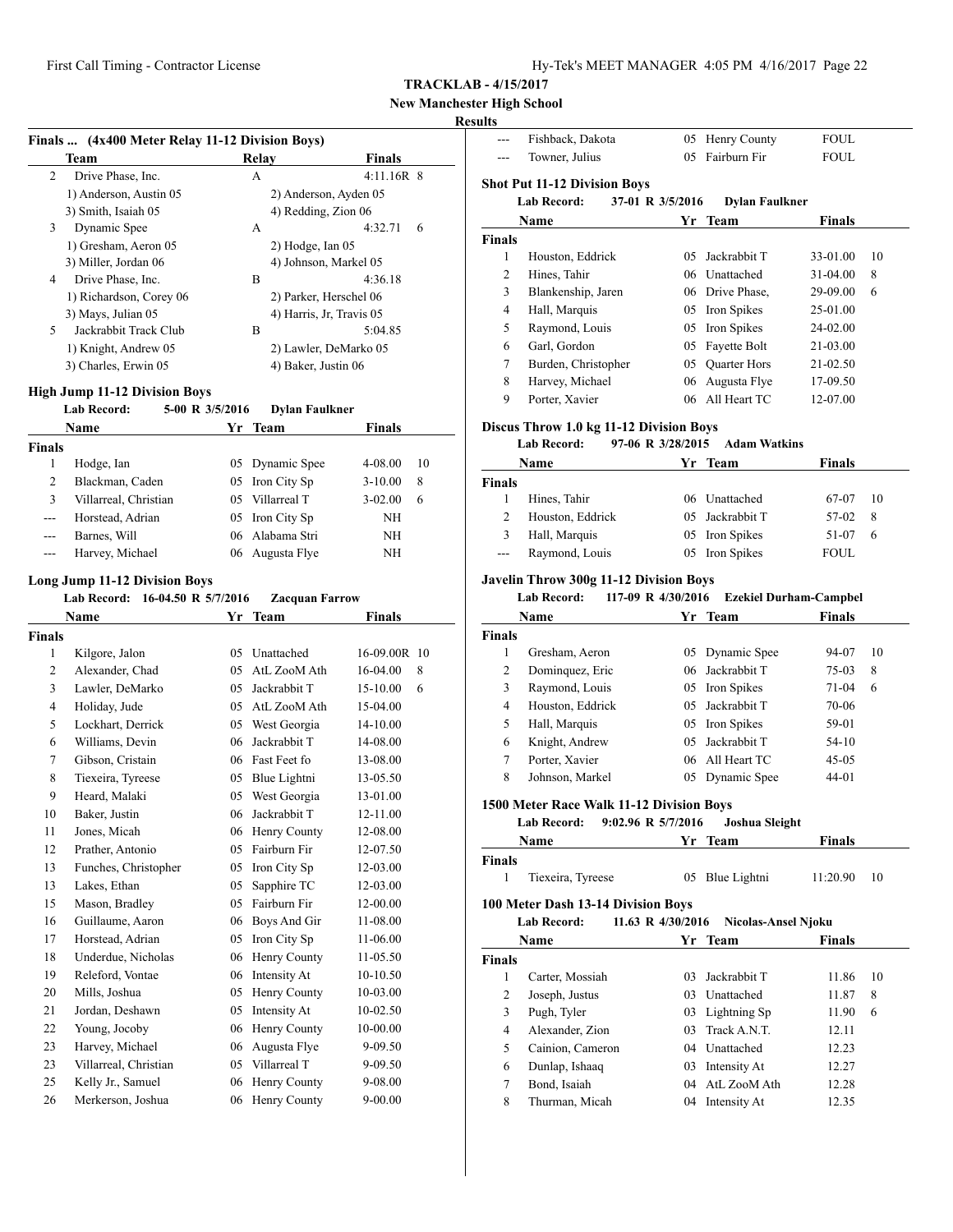**New Manchester High School Resu** 

## **Finals ... (100 Meter Dash 13-14 Division Boys) Name Yr** Team **Finals**  Afolayan, Jordan 04 Boys And Gir 12.42 Davis, Jalen 03 Henry County 12.46 Ponders, Jabari 03 Alabama Heat 12.54 12 Farmer, Boyd 03 AtL ZooM Ath 12.58 13 Knight, Aidan 03 Jackrabbit T 12.68 Ashley, Elijah 03 Jackrabbit T 12.70 Fisher, Kyle 03 AtL ZooM Ath 12.72 Pullum, Eric 03 AtL ZooM Ath 12.82 Freeman, Quakari 03 Jackrabbit T 12.88 18 Wilson, Justin 03 Jackrabbit T 13.09 Pedro, Cameron 04 AtL ZooM Ath 13.10 Forbes, Marlan 03 Lightning Sp 13.24 Williams, Makai 04 Lightning Sp 13.31 22 Logan, Tad 03 Lightning Sp 13.38 Payne, Christian 03 AtL ZooM Ath 13.76 McFarland Jr, Antonio 04 Henry County 13.89 25 Womack, Walter 04 Iron City Sp 13.90 Williams-Johnson, Anthony 04 Henry County 14.75 27 Harrell, Caleb 03 Jackrabbit T 15.93 Needham, Alexander 04 Boys And Gir 16.18 29 Johnson, Gene 03 Henry County 16.95 Lloyd, Paulson 04 Henry County 17.40 Barnes, Demitri 04 Fayette Bolt 18.23 32 Mathis, Yeshua 04 Fayette Bolt 19.97

#### **200 Meter Dash 13-14 Division Boys**

|                | <b>Lab Record:</b><br>23.72 R 5/7/2016 |    | <b>Kareem Agostino</b> |        |    |
|----------------|----------------------------------------|----|------------------------|--------|----|
|                | Name                                   | Yr | Team                   | Finals |    |
| Finals         |                                        |    |                        |        |    |
| 1              | Joseph, Justus                         | 03 | Unattached             | 24.03  | 10 |
| $\overline{2}$ | Floyd, Emory                           | 04 | Boys And Gir           | 24.06  | 8  |
| 3              | Cainion, Cameron                       | 04 | Unattached             | 24.61  | 6  |
| 4              | Farrow, Zacquon                        |    | 04 West Georgia        | 24.86  |    |
| 5              | Afolayan, Jordan                       | 04 | Boys And Gir           | 25.21  |    |
| 6              | Morozov, Mark                          | 03 | Unattached             | 25.22  |    |
| 7              | Bond, Isaiah                           | 04 | AtL ZooM Ath           | 25.31  |    |
| 8              | Ponders, Jabari                        | 03 | Alabama Heat           | 25.79  |    |
| 9              | Farmer, Boyd                           | 03 | AtL ZooM Ath           | 25.81  |    |
| 10             | Hughes, Tyler                          | 03 | Boys And Gir           | 26.14  |    |
| 11             | Pullum, Eric                           | 03 | AtL ZooM Ath           | 26.19  |    |
| 12             | Singletary, Jalyn                      | 03 | Dynamic Spee           | 26.34  |    |
| 13             | Harris, Zamier                         | 03 | Sapphire TC            | 26.49  |    |
| 14             | Williams, Antavius                     | 03 | All Heart TC           | 26.81  |    |
| 15             | Knight, Aidan                          | 03 | Jackrabbit T           | 26.84  |    |
| 16             | Ashley, Elijah                         | 03 | Jackrabbit T           | 26.91  |    |
| 17             | Freeman, Quakari                       | 03 | Jackrabbit T           | 26.93  |    |
| 18             | Wilson, Justin                         |    | 03 Jackrabbit T        | 27.75  |    |
| 19             | Forbes, Marlan                         | 03 | Lightning Sp           | 27.90  |    |
| 20             | Logan, Tad                             | 03 | Lightning Sp           | 28.43  |    |
| 21             | McFarland Jr, Antonio                  | 04 | Henry County           | 28.71  |    |
| 22             | Costen, Caleb                          | 03 | Fayette Bolt           | 28.79  |    |
| 23             | Womack, Walter                         | 04 | Iron City Sp           | 29.10  |    |
| 24             | Scott, Josiah                          | 03 | Jackrabbit T           | 31.04  |    |
| 25             | Williams-Johnson, Anthony              | 04 | Henry County           | 31.11  |    |

| ılts          |                                           |                   |                    |               |    |
|---------------|-------------------------------------------|-------------------|--------------------|---------------|----|
| 26            | Linton, Gianni                            |                   | 04 East Cobb Ch    | 32.92         |    |
| 27            | Johnson, Gene                             |                   | 03 Henry County    | 37.47         |    |
| 28            | Barnes, Demitri                           |                   | 04 Fayette Bolt    | 38.65         |    |
| 29            | Lloyd, Paulson                            |                   | 04 Henry County    | 38.77         |    |
| 30            | Mathis, Yeshua                            | 04                | Fayette Bolt       | 44.86         |    |
|               | 400 Meter Dash 13-14 Division Boys        |                   |                    |               |    |
|               | <b>Lab Record:</b>                        | 53.92 R 3/25/2017 | <b>Emory Floyd</b> |               |    |
|               | Name                                      |                   | Yr Team            | <b>Finals</b> |    |
| Finals        |                                           |                   |                    |               |    |
| $\mathbf{1}$  | Floyd, Emory                              | 04                | Boys And Gir       | 54.65         | 10 |
| 2             | Pugh, Tyler                               | 03                | Lightning Sp       | 55.40         | 8  |
| 3             | Ferguson, Tauheed                         | 03                | AtL ZooM Ath       | 56.47         | 6  |
| 4             | Carter, Mossiah                           | 03                | Jackrabbit T       | 56.57         |    |
| 5             | Hughes, Tyler                             |                   | 03 Boys And Gir    | 57.18         |    |
| 6             | Pullum, Eric                              |                   | 03 AtL ZooM Ath    | 57.85         |    |
| 7             | Bond, Isaiah                              |                   | 04 AtL ZooM Ath    | 57.93         |    |
| 8             | Alexander, Zion                           |                   | 03 Track A.N.T.    | 57.94         |    |
| 9             | Singletary, Jalyn                         |                   | 03 Dynamic Spee    | 59.00         |    |
| 10            | Ponders, Jabari                           |                   | 03 Alabama Heat    | 1:00.03       |    |
| 11            | Arnold, Jace                              |                   | 04 Boys And Gir    | 1:00.47       |    |
| 12            | Harris, Zamier                            | 03                | Sapphire TC        | 1:00.55       |    |
| 13            | Knight, Aidan                             | 03                | Jackrabbit T       | 1:00.60       |    |
| 14            | Williams, Antavius                        | 03                | All Heart TC       | 1:00.65       |    |
| 15            | Afolayan, Jordan                          |                   | 04 Boys And Gir    | 1:00.79       |    |
| 16            | Scott, Josiah                             | 03                | Jackrabbit T       | 1:01.61       |    |
| 17            | Payne, Christian                          |                   | 03 AtL ZooM Ath    | 1:01.76       |    |
| 18            | Williams, Makai                           |                   | 04 Lightning Sp    | 1:02.92       |    |
| 19            | Forbes, Marlan                            |                   | 03 Lightning Sp    | 1:03.49       |    |
| 20            | Costen, Caleb                             |                   | 03 Fayette Bolt    | 1:04.83       |    |
| 21            | Wiggins, Mykeec                           |                   | 03 Fairburn Fir    | 1:05.01       |    |
| 22            | Kormalos, Georgios                        |                   | 04 Jackrabbit T    | 1:05.23       |    |
| 23            | Womack, Walter                            |                   | 04 Iron City Sp    | 1:06.04       |    |
| 24            | Freeman, Quakari                          | 03                | Jackrabbit T       | 1:06.08       |    |
| 25            | Ashley, Elijah                            | 03                | Jackrabbit T       | 1:06.86       |    |
| 26            | Logan, Tad                                |                   | 03 Lightning Sp    | 1:10.37       |    |
| 27            | Roach, Seth                               |                   | 03 Ptc Flash       | 1:11.08       |    |
| 28            | Agee, Parker                              | 04                | Iron City Sp       | 1:11.09       |    |
| 29            | Croft, Kendric                            | 03                | Fast Feet fo       | 1:12.12       |    |
| 30            | Davis, Khayri                             | 04                | Quarter Hors       | 1:12.62       |    |
| 31            | Linton, Gianni                            | 04                | East Cobb Ch       | 1:13.65       |    |
| 32            | Harsh, Camden                             | 04                | Jackrabbit T       | 1:21.30       |    |
|               | 800 Meter Run 13-14 Division Boys         |                   |                    |               |    |
|               | 2:12.35 R 4/11/2015<br><b>Lab Record:</b> |                   | <b>Jared Jones</b> |               |    |
|               | Name                                      | Yr                | Team               | <b>Finals</b> |    |
| <b>Finals</b> |                                           |                   |                    |               |    |

 Bowick, Justin 04 Exchange Zon 2:24.56 10 Arnold, Jace 04 Boys And Gir 2:38.35 8 Payne, Christian 03 AtL ZooM Ath 2:38.65 6 Wiggins, Mykeec 03 Fairburn Fir 2:40.66 Scott, Josiah 03 Jackrabbit T 2:40.89 Whitley, Brayden 03 Intensity At 2:41.72 Johnson, Kyle 04 Unattached 2:46.99 Davis, Khayri 04 Quarter Hors 3:01.46 Croft, Kendric 03 Fast Feet fo 3:03.41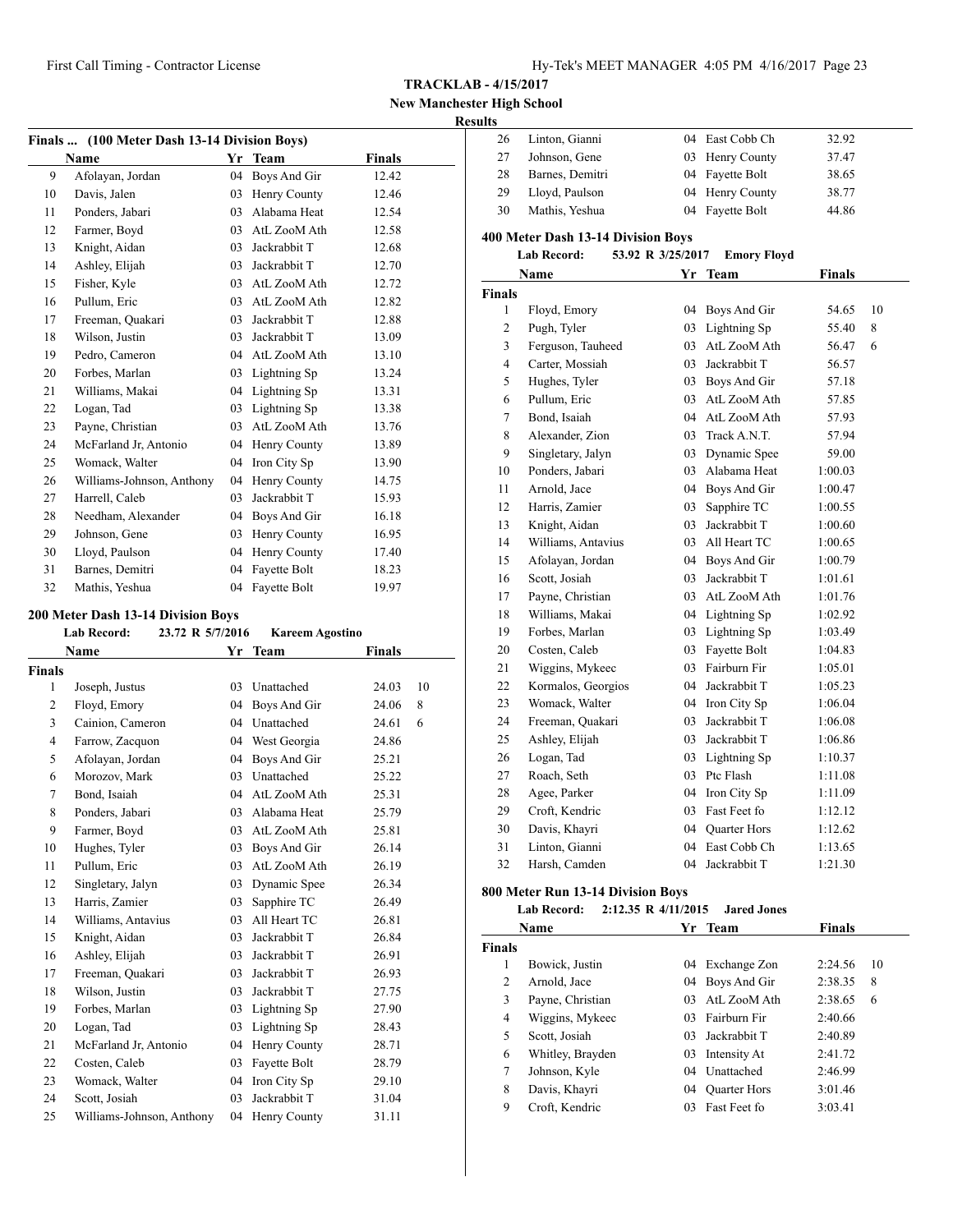| Hy-Tek's MEET MANAGER 4:05 PM 4/16/2017 Page 24 |  |  |  |  |  |  |
|-------------------------------------------------|--|--|--|--|--|--|
|-------------------------------------------------|--|--|--|--|--|--|

**New Manchester High School**

#### **Results**

|                | Finals  (800 Meter Run 13-14 Division Boys) |                   |                                    |               |    |
|----------------|---------------------------------------------|-------------------|------------------------------------|---------------|----|
|                | Name                                        |                   | Yr Team                            | <b>Finals</b> |    |
| 10             | Joseph, Jean-Claude                         | 04                | Blue Lightni                       | 3:04.87       |    |
| 11             | Caldwell, Noah                              | 04                | Fast Feet fo                       | 3:05.89       |    |
| 12             | Harrell, Caleb                              | 03                | Jackrabbit T                       | 3:16.63       |    |
|                | 1500 Meter Run 13-14 Division Boys          |                   |                                    |               |    |
|                | <b>Lab Record:</b><br>4:43.21 R 5/7/2016    |                   | <b>Aubrey Lake</b>                 |               |    |
|                | Name                                        | Yr                | Team                               | <b>Finals</b> |    |
| <b>Finals</b>  |                                             |                   |                                    |               |    |
| 1              | Bowick, Justin                              |                   | 04 Exchange Zon                    | 5:12.57       | 10 |
| 2              | Whitley, Brayden                            |                   | 03 Intensity At                    | 5:15.31       | 8  |
| 3              | Brown, Braden                               |                   | 04 Iron City Sp                    | 5:20.28       | 6  |
| 4              | Squires, Hayden                             |                   | 04 Jackrabbit T                    | 5:24.34       |    |
| 5              | Johnson, Kyle                               |                   | 04 Unattached                      | 5:25.58       |    |
| 6              |                                             |                   |                                    |               |    |
| 7              | Davis, Khayri                               |                   | 04 Quarter Hors<br>04 Fast Feet fo | 6:00.23       |    |
|                | Caldwell, Noah                              |                   |                                    | 6:22.96       |    |
| 8              | Wellons, Kody                               |                   | 04 Ptc Flash                       | 6:39.09       |    |
| 9              | Harsh, Camden                               | 04                | Jackrabbit T                       | 6:46.92       |    |
| 10             | Croft, Kendric                              |                   | 03 Fast Feet fo                    | 6:46.99       |    |
|                | 3000 Meter Run 13-14 Division Boys          |                   |                                    |               |    |
|                | Lab Record: 10:24.23 R 3/21/2015            |                   | <b>John Owens</b>                  |               |    |
|                | Name                                        |                   | Yr Team                            | Finals        |    |
| <b>Finals</b>  |                                             |                   |                                    |               |    |
| 1              | Squires, Hayden                             |                   | 04 Jackrabbit T                    | 11:15.07      | 10 |
| 2              | Whitley, Brayden                            |                   | 03 Intensity At                    | 11:33.68      | 8  |
| 3              | Brown, Braden                               |                   | 04 Iron City Sp                    | 11:34.76      | 6  |
| 4              | Wellons, Kody                               |                   | 04 Ptc Flash                       | 12:27.19      |    |
| 5              | Roach, Seth                                 |                   | 03 Ptc Flash                       | 12:47.64      |    |
|                |                                             |                   |                                    |               |    |
|                | 100 Meter Hurdles 13-14 Division Boys       |                   |                                    |               |    |
|                | <b>Lab Record:</b>                          | 14.22 R 3/25/2017 | <b>Malik Mixon</b>                 |               |    |
|                | <b>Name</b>                                 |                   | Yr Team                            | Finals        |    |
| <b>Finals</b>  |                                             |                   |                                    |               |    |
| 1              | Ferguson, Tauheed                           |                   | 03 AtL ZooM Ath                    | 14.72         | 10 |
| 2              | Parker, Chistopher                          |                   | 03 Jackrabbit T                    | 18.00         | 8  |
| 3              | Faulkner, Dylan                             |                   | 04 Unattached                      | 18.08         | 6  |
| $\overline{4}$ | Pedro, Cameron                              | 04                | AtL ZooM Ath                       | 18.28         |    |
| 5              | Womack, Walter                              |                   | 04 Iron City Sp                    | 20.97         |    |
|                | 200 Meter Hurdles 13-14 Division Boys       |                   |                                    |               |    |
|                | <b>Lab Record:</b>                          | 28.80 R 4/9/2016  | <b>Kameron Lee</b>                 |               |    |
|                | <b>Name</b>                                 |                   | Yr Team                            | <b>Finals</b> |    |
|                |                                             |                   |                                    |               |    |
| Finals<br>1    | Ferguson, Tauheed                           | 03                | AtL ZooM Ath                       | 28.16R 10     |    |
| 2              | Parker, Chistopher                          | 03                | Jackrabbit T                       | 29.52         | 8  |
|                |                                             |                   | AtL ZooM Ath                       |               |    |
| 3              | Pedro, Cameron                              | 04                |                                    | 29.57         | 6  |
| 4              | Singletary, Jalyn                           | 03                | Dynamic Spee                       | 31.58         |    |
| 5              | Harris, Zamier                              | 03                | Sapphire TC                        | 31.66         |    |
|                |                                             |                   |                                    |               |    |
|                |                                             |                   |                                    |               |    |

**4x100 Meter Relay 13-14 Division Boys Lab Record: 47.59 R 3/26/2016 Parkview Express Track Club C Brown, K WILLIAMS, M Thompson, R Hamrick Team Relay Finals Finals** 1 AtL ZooM Athletics A 49.03 10 1) Farmer, Boyd 03 2) Pullum, Eric 03 3) Bond, Isaiah 04 4) Ferguson, Tauheed 03 2 Boys And Gir A 49.17 8 1) Floyd, Emory 04 2) Arnold, Jace 04 3) Afolayan, Jordan 04 4) Hughes, Tyler 03 **4x400 Meter Relay 13-14 Division Boys Lab Record: 3:46.93 R 4/16/2016 Westside Middle School A Andrews, S Cook, R King Team Relay Finals Finals** 1 Boys And Gir A 4:08.94 10 1) Floyd, Emory 04 2) Arnold, Jace 04 3) Afolayan, Jordan 04 4) Hughes, Tyler 03 **High Jump 13-14 Division Boys Lab Record: 5-08 R 5/7/2016 Samontrea Townsend Name Yr** Team **Finals Finals** 1 Carter, Mossiah 03 Jackrabbit T 5-06.00 10 2 Faulkner, Dylan 04 Unattached 5-02.00 8 **Long Jump 13-14 Division Boys Lab Record: 21-10 R 5/7/2016 Jaden Carter Name Yr** Team **Finals Finals** 1 Morozov, Mark 03 Unattached 19-05.50 10 2 Farrow, Zacquon 04 West Georgia 18-10.00 8 3 Dunlap, Ishaaq 03 Intensity At 18-05.00 6 4 Thurman, Micah 04 Intensity At 17-08.50 5 Fisher, Kyle 03 AtL ZooM Ath 17-08.00 6 Farmer, Boyd 03 AtL ZooM Ath 17-04.50 7 Wilson, Justin 03 Jackrabbit T 16-10.00 7 Singletary, Jalyn 03 Dynamic Spee 16-10.00 9 Pedro, Cameron 04 AtL ZooM Ath 15-00.00 10 Kormalos, Georgios 04 Jackrabbit T 14-06.00 11 Logan, Tad 03 Lightning Sp 14-05.00 12 Arnold, Jace 04 Boys And Gir 14-03.00 13 Womack, Walter 04 Iron City Sp 13-01.50 14 Agee, Parker 04 Iron City Sp 11-03.50 15 Linton, Gianni 04 East Cobb Ch 10-08.50 16 Costen, Caleb 03 Fayette Bolt 10-07.00 17 Barnes, Demitri 04 Fayette Bolt 9-08.00 18 Johnson, Gene 03 Henry County 9-07.50 19 Mathis, Yeshua 04 Fayette Bolt 9-05.50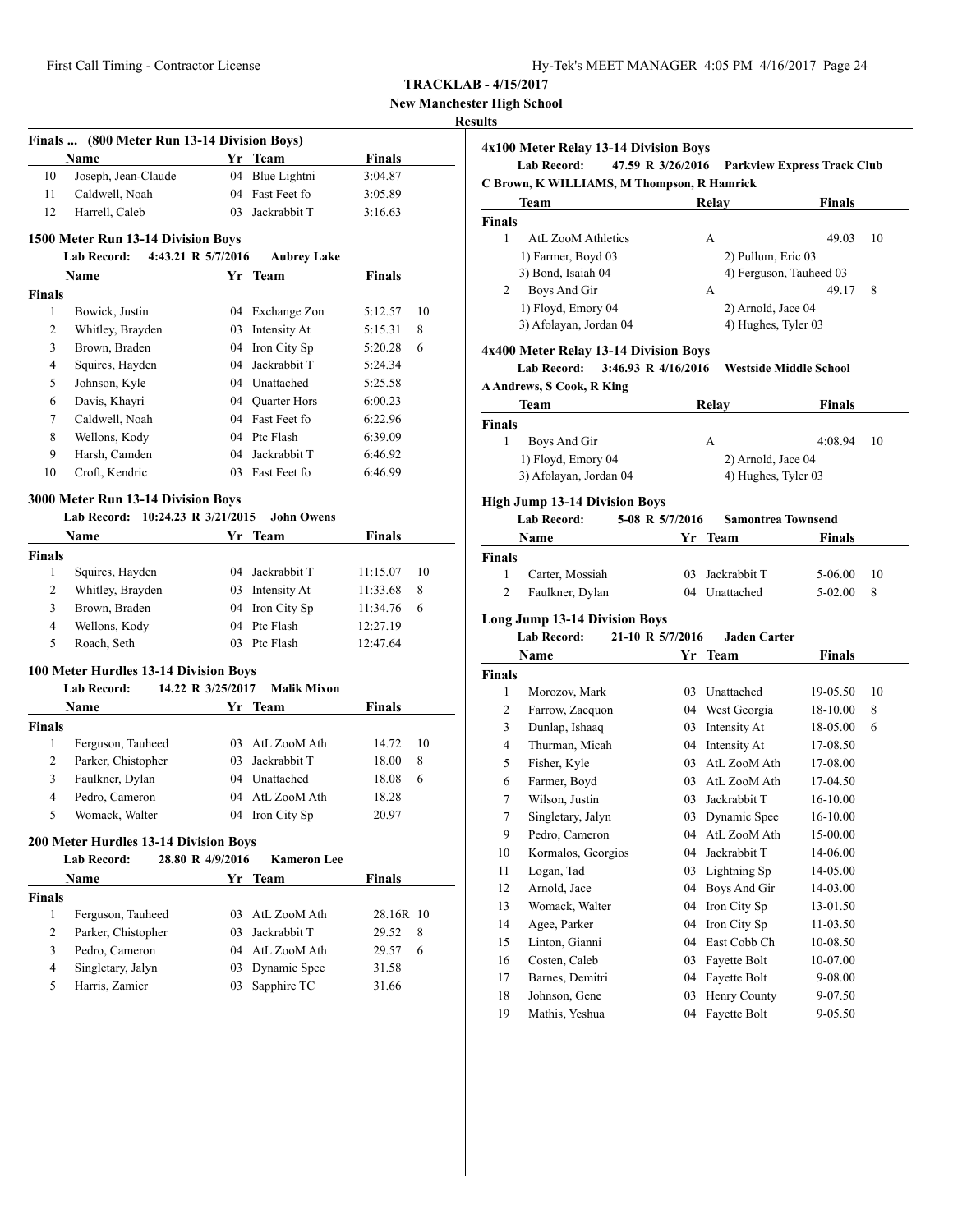First Call Timing - Contractor License Hy-Tek's MEET MANAGER 4:05 PM 4/16/2017 Page 25

**TRACKLAB - 4/15/2017**

**New Manchester High School**

## **Results**

| . |    |                    |                 |           |
|---|----|--------------------|-----------------|-----------|
|   | 9  | Kormalos, Georgios | 04 Jackrabbit T | 58-00     |
|   | 10 | Linton, Gianni     | 04 East Cobb Ch | 57-01     |
|   | 11 | Harrell, Caleb     | 03 Jackrabbit T | 48-00     |
|   | 12 | Agee, Parker       | 04 Iron City Sp | 46-07     |
|   | 13 | Hardy, Yeshua      | 04 All Heart TC | $37-00$   |
|   | 14 | Mathis, Yeshua     | 04 Fayette Bolt | $36 - 00$ |

## **1500 Meter Race Walk 13-14 Division Boys**

# **Lab Record: 10:06.24 R 4/30/2016 Darnell Stephens**

| <b>Name</b>   |                     | Yr Team |                 | <b>Finals</b> |              |
|---------------|---------------------|---------|-----------------|---------------|--------------|
| <b>Finals</b> |                     |         |                 |               |              |
| $\mathbf{1}$  | Hardy, Yeshua       |         | 04 All Heart TC | 12:13.25      | -10          |
|               | Joseph, Jean-Claude |         | 04 Blue Lightni | 13:34.81      | $\mathbf{R}$ |

#### **100 Meter Dash 15-16 Division Boys**

**Lab Record: 11.26 R 3/18/2017 Devan Hart**

|               | Name               | Yr | <b>Team</b>         | <b>Finals</b> |    |
|---------------|--------------------|----|---------------------|---------------|----|
| <b>Finals</b> |                    |    |                     |               |    |
| 1             | Lindsey, Samuel    | 02 | Intensity At        | 11.37         | 10 |
| 2             | Mitchell, Keaton   | 02 | Track A.N.T.        | 11.42         | 8  |
| 3             | Danner, Darrius    | 01 | Intensity At        | 11.58         | 6  |
| 4             | Reynolds, Elijah   | 01 | Intensity At        | 11.62         |    |
| 5             | Williams, Colin    | 02 | AtL ZooM Ath        | 11.75         |    |
| 6             | Vidal, Kimani      | 01 | Unattached          | 11.82         |    |
| 7             | Pitts II, Eligah   | 02 | Intensity At        | 12.01         |    |
| 8             | Cook, Dorian       | 01 | Jackrabbit T        | 12.04         |    |
| 9             | Belin, Jacob       | 01 | Track A.N.T.        | 12.17         |    |
| 10            | Harrington, Khalif |    | 02 Lightning Sp     | 12.22         |    |
| 11            | Raymond, Nykolis   | 02 | Iron Spikes         | 12.44         |    |
| 12            | Cobb, Ricquon      | 02 | College Park        | 12.48         |    |
| 13            | Perkins, Michael   | 02 | Boys And Gir        | 12.55         |    |
| 14            | Burden, Chuntney   | 02 | <b>Quarter Hors</b> | 13.07         |    |
| 15            | Tyson, Jalen       | 02 | Jackrabbit T        | 13.14         |    |
| 16            | Garrett, Christian | 02 | Lightning Sp        | 14.44         |    |

#### **200 Meter Dash 15-16 Division Boys**

| Lab Record:<br><b>Hoy Thurman IV</b><br>23.30 R 3/26/2016 |                    |    |              |            |  |
|-----------------------------------------------------------|--------------------|----|--------------|------------|--|
|                                                           | Name               |    | Yr Team      | Finals     |  |
| <b>Finals</b>                                             |                    |    |              |            |  |
| 1                                                         | Robinson, Andrew   | 01 | Unattached   | 22.90R 10  |  |
| $\overline{2}$                                            | Lindsey, Samuel    | 02 | Intensity At | 8<br>23.34 |  |
| 3                                                         | Mitchell, Keaton   | 02 | Track A.N.T. | 23.71<br>6 |  |
| 4                                                         | Reynolds, Elijah   | 01 | Intensity At | 24.04      |  |
| 5                                                         | Williams, Colin    | 02 | AtL ZooM Ath | 24.49      |  |
| 6                                                         | Henry, Nathaniel   | 02 | Lightning Sp | 24.60      |  |
| 7                                                         | Pitts II, Eligah   | 02 | Intensity At | 24.64      |  |
| 8                                                         | Belin, Jacob       | 01 | Track A.N.T. | 24.93      |  |
| 9                                                         | Saintvil, Ronel    | 02 | Unattached   | 24.97      |  |
| 10                                                        | Harrington, Khalif | 02 | Lightning Sp | 25.14      |  |
| 11                                                        | Williams, Travis   | 02 | Jackrabbit T | 25.19      |  |
| 12                                                        | Danner, Darrius    | 01 | Intensity At | 25.73      |  |
| 13                                                        | Cook, Dorian       | 01 | Jackrabbit T | 26.12      |  |
| 14                                                        | Perkins, Michael   | 02 | Boys And Gir | 26.18      |  |
| 15                                                        | Cobb, Ricquon      | 02 | College Park | 26.27      |  |
| 16                                                        | Walkes, Malcolm    | 02 | Lightning Sp | 26.35      |  |
| 17                                                        | Richardson, Austin | 02 | AtL ZooM Ath | 26.60      |  |

#### **Shot Put 13-14 Division Boys**<br>**Leb Becord:** 45.02 B **Lab Record: 45-02 R 3/18/2017 Adam Watkins**

**Finals**

**Triple Jump 13-14 Division Boys**

|               | Lad Record:   | $45-y2$ K $3/18/201/$ Adam watkins |               |              |
|---------------|---------------|------------------------------------|---------------|--------------|
|               | <b>Name</b>   |                                    | Yr Team       | Finals       |
| <b>Finals</b> |               |                                    |               |              |
|               | Watkins, Adam |                                    | 03 Unattached | 47-10.50R 10 |

**Lab Record: 39-06.50 R 5/7/2016 Jaden Carter**

**Name Yr** Team **Finals** 

 Morozov, Mark 03 Unattached 35-09.50 10 Parker, Chistopher 03 Jackrabbit T 32-01.00 8

| $\overline{2}$ | Hughes, Tyler       | 03 | Boys And Gir    | 34-11.75     | 8 |
|----------------|---------------------|----|-----------------|--------------|---|
| 3              | Brown, Pierce       | 03 | Jackrabbit T    | 34-05.50     | 6 |
| 4              | Johnson, Zyler      | 03 | East Cobb Ch    | 33-07.00     |   |
| 5              | Dare, Joshua        |    | 04 Unattached   | 31-08.00     |   |
| 6              | Brown, Braden       |    | 04 Iron City Sp | 26-00.00     |   |
| 7              | Singh, Harman       | 04 | Jackrabbit T    | 24-04.00     |   |
| 8              | Kormalos, Georgios  | 04 | Jackrabbit T    | 23-02.00     |   |
| 9              | Forbes, Marlan      |    | 03 Lightning Sp | 22-10.75     |   |
| 10             | Hardy, Yeshua       | 04 | All Heart TC    | 22-03.00     |   |
| 11             | Needham, Alexander  |    | 04 Boys And Gir | 21-11.25     |   |
| 12             | Richardson, Kenneth | 04 | Fairburn Fir    | $21 - 02.00$ |   |
| 13             | Green, Mason        |    | 03 Dynamic Spee | 20-07.00     |   |
| 14             | Barnes, Demitri     | 04 | Fayette Bolt    | 18-11.00     |   |
| 15             | Mathis, Yeshua      | 04 | Fayette Bolt    | 15-03.00     |   |
| 16             | Agee, Parker        | 04 | Iron City Sp    | 14-03.00     |   |

## **Discus Throw 1.0 kg 13-14 Division Boys**

#### **Lab Record: 125-05 R 5/7/2016 Adam Watkins**

| <b>Name</b>   |                    | Yr. | Team              | <b>Finals</b> |
|---------------|--------------------|-----|-------------------|---------------|
| <b>Finals</b> |                    |     |                   |               |
| 1             | Watkins, Adam      | 03  | <b>Unattached</b> | 135-11R 10    |
| 2             | Johnson, Zyler     | 03  | East Cobb Ch      | 113-07<br>8   |
| 3             | Brown, Pierce      | 03  | Jackrabbit T      | 108-09<br>6   |
| 4             | Dare, Joshua       | 04  | Unattached        | 66-04         |
| 5             | Needham, Alexander |     | 04 Boys And Gir   | $60 - 06$     |
| 6             | Singh, Harman      | 04  | Jackrabbit T      | 56-06         |
| 7             | Brown, Braden      | 04  | Iron City Sp      | 53-05         |
| 8             | Hardy, Yeshua      | 04  | All Heart TC      | 44-09         |
| 9             | Green, Mason       | 03  | Dynamic Spee      | $24 - 11$     |
|               | Kormalos, Georgios | 04  | Jackrabbit T      | FOUL.         |

#### **Javelin Throw 600g 13-14 Division Boys**

|        | <b>Lab Record:</b> | 121-09 R 3/7/2015 | <b>Andre Dennard</b> |               |    |
|--------|--------------------|-------------------|----------------------|---------------|----|
|        | Name               | Yr.               | <b>Team</b>          | <b>Finals</b> |    |
| Finals |                    |                   |                      |               |    |
| 1      | Faulkner, Dylan    | 04                | Unattached           | 105-00        | 10 |
| 2      | Johnson, Zyler     | 03                | East Cobb Ch         | 97-08         | 8  |
| 3      | Hughes, Tyler      | 03                | Boys And Gir         | 96-00         | 6  |
| 4      | Brown, Pierce      | 03                | Jackrabbit T         | 87-00         |    |
| 5      | Brown, Braden      | 04                | Iron City Sp         | 80-07         |    |
| 6      | Ashley, Elijah     | 03                | Jackrabbit T         | 63-08         |    |
| 7      | Singh, Harman      | 04                | Jackrabbit T         | 63-03         |    |
| 8      | Needham, Alexander | 04                | Boys And Gir         | 61-01         |    |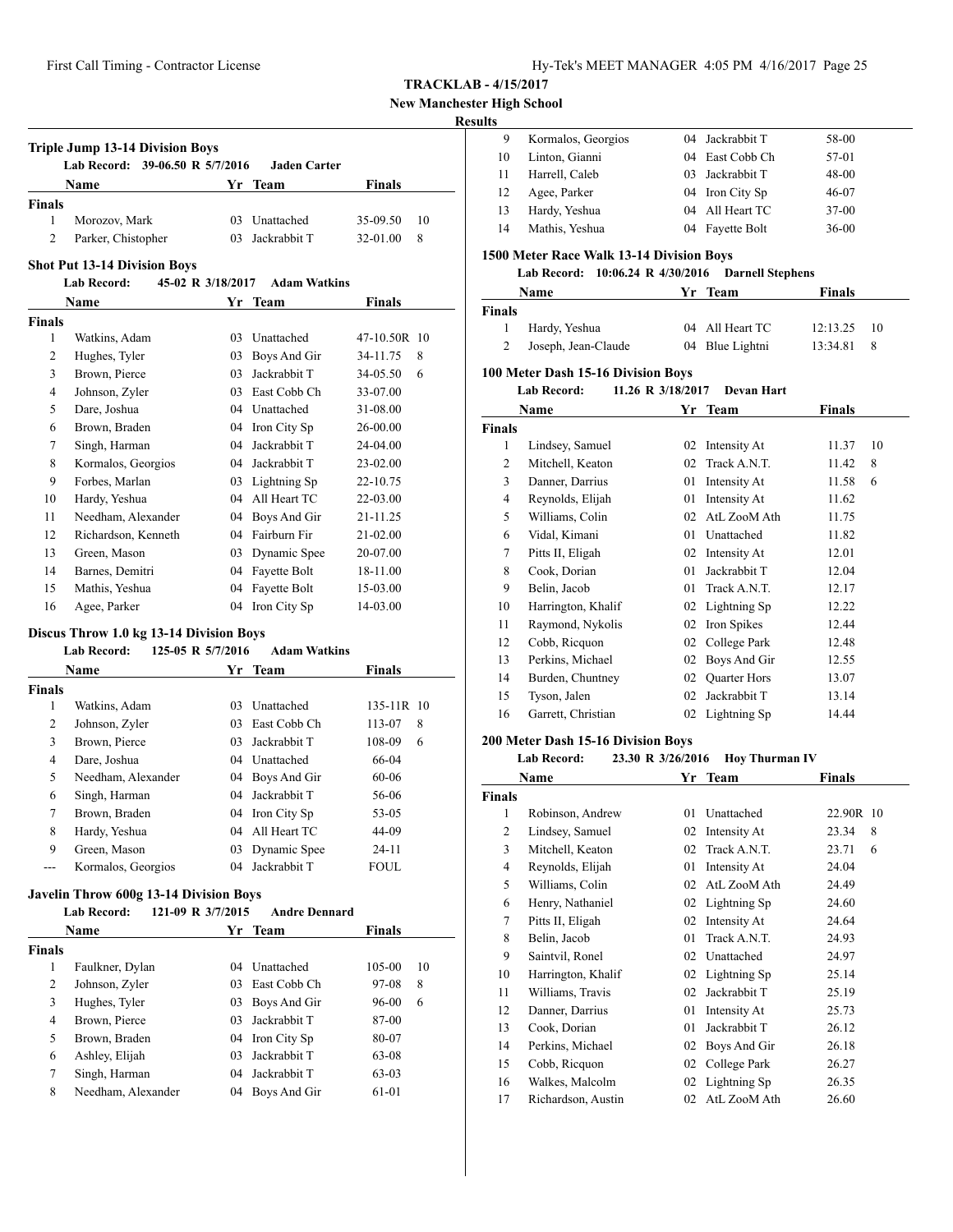| Hy-Tek's MEET MANAGER 4:05 PM 4/16/2017 Page 26 |  |  |  |  |  |
|-------------------------------------------------|--|--|--|--|--|
|-------------------------------------------------|--|--|--|--|--|

# **New Manchester High School**

# **Result**

|               | Finals  (200 Meter Dash 15-16 Division Boys)                                  |                   |                         |               |    |
|---------------|-------------------------------------------------------------------------------|-------------------|-------------------------|---------------|----|
|               | Name                                                                          | Yr                | Team                    | <b>Finals</b> |    |
| 18            | Burden, Chuntney                                                              | 02                | Quarter Hors            | 27.25         |    |
| 19            | Tyson, Jalen                                                                  |                   | 02 Jackrabbit T         | 27.77         |    |
| 20            | Garrett, Christian                                                            |                   | 02 Lightning Sp         | 30.12         |    |
|               | 400 Meter Dash 15-16 Division Boys                                            |                   |                         |               |    |
|               | Lab Record:                                                                   | 52.18 R 4/30/2016 | <b>Devan Hart</b>       |               |    |
|               | Name                                                                          |                   | Yr Team                 | <b>Finals</b> |    |
| Finals<br>1   | Williams, Colin                                                               |                   | 02 AtL ZooM Ath         | 53.51         | 10 |
| 2             | Mitchell, Keaton                                                              | 02                | Track A.N.T.            | 53.60         | 8  |
| 3             | Saintvil, Ronel                                                               |                   | 02 Unattached           | 54.00         | 6  |
| 4             | Henry, Nathaniel                                                              |                   | 02 Lightning Sp         | 54.62         |    |
| 5             | Harrison, Warren                                                              |                   | 02 Jackrabbit T         | 55.67         |    |
| 6             | Harrington, Khalif                                                            |                   | 02 Lightning Sp         | 55.70         |    |
| 7             | Cook, Dorian                                                                  |                   | 01 Jackrabbit T         | 56.60         |    |
| 8             | McCrary, Jackson                                                              |                   | 02 Lightning Sp         | 58.15         |    |
| 9             | Williams, Travis                                                              |                   | 02 Jackrabbit T         | 58.36         |    |
| 10            | Patterson, Marlon                                                             |                   | 02 Jackrabbit T         | 58.61         |    |
| 11            | Walkes, Malcolm                                                               |                   | 02 Lightning Sp         | 58.67         |    |
| 12            | Cobb, Ricquon                                                                 |                   | 02 College Park         | 59.46         |    |
| 13            | Wiley, Clarence                                                               |                   | 02 Jackrabbit T         | 59.90         |    |
| 14            | Perkins, Michael                                                              |                   | 02 Boys And Gir         | 1:00.09       |    |
| 15            | Hatcher, Camron                                                               |                   | 02 Unattached           | 1:00.69       |    |
| 16            | Tyson, Jalen                                                                  |                   | 02 Jackrabbit T         | 1:00.88       |    |
| 17            | Garrett, Christian                                                            |                   | 02 Lightning Sp         | 1:09.25       |    |
|               |                                                                               |                   |                         |               |    |
|               | 800 Meter Run 15-16 Division Boys<br><b>Lab Record:</b><br>2:08.22 R 5/7/2016 |                   | <b>Justyn Seivright</b> |               |    |
|               | Name                                                                          | Yr                | Team                    | <b>Finals</b> |    |
| <b>Finals</b> |                                                                               |                   |                         |               |    |
| 1             | Ducksworth, Aamiri                                                            |                   | 01 Intensity At         | 2:15.88       | 10 |
| 2             | Saintvil, Ronel                                                               |                   | 02 Unattached           | 2:15.89       | 8  |
| 3             | Henry, Nathaniel                                                              |                   | 02 Lightning Sp         | 2:20.36       | 6  |
| 4             | Patterson, Marlon                                                             |                   | 02 Jackrabbit T         | 2:29.93       |    |
| 5             | Castro, Brandon                                                               |                   | 02 Jackrabbit T         | 2:30.84       |    |
| 6             | Walkes, Malcolm                                                               |                   | 02 Lightning Sp         | 2:39.43       |    |
| 7             | Wiley, Clarence                                                               | 02                | Jackrabbit T            | 2:45.89       |    |
| 8             | Sewell, Brandon                                                               |                   | 02 Celerity Tra         | 2:46.03       |    |
| 9             | McCrary, Jackson                                                              | 02                | Lightning Sp            | 3:20.35       |    |
|               | 1500 Meter Run 15-16 Division Boys                                            |                   |                         |               |    |
|               | <b>Lab Record:</b><br>4:31.86 R 5/7/2016                                      |                   | <b>Jonathan Schulz</b>  |               |    |
|               | Name                                                                          | Yr                | Team                    | Finals        |    |
| Finals        |                                                                               |                   |                         |               |    |
| 1             | Ducksworth, Aamiri                                                            | 01                | Intensity At            | 4:42.64       | 10 |
| 2             | Shears, Quann                                                                 | 02                | Augusta Flye            | 5:22.76       | 8  |
| 3             | Sewell, Brandon                                                               | 02                | Celerity Tra            | 5:33.17       | 6  |
| 4             | Wiley, Clarence                                                               | 02                | Jackrabbit T            | 6:00.21       |    |

#### **110 Meter Hurdles 15-16 Division Boys**

|               | <b>Lab Record:</b> | 17.66 R 3/25/2017 Khalif Harrington |               |           |  |
|---------------|--------------------|-------------------------------------|---------------|-----------|--|
|               | <b>Name</b>        |                                     | Yr Team       | Finals    |  |
| <b>Finals</b> |                    |                                     |               |           |  |
|               | Wood, Austin       |                                     | 02 Unattached | 14.70R 10 |  |

|                       | Smith, Kendren                                   |          | 01 Unattached                       | 16.98R 8             |    |
|-----------------------|--------------------------------------------------|----------|-------------------------------------|----------------------|----|
| 3                     | Shears, Quann                                    |          | 02 Augusta Flye                     | 17.22R 6             |    |
| 4                     | Harrington, Khalif                               |          | 02 Lightning Sp                     | 17.27R               |    |
| 5                     | Belin. Jacob                                     | 01       | Track A.N.T.                        | 17.42R               |    |
|                       | 400 Meter Hurdles 15-16 Division Boys            |          |                                     |                      |    |
|                       | 1:03.15 R $5/7/2016$<br><b>Lab Record:</b>       |          | <b>Justyn Seivright</b>             |                      |    |
|                       | Name                                             |          | Yr Team                             | <b>Finals</b>        |    |
| Finals<br>1           | Harrison, Warren                                 |          | 02 Jackrabbit T                     | 1:04.77              | 10 |
| $\overline{c}$        | Burden, Chuntney                                 |          | 02 Quarter Hors                     | 1:13.49              | 8  |
|                       | 4x100 Meter Relay 15-16 Division Boys            |          |                                     |                      |    |
|                       | <b>Lab Record:</b><br>46.05 R 5/7/2016           |          | <b>Georgia Elite Mustangs Youth</b> |                      |    |
|                       | Team                                             |          | Relay                               | <b>Finals</b>        |    |
| <b>Finals</b>         |                                                  |          |                                     |                      |    |
| 1                     | <b>Intensity Athletics</b>                       |          | А                                   | 45.15R 10            |    |
|                       | 1) Danner, Darrius 01                            |          | 2) Pitts II, Eligah 02              |                      |    |
|                       | 3) Reynolds, Elijah 01                           |          | 4) Lindsey, Samuel 02               |                      |    |
|                       | 4x400 Meter Relay 15-16 Division Boys            |          |                                     |                      |    |
|                       | <b>Lab Record:</b><br>3:56.67 R 3/19/2016        |          | <b>Black Knight Strider's TC</b>    |                      |    |
|                       | D McLean, H Matticx, J Harrell, M Bishop<br>Team |          |                                     | Finals               |    |
| <b>Finals</b>         |                                                  |          | Relay                               |                      |    |
| 1                     | Jackrabbit Track Club                            |          | А                                   | 3:52.77R 10          |    |
|                       | 1) Cook, Dorian 01                               |          | 2) Patterson, Marlon 02             |                      |    |
|                       | 3) Williams, Travis 02                           |          | 4) Harrison, Warren 02              |                      |    |
| 2                     | <b>Intensity Athletics</b>                       |          | А                                   | 4:16.55              | 8  |
|                       | 1) Ducksworth, Aamiri 01                         |          | 2) Danner, Darrius 01               |                      |    |
|                       | 3) Reynolds, Elijah 01                           |          | 4) Lindsey, Samuel 02               |                      |    |
|                       | 5) Pitts II, Eligah 02                           |          |                                     |                      |    |
|                       | <b>High Jump 15-16 Division Boys</b>             |          |                                     |                      |    |
|                       |                                                  |          |                                     |                      |    |
|                       | <b>Lab Record:</b><br>5-04 R 3/18/2017           |          | <b>David Barnett</b>                |                      |    |
|                       | Name                                             |          | Yr Team                             | Finals               |    |
|                       |                                                  |          |                                     |                      |    |
| 1                     | Jenkins, Jordan-Michael                          |          | 01 Alabama Stri                     | 5-06.00R 10          |    |
| 2                     | Shears, Quann                                    |          | 02 Augusta Flye                     | 5-02.00              | 8  |
| 3                     | Villarreal, Patrick                              |          | 02 Villarreal T                     | 3-06.00              | 6  |
|                       | <b>Long Jump 15-16 Division Boys</b>             |          |                                     |                      |    |
|                       | <b>Lab Record:</b><br>21-00 R 5/7/2016           |          | <b>Freddie Allen</b>                |                      |    |
|                       | Name                                             |          | Yr Team                             | <b>Finals</b>        |    |
| Finals<br>Finals<br>1 | Williams, Colin                                  | 02       | AtL ZooM Ath                        | 19-02.00             | 9  |
| $\mathbf{1}$          |                                                  | 02       |                                     |                      | 9  |
|                       | Shears, Quann                                    |          | Augusta Flye<br>Intensity At        | 19-02.00             | 6  |
| 3                     | Reynolds, Elijah                                 | 01       |                                     | 18-00.50             |    |
| 4                     | Williams, Travis                                 | 02       | Jackrabbit T                        | 17-00.00             |    |
| 5                     | Perkins, Michael                                 | 02       | Boys And Gir                        | 16-00.50             |    |
| 6<br>7                | Raymond, Nykolis<br>Villarreal, Patrick          | 02<br>02 | Iron Spikes<br>Villarreal T         | 15-04.50<br>12-04.00 |    |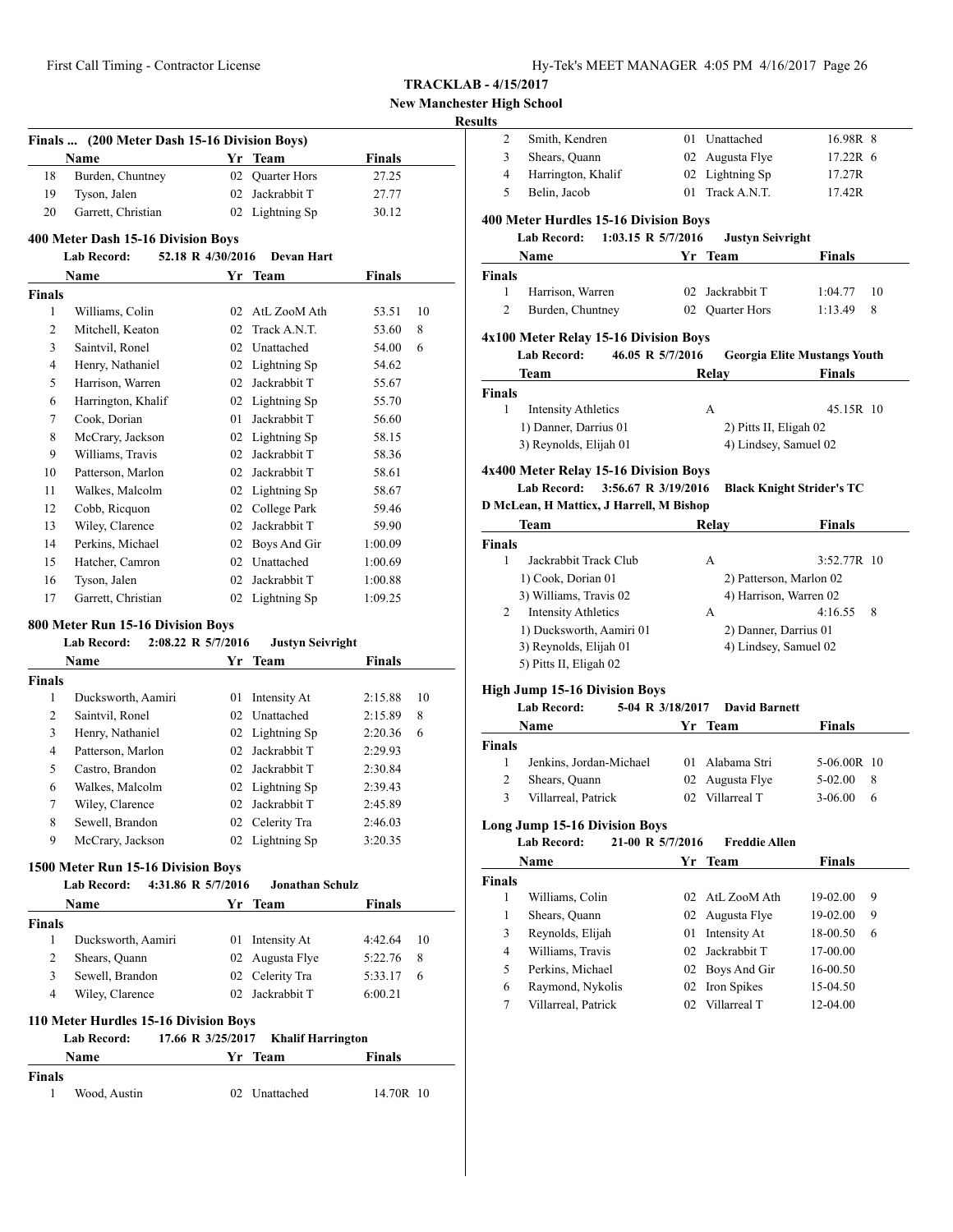First Call Timing - Contractor License Hy-Tek's MEET MANAGER 4:05 PM 4/16/2017 Page 27

**TRACKLAB - 4/15/2017**

**New Manchester High School**

## **Result**

|               | <b>Name</b>             |    | Yr Team         | <b>Finals</b> |    |
|---------------|-------------------------|----|-----------------|---------------|----|
| <b>Finals</b> |                         |    |                 |               |    |
| 1             | Raymond, Kendall        | 01 | Iron Spikes     | $41 - 00.00$  | 10 |
| 2             | Shears, Quann           | 02 | Augusta Flye    | 31-04.25      | 8  |
| 3             | Tyson, Jalen            | 02 | Jackrabbit T    | 30-07.00      | 6  |
| 4             | Raymond, Nykolis        |    | 02 Iron Spikes  | 29-05.25      |    |
| 5             | Harrington, Khalif      |    | 02 Lightning Sp | 29-05.00      |    |
| 6             | Dare, Elijah            | 02 | Unattached      | 28-02.00      |    |
| 7             | Jenkins, Jordan-Michael | 01 | Alabama Stri    | 27-05.50      |    |
| 8             | Eaton, Aubrey(AT)       | 01 | Alabama Stri    | 27-00.75      |    |

#### **Discus Throw 1.6 kg 15-16 Division Boys Lab Record: 107-04 R 4/8/2017 Nykolis Raymond**

|               | Lad Record:<br>$10/-04$ K $4/8/201/$ |         | <b>NVKOHS RAVMONG</b> |               |    |
|---------------|--------------------------------------|---------|-----------------------|---------------|----|
|               | Name                                 |         | Yr Team               | <b>Finals</b> |    |
| <b>Finals</b> |                                      |         |                       |               |    |
| 1             | Raymond, Kendall                     |         | 01 Iron Spikes        | $92 - 0.5$    | 10 |
| 2             | Shears, Quann                        |         | 02 Augusta Flye       | 83-11         | 8  |
| 3             | Dare, Elijah                         |         | 02 Unattached         | 64-11         | 6  |
| 4             | Jenkins, Jordan-Michael              |         | 01 Alabama Stri       | 58-05         |    |
| 5             | Eaton, Aubrey(AT)                    | $^{01}$ | Alabama Stri          | $56-10$       |    |
| 6             | Raymond, Nykolis                     |         | 02 Iron Spikes        | 48-00         |    |
|               |                                      |         |                       |               |    |

#### **Javelin Throw 800g 15-16 Division Boys**

**Lab Record: 152-10 R 3/25/2017 Quann Shears**

| Name   |                         | Yr Team         | <b>Finals</b> |      |
|--------|-------------------------|-----------------|---------------|------|
| Finals |                         |                 |               |      |
|        | Shears, Quann           | 02 Augusta Flye | 139-10        | - 10 |
|        | Raymond, Kendall        | 01 Iron Spikes  | $111 - 04$    | 8    |
|        | Eaton, Aubrey(AT)       | 01 Alabama Stri | 68-09         | 6    |
| 4      | Jenkins, Jordan-Michael | 01 Alabama Stri | 64-08         |      |

#### **1500 Meter Race Walk 15-16 Division Boys**

|          | Lab Record: 10:31.02 R 4/30/2016 Aubrey(AT) Eaton |        |  |
|----------|---------------------------------------------------|--------|--|
| Name     | Yr Team                                           | Finals |  |
| DS-1-1-1 |                                                   |        |  |

| Finals                                |                   |  |                 |               |  |  |
|---------------------------------------|-------------------|--|-----------------|---------------|--|--|
|                                       | Eaton, Aubrey(AT) |  | 01 Alabama Stri | $9:41.13R$ 10 |  |  |
| 400 Meter Hurdles 17-18 Division Boys |                   |  |                 |               |  |  |

|               | 1:01.43 R 5/7/2016<br><b>Lab Record:</b>                                 |                 | <b>Christopher Williams</b> |               |
|---------------|--------------------------------------------------------------------------|-----------------|-----------------------------|---------------|
|               | <b>Name</b>                                                              |                 | Yr Team                     | <b>Finals</b> |
| <b>Finals</b> |                                                                          |                 |                             |               |
| 1             | Murray, Latrell                                                          | 99              | <b>Quarter Hors</b>         | 59.71R 10     |
| 2             | Seivright, Justyn                                                        | 00              | <b>Quarter Hors</b>         | $1:00.17R$ 8  |
| 3             | Allen, Xavier                                                            | 00 <sup>1</sup> | Unattached                  | $1:00.88R$ 6  |
| 4             | Jennings, Emmanuel                                                       | 99              | Quarter Hors                | 1:01.04R      |
| 5             | Daniels, Omar                                                            | 00              | <b>Quarter Hors</b>         | 1:04.89       |
|               | 100 Meter Dash 6 & Under Boys<br><b>Lab Record:</b><br>16.43 R 3/25/2017 |                 | <b>Taurean Ellinger</b>     |               |
|               | <b>Name</b>                                                              |                 | Yr Team                     | Finals        |
| <b>Finals</b> |                                                                          |                 |                             |               |
| 1             | Lyons, Larry                                                             | 11              | Drive Phase,                | 16.53<br>10   |
| 2             | Ellinger, Taurean                                                        | 11              | <b>Athletic Max</b>         | 8<br>16.70    |
| 3             | Hinton, King                                                             | 11              | West Georgia                | 17.82<br>6    |

| lts |                   |        |                     |       |  |
|-----|-------------------|--------|---------------------|-------|--|
| 4   | Mayes, Demoni     | $11 -$ | <b>Ouick Feet E</b> | 18.69 |  |
|     | Moore, Jeremiah   |        | Intensity At        | 19.19 |  |
| 6   | Hill III, Daniel  |        | 11 West Georgia     | 19.31 |  |
|     | Avery, Jeremiah   | 11.    | <b>Ouick Feet E</b> | 20.73 |  |
| 8   | Mahone, Tyrese    |        | 11 West Georgia     | 22.09 |  |
| 9   | Williams, Anthony |        | 12 Ouick Feet E     | 22.11 |  |
|     |                   |        |                     |       |  |

## **200 Meter Dash 6 & Under Boys**

| <b>Lab Record:</b> | 37.49 R 3/25/2017 | <b>Taurean Ellinger</b> |
|--------------------|-------------------|-------------------------|
|--------------------|-------------------|-------------------------|

|               | Name              |     | Yr Team         | <b>Finals</b> |
|---------------|-------------------|-----|-----------------|---------------|
| <b>Finals</b> |                   |     |                 |               |
| 1             | Ellinger, Taurean | 11  | Athletic Max    | 35.46R 10     |
| 2             | Hinton, King      | 11  | West Georgia    | 8<br>37.74    |
| 3             | Lyons, Larry      | 11. | Drive Phase,    | 38.10<br>6    |
| 4             | Moore, Jeremiah   | 11  | Intensity At    | 41.79         |
| 5             | Mayes, Demoni     | 11. | Quick Feet E    | 43.64         |
| 6             | Hill III, Daniel  | 11  | West Georgia    | 47.54         |
| 7             | Mahone, Tyrese    | 11  | West Georgia    | 47.71         |
| 8             | Williams, Anthony |     | 12 Ouick Feet E | 51.60         |

#### **400 Meter Dash 6 & Under Boys**

**Lab Record: 1:20.37 R 3/25/2017 Taurean Ellinger**

|        | Name              | Yr Team         | <b>Finals</b> |     |
|--------|-------------------|-----------------|---------------|-----|
| Finals |                   |                 |               |     |
|        | Ellinger, Taurean | 11 Athletic Max | $1:20.00R$ 10 |     |
|        | Hill III, Daniel  | 11 West Georgia | 1:50.34       | - 8 |
| 3      | Hinton, King      | 11 West Georgia | 1:52.70       | 6   |

# **Long Jump 6 & Under Boys**

**Lab Record: 7-00 R 4/30/2016 Kylen Johnson**

|        | <b>Name</b>      | Yr Team         | <b>Finals</b> |
|--------|------------------|-----------------|---------------|
| Finals |                  |                 |               |
|        | Hill III, Daniel | 11 West Georgia | $9-09.50R$ 10 |
|        | Hinton, King     | 11 West Georgia | $8-00.00R$ 8  |

## **100 Meter Dash 17-18 Division Men**

**Lab Record: 10.84 R 3/25/2017 Kuune Mini**

|        | Name               | Yr.             | Team                | <b>Finals</b> |    |
|--------|--------------------|-----------------|---------------------|---------------|----|
| Finals |                    |                 |                     |               |    |
| 1      | Jennings, Emmanuel | 99              | <b>Quarter Hors</b> | 11.02         | 10 |
| 2      | Cox, Otis          | 99              | E-1 Track Cl        | 11.13         | 8  |
| 3      | Nelson, Tyjuan     | 99              | Unattached          | 11.33         | 6  |
| 4      | Richardson, Keviin | 99.             | Track A.N.T.        | 11.35         |    |
| 5      | Clayton, Keontrae  | 98              | Intensity At        | 11.45         |    |
| 6      | Townsend, Steve    | 00              | Jackrabbit T        | 11.47         |    |
| 7      | Allen, Xavier      | 00              | Unattached          | 11.81         |    |
| 8      | Butler, Josiah     | 99.             | AtL ZooM Ath        | 11.83         |    |
| 9      | Allen, Na'im       | 98              | <b>Quarter Hors</b> | 12.50         |    |
| 10     | Thomas, Matt       | 00              | Intensity At        | 12.74         |    |
| 11     | Thomas, Tyree      | 00 <sup>2</sup> | Unattached          | 13.46         |    |

#### **200 Meter Dash 17-18 Division Men**

**Lab Record: 22.01 R 3/25/2017 Kuune Mini**

|               | <b>Name</b>     | Yr Team         | <b>Finals</b> |  |
|---------------|-----------------|-----------------|---------------|--|
| <b>Finals</b> |                 |                 |               |  |
| $\mathbf{1}$  | Murray, Latrell | 99 Ouarter Hors | 22.42 10      |  |
|               | Cox, Otis       | 99 E-1 Track Cl | 22.69 8       |  |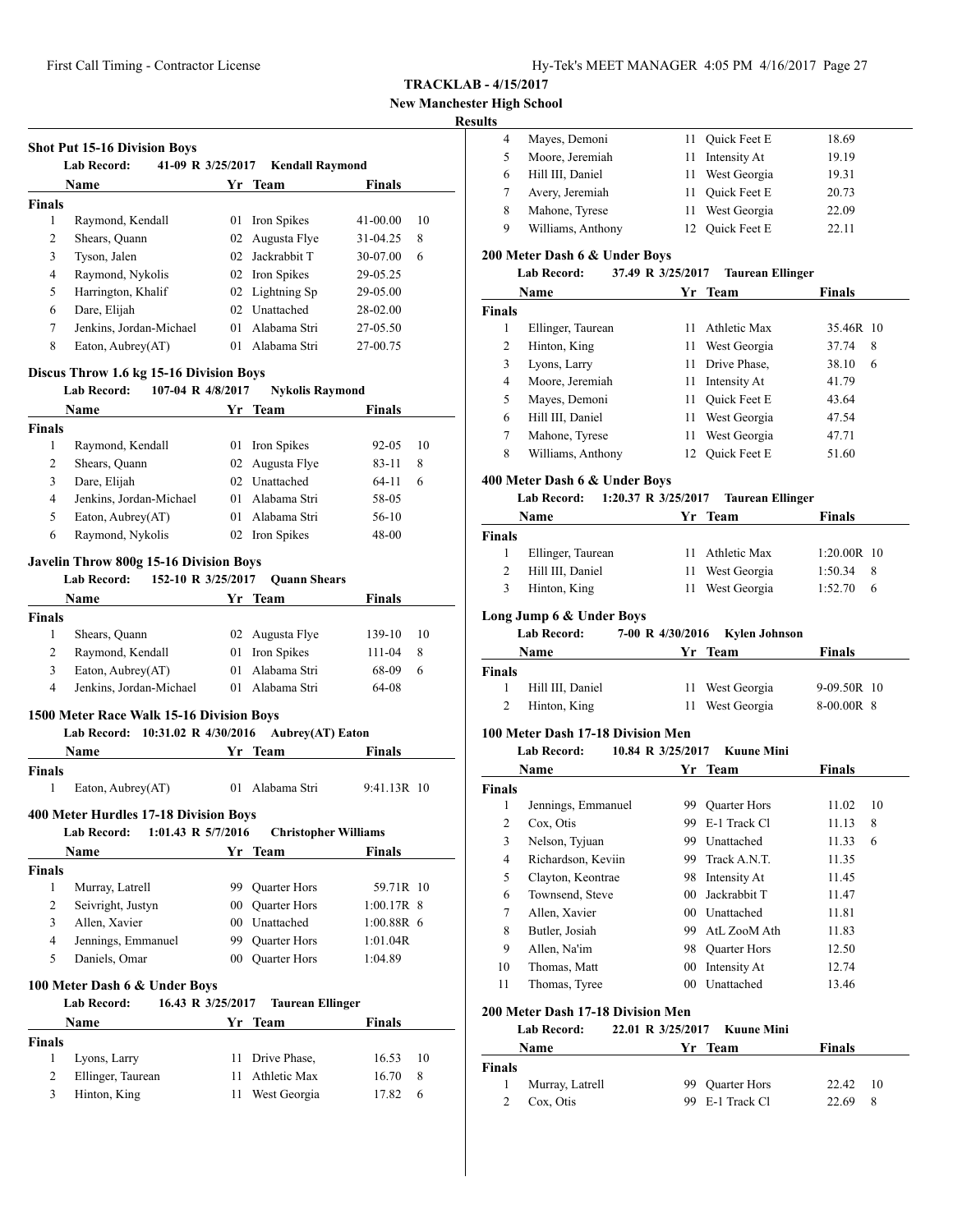# **New Manchester High School**

#### **Results**

| Finals  (200 Meter Dash 17-18 Division Men) |                    |    |                     |               |   |
|---------------------------------------------|--------------------|----|---------------------|---------------|---|
|                                             | <b>Name</b>        |    | Yr Team             | <b>Finals</b> |   |
| 3                                           | Richardson, Keviin | 99 | Track A.N.T.        | 22.99         | 6 |
| 4                                           | Thurman IV, Hoy    | 00 | Intensity At        | 23.08         |   |
| 5                                           | Clayton, Keontrae  | 98 | Intensity At        | 23.16         |   |
| 6                                           | Thomas, Evan       | 98 | Intensity At        | 23.33         |   |
| 7                                           | Townsend, Steve    | 00 | Jackrabbit T        | 23.44         |   |
| 8                                           | Seivright, Justyn  | 00 | <b>Quarter Hors</b> | 23.67         |   |
| 9                                           | Nelson, Tyjuan     | 99 | Unattached          | 23.80         |   |
| 10                                          | Daniels, Omar      | 00 | <b>Quarter Hors</b> | 24.07         |   |
| 11                                          | Shealey, Louis     | 99 | Intensity At        | 24.33         |   |
| 12                                          | Butler, Josiah     | 99 | AtL ZooM Ath        | 24.34         |   |
| 13                                          | Allen, Na'im       | 98 | <b>Quarter Hors</b> | 25.82         |   |
| 14                                          | Thomas, Matt       | 00 | Intensity At        | 26.08         |   |

#### **400 Meter Dash 17-18 Division Men**

#### **Lab Record: 50.09 R 4/30/2016 Gerald Mitchell**

|                | <b>Name</b>                               | Yr              | <b>Team</b>         | <b>Finals</b> |    |
|----------------|-------------------------------------------|-----------------|---------------------|---------------|----|
| <b>Finals</b>  |                                           |                 |                     |               |    |
| 1              | Jennings, Emmanuel                        | 99              | Quarter Hors        | 51.13         | 10 |
| $\overline{2}$ | Allen, Xavier                             | 00 <sup>1</sup> | Unattached          | 51.69         | 8  |
| 3              | Thomas, Evan                              | 98              | Intensity At        | 52.55         | 6  |
| $\overline{4}$ | Thurman IV, Hoy                           |                 | 00 Intensity At     | 52.92         |    |
| 5              | Daniels, Omar                             | $00\,$          | <b>Quarter Hors</b> | 53.88         |    |
| 6              | Townsend, Steve                           | 0 <sub>0</sub>  | Jackrabbit T        | 53.99         |    |
| 7              | Allen, Na'im                              |                 | 98 Ouarter Hors     | 55.69         |    |
| 8              | Butler, Josiah                            |                 | 99 AtL ZooM Ath     | 56.46         |    |
| 9              | Thomas, Matt                              |                 | 00 Intensity At     | 57.61         |    |
| 10             | Guillen, Javier                           | $00\,$          | Intensity At        | 1:02.42       |    |
|                | 800 Meter Run 17-18 Division Men          |                 |                     |               |    |
|                | 2:00.56 R 5/7/2016<br>Lab Record:         |                 | <b>Cameron Pack</b> |               |    |
|                | <b>Name</b>                               | Yr              | <b>Team</b>         | Finals        |    |
| <b>Finals</b>  |                                           |                 |                     |               |    |
| 1              | Douglas, Tyler                            |                 | 00 Intensity At     | 2:07.07       | 10 |
| $\overline{2}$ | williams, Darius                          | 0 <sub>0</sub>  | Unattached          | 2:42.33       | 8  |
|                | 1500 Meter Run 17-18 Division Men         |                 |                     |               |    |
|                | 4:26.72 R 3/18/2017<br><b>Lab Record:</b> |                 | <b>Alec Beers</b>   |               |    |
|                | <b>Name</b>                               | Yr              | <b>Team</b>         | <b>Finals</b> |    |
| <b>Finals</b>  |                                           |                 |                     |               |    |
| 1              | williams, Darius                          |                 | 00 Unattached       | 5:13.36       | 10 |
|                | 3000 Meter Run 17-18 Division Men         |                 |                     |               |    |
|                | 9:28.06 R 3/4/2017<br>Lab Record:         |                 | <b>Will Bullock</b> |               |    |
|                | Name                                      | Yr              | <b>Team</b>         | <b>Finals</b> |    |
| <b>Finals</b>  |                                           |                 |                     |               |    |
| 1              | Kraus, Kyle                               | 99              | Unattached          | 10:32.64      | 10 |

# **4x100 Meter Relay 17-18 Division Men Lab Record: 46.26 R 5/7/2016 Gadsden Burners A Shepard, J Woods, J Curry, J Price Team Relay Finals Finals** 1 Intensity Athletics A 44.87R 10 1) Thomas, Evan 98 2) Thurman IV, Hoy 00 3) Clayton, Keontrae 98 4) Douglas, Tyler 00 5) Guillen, Javier 00 2 Intensity Athletics B 48.35 8 1) Shealey, Louis 99 **4x400 Meter Relay 17-18 Division Men Team Relay Finals Finals** 1 Intensity Athletics A 3:45.03 10 1) Thomas, Evan 98 2) Thurman IV, Hoy 00 3) Clayton, Keontrae 98 4) Douglas, Tyler 00 5) Guillen, Javier 00 **High Jump 17-18 Division Men**<br>Lab Record: 5-04 R 5/7/2016 **Lab Record: 5-04 R 5/7/2016 Christopher Williams Name Yr Team Finals Finals** 1 Allen, Xavier 00 Unattached 5-04.00R 10 2 Thomas, Tyree 00 Unattached 5-00.00 8 **Pole Vault 17-18 Division Men Lab Record: 14-06 R 3/25/2017 Jack Rhea Name Yr Team Finals Finals** 1 Rhea, Jack 99 Unattached 14-00.00 10 2 Allen, Xavier 00 Unattached 8-00.00 8 **Long Jump 17-18 Division Men Lab Record: 22-01 R 4/8/2017 Ja'Von Douglas Name Vr** Team **Finals Finals** 1 Cox, Otis 99 E-1 Track Cl 21-08.50 10 2 Shealey, Louis 99 Intensity At 19-01.00 8 3 Thomas, Tyree 00 Unattached 15-02.00 6 **Discus Throw 1.6 kg 17-18 Division Men Lab Record: 53-02 R 4/8/2017 Tyree Thomas Name Yr** Team **Finals Finals** 1 Thomas, Tyree 00 Unattached 64-09R 10 **Javelin Throw 800g 17-18 Division Men Lab Record: 183-02.50 R 4/16/2016 Will Kingsfield Name Yr** Team **Finals Finals** 1 Allen, Xavier 00 Unattached 119-08 10 2 Rhea, Jack 99 Unattached 59-00 8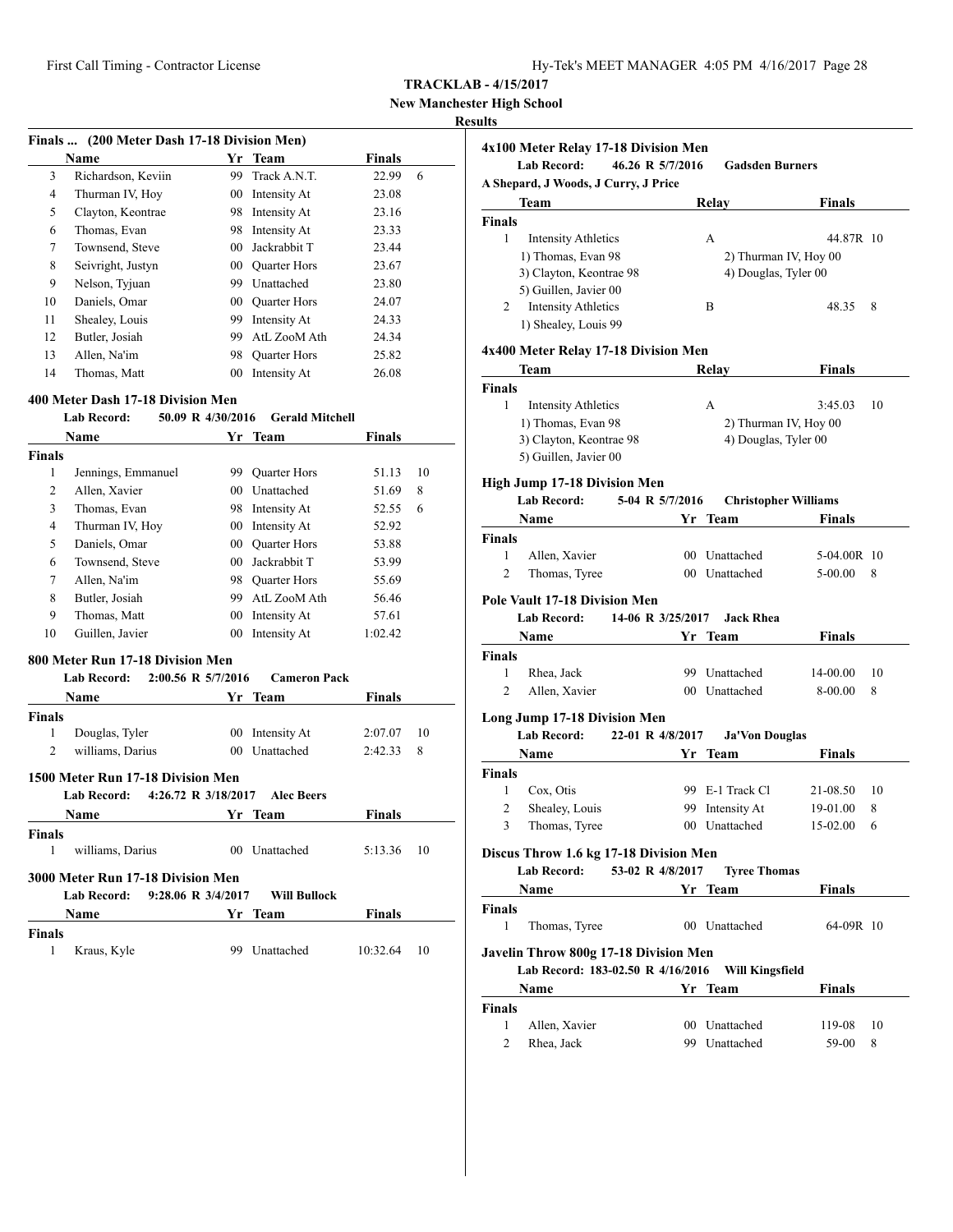| Hy-Tek's MEET MANAGER 4:05 PM 4/16/2017 Page 29 |  |  |  |
|-------------------------------------------------|--|--|--|
|-------------------------------------------------|--|--|--|

3 Villarreal, Juan 51 Villarreal T 8-08.50 6

**TRACKLAB - 4/15/2017**

**New Manchester High School**

# **Results** 2 Hill, Reggie 64 Unattached 14-08.00 8

|                               | <b>100 Meter Dash Masters Division Men</b><br><b>Lab Record:</b> | 11.11 R 5/7/2016  |      | <b>Sean Burnett</b>     |                    |    |
|-------------------------------|------------------------------------------------------------------|-------------------|------|-------------------------|--------------------|----|
|                               | Name                                                             |                   |      | Yr Team                 | Finals             |    |
| <b>Finals</b>                 |                                                                  |                   |      |                         |                    |    |
| 1                             | Burnett, Sean                                                    |                   |      | 81 Unattached           | 10.93R 10          |    |
| 2                             | Vickers, Karnell                                                 |                   |      | 67 Unattached           | 11.25              | 8  |
| 3                             | James, Aaron                                                     |                   |      | 83 Intensity At         | 11.31              | 6  |
| $\overline{4}$                | Washington, Billy                                                |                   | 81 - | Unattached              | 11.49              |    |
| 5                             | marrero, jaime                                                   |                   |      | 85 Unattached           | 11.50              |    |
| 6                             | Brown, Paul                                                      |                   |      | 62 Unattached           | 13.12              |    |
|                               |                                                                  |                   |      |                         |                    |    |
|                               | <b>200 Meter Dash Masters Division Men</b><br><b>Lab Record:</b> | 22.40 R 3/19/2016 |      | Peter John              |                    |    |
|                               | Name                                                             |                   |      | Yr Team                 | Finals             |    |
| <b>Finals</b>                 |                                                                  |                   |      |                         |                    |    |
| 1                             | Burnett, Sean                                                    |                   | 81   | Unattached              | 22.64              | 10 |
| 2                             | James, Aaron                                                     |                   |      | 83 Intensity At         | 23.23              | 8  |
| 3                             | Washington, Billy                                                |                   |      | 81 Unattached           | 24.13              | 6  |
| 4                             | Brown, Paul                                                      |                   |      | 62 Unattached           | 27.57              |    |
|                               |                                                                  |                   |      |                         |                    |    |
|                               | <b>400 Meter Dash Masters Division Men</b><br><b>Lab Record:</b> | 50.86 R 4/30/2016 |      | <b>Brian Ochuko</b>     |                    |    |
|                               | <b>Name</b>                                                      |                   |      | Yr Team                 | <b>Finals</b>      |    |
|                               |                                                                  |                   |      |                         |                    |    |
| <b>Finals</b><br>$\mathbf{1}$ |                                                                  |                   |      | 81 Unattached           | 55.07              | 10 |
| $\overline{2}$                | Burnett, Sean<br>Titus, Arthur                                   |                   |      | 69 Arthur Titus         | 57.70              | 8  |
| 3                             |                                                                  |                   |      | 60 Unattached           |                    |    |
| 4                             | Acres, Mark<br>Clarke, Ronald                                    |                   |      | 73 Unattached           | 1:03.93<br>1:05.60 | 6  |
|                               | 110 Meter Hurdles Masters Division Men<br><b>Lab Record:</b>     | 15.46 R 3/4/2017  |      |                         |                    |    |
|                               | <b>Name</b>                                                      |                   |      | <b>Jake Fonger</b>      | Finals             |    |
|                               |                                                                  |                   |      | Yr Team                 |                    |    |
| <b>Finals</b><br>1            | Vickers, Karnell                                                 |                   |      | 67 Unattached           | 14.19R 10          |    |
|                               | <b>High Jump Masters Division Men</b>                            |                   |      |                         |                    |    |
|                               | <b>Lab Record:</b>                                               | 6-01 R 3/4/2017   |      | <b>Larry Henry</b>      |                    |    |
|                               | Name                                                             |                   |      | Yr Team                 | Finals             |    |
| <b>Finals</b>                 |                                                                  |                   |      |                         |                    |    |
| 1                             | Samuels, Gary                                                    |                   |      | 70 Lightning Sp         | 5-04.00            | 10 |
| 2                             | Hill, Reggie                                                     |                   |      | 64 Unattached           | J5-04.00           | 8  |
| 3                             | Villarreal, Juan                                                 |                   | 51.  | Villarreal T            | $3-06.00$          | 6  |
| ---                           | Luchenbill, Scott                                                |                   | 77   | Johnson Ferr            | NH                 |    |
|                               | <b>Pole Vault Masters Division Men</b>                           |                   |      |                         |                    |    |
|                               | <b>Lab Record:</b>                                               | 13-06 R 4/8/2017  |      | <b>Mike Schultz</b>     |                    |    |
|                               | Lab Record:                                                      | 13-06 R 4/9/2016  |      | <b>Mike Schultz</b>     |                    |    |
|                               |                                                                  |                   |      |                         |                    |    |
|                               | Name                                                             |                   |      | Yr Team                 | Finals             |    |
| Finals<br>1                   | Wenk, James                                                      |                   | 51   | Unattached              | 11-00.00           | 10 |
|                               | <b>Long Jump Masters Division Men</b>                            |                   |      |                         |                    |    |
|                               | <b>Lab Record:</b>                                               | 23-02 R 4/8/2017  |      | <b>Randall Flimmons</b> |                    |    |
|                               | Name                                                             |                   |      | Yr Team                 | Finals             |    |
| Finals                        |                                                                  |                   |      |                         |                    |    |
| 1                             | Luchenbill, Scott                                                |                   | 77   | Johnson Ferr            | 16-02.50           | 10 |

|                | <b>Lab Record:</b>                              | 36-00 R 3/18/2017 Leighton Gordon |                |    |
|----------------|-------------------------------------------------|-----------------------------------|----------------|----|
|                | <b>Name</b>                                     | Yr Team                           | Finals         |    |
| Finals         |                                                 |                                   |                |    |
| 1              | Luchenbill, Scott                               | 77 Johnson Ferr                   | 41-10.00R 10   |    |
| 2              | Hill, Reggie                                    | 64 Unattached                     | 32-08.00       | 8  |
|                | <b>Discus Throw 1.6 kg Masters Division Men</b> |                                   |                |    |
|                | 91-02 R 4/16/2016<br><b>Lab Record:</b>         | Reggie Hill                       |                |    |
|                | Name                                            | Yr Team                           | Finals         |    |
| Finals         |                                                 |                                   |                |    |
| 1              | Luchenbill, Scott                               | 77 Johnson Ferr                   | 94-09R 10      |    |
| 2              | Hill, Reggie                                    | 64 Unattached                     | 86-09          | 8  |
| 3              | Ali, Mohamed                                    | 69 Tnt Internat                   | 58-07          | 6  |
|                | Javelin Throw Masters Division Men              |                                   |                |    |
|                | 150-04 R 5/7/2016<br>Lab Record:                | <b>Clay Dennis</b>                |                |    |
|                | Name Yr Team                                    |                                   | <b>Finals</b>  |    |
| Finals         |                                                 |                                   |                |    |
| $\mathbf{1}$   | Luchenbill, Scott                               | 77 Johnson Ferr                   | 140-03         | 10 |
| $\overline{c}$ | Hill, Reggie                                    | 64 Unattached                     | 111-03         | 8  |
| 3              | Acres, Mark                                     | 60 Unattached                     | $100-10$       | 6  |
|                | 1500 Meter Race Walk Masters Division Men       |                                   |                |    |
|                | <b>Name</b>                                     | Yr Team                           | Finals         |    |
| Finals         |                                                 |                                   |                |    |
|                |                                                 |                                   |                |    |
| 1              |                                                 | 45 Atlanta Trac                   |                |    |
|                | Moore, Alan                                     |                                   | 9:41.45        | 10 |
|                | 100 Meter Dash Open Division Men                |                                   |                |    |
|                | <b>Lab Record:</b><br>10.37 R 4/16/2016         | <b>Evander Wells</b>              |                |    |
|                | Name                                            | Yr Team                           | Finals         |    |
| Finals         |                                                 |                                   |                |    |
| 1              | Vandergrift, Shaquawn                           | 98 Unattached                     | 10.77          |    |
| 2              | Moultrie, Jacques                               | 95 Unattached                     | 10.80          | 8  |
| 3<br>4         | Ochuko, Brian                                   | 91 Unattached<br>98 AtL ZooM Ath  | 10.85          | 6  |
|                | Kacou, Isaac                                    |                                   | 11.38<br>11.50 |    |
| 5<br>6         | Gary, Melvin<br>Howard, Xa                      | 92 West Georgia<br>91 Unattached  | 11.66          | 10 |
|                |                                                 |                                   |                |    |
|                | 200 Meter Dash Open Division Men                |                                   |                |    |
|                | <b>Lab Record:</b><br>20.93 R 4/16/2016         | <b>Evander Wells</b>              |                |    |
|                | Name                                            | Yr Team                           | <b>Finals</b>  |    |
| Finals         |                                                 |                                   |                |    |
| 1              | Harris, Patrick                                 | 93 Unattached                     | 21.69          |    |
| 2              | Moultrie, Jacques                               | 95 Unattached                     | 21.70          | 8  |
| 3              | Kacou, Isaac                                    | 98 AtL ZooM Ath                   | 23.22          | 6  |
| 4              | Gary, Melvin                                    | 92 West Georgia                   | 23.78          |    |
| 5              | Bimpa, Jonathan                                 | 96 Unattached                     | 24.63          |    |
|                | 400 Meter Dash Open Division Men                |                                   |                |    |
|                | <b>Lab Record:</b><br>48.49 R 4/16/2016         | <b>Danzell Fortson</b>            |                | 10 |
|                | Name                                            | Yr Team                           | Finals         |    |
| Finals<br>1    | Sanders, Reggie                                 | 89 Unattached                     | 53.19          | 10 |